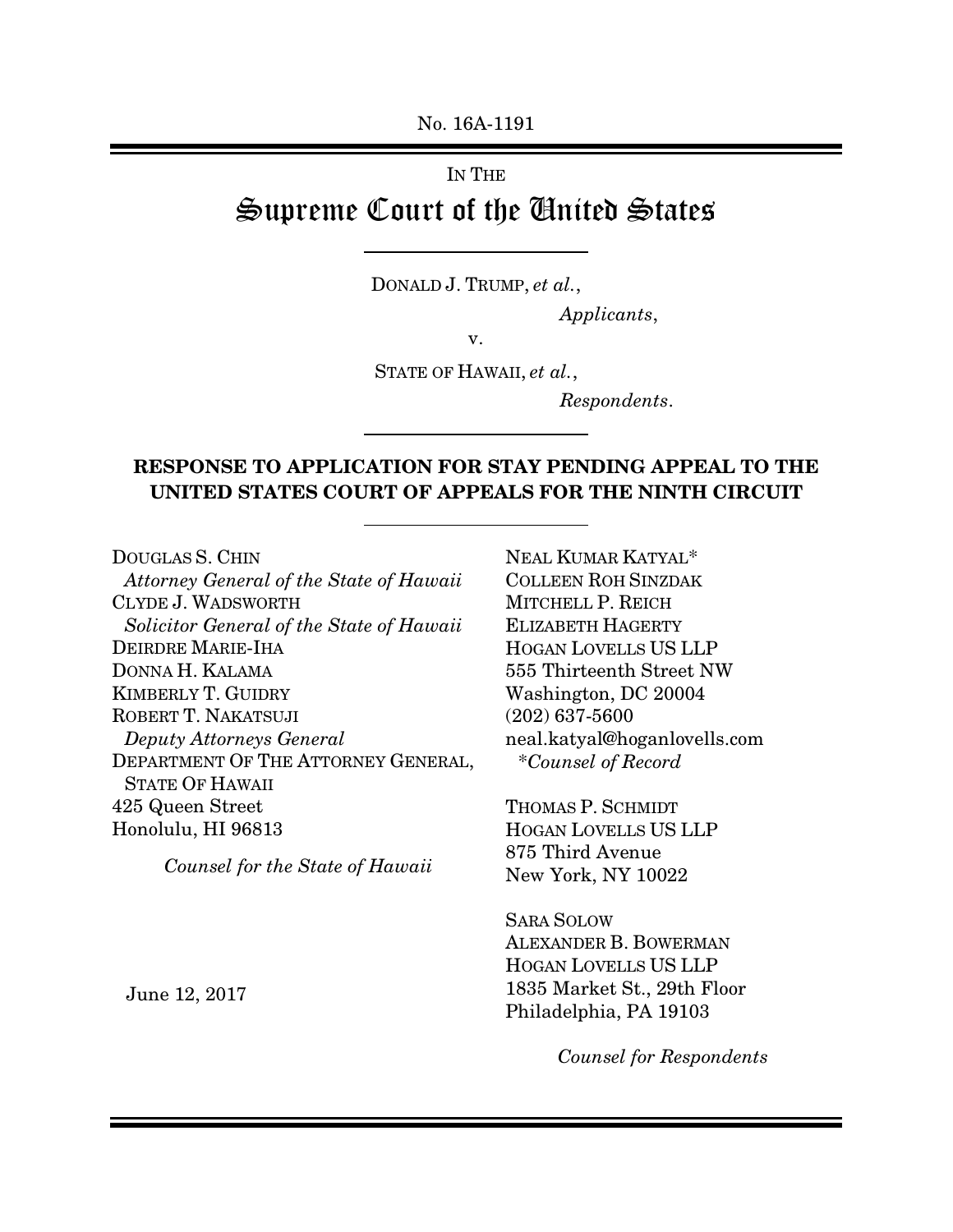# TABLE OF CONTENTS

# Pages

| I.   | THIS COURT IS UNLIKELY TO VACATE THE INJUNCTION 11 |                                                                |                                                                                                                 |  |  |  |
|------|----------------------------------------------------|----------------------------------------------------------------|-----------------------------------------------------------------------------------------------------------------|--|--|--|
|      | A.                                                 |                                                                |                                                                                                                 |  |  |  |
|      |                                                    | 1.                                                             |                                                                                                                 |  |  |  |
|      |                                                    | 2.                                                             |                                                                                                                 |  |  |  |
|      |                                                    | 3.                                                             |                                                                                                                 |  |  |  |
|      | <b>B.</b>                                          |                                                                |                                                                                                                 |  |  |  |
|      |                                                    | 1.                                                             | <i>Mandel</i> Does Not Exempt The Order From Meaningful                                                         |  |  |  |
|      |                                                    | 2.                                                             | The Establishment Clause Forbids The President From                                                             |  |  |  |
|      | $C$ .                                              | The Order Exceeds The President's Authority Under § 1182(f) 28 |                                                                                                                 |  |  |  |
|      |                                                    | 1.                                                             | The President May Not Use General Grants Of Authority<br>To Override Carefully-Reticulated Statutory Schemes 28 |  |  |  |
|      |                                                    | 2.                                                             | The Order Repeatedly Subverts Existing Statutory                                                                |  |  |  |
| II.  |                                                    |                                                                | THE EQUITIES WEIGH AGAINST STAYING THE INJUNCTION  33                                                           |  |  |  |
| III. |                                                    |                                                                |                                                                                                                 |  |  |  |
|      |                                                    |                                                                |                                                                                                                 |  |  |  |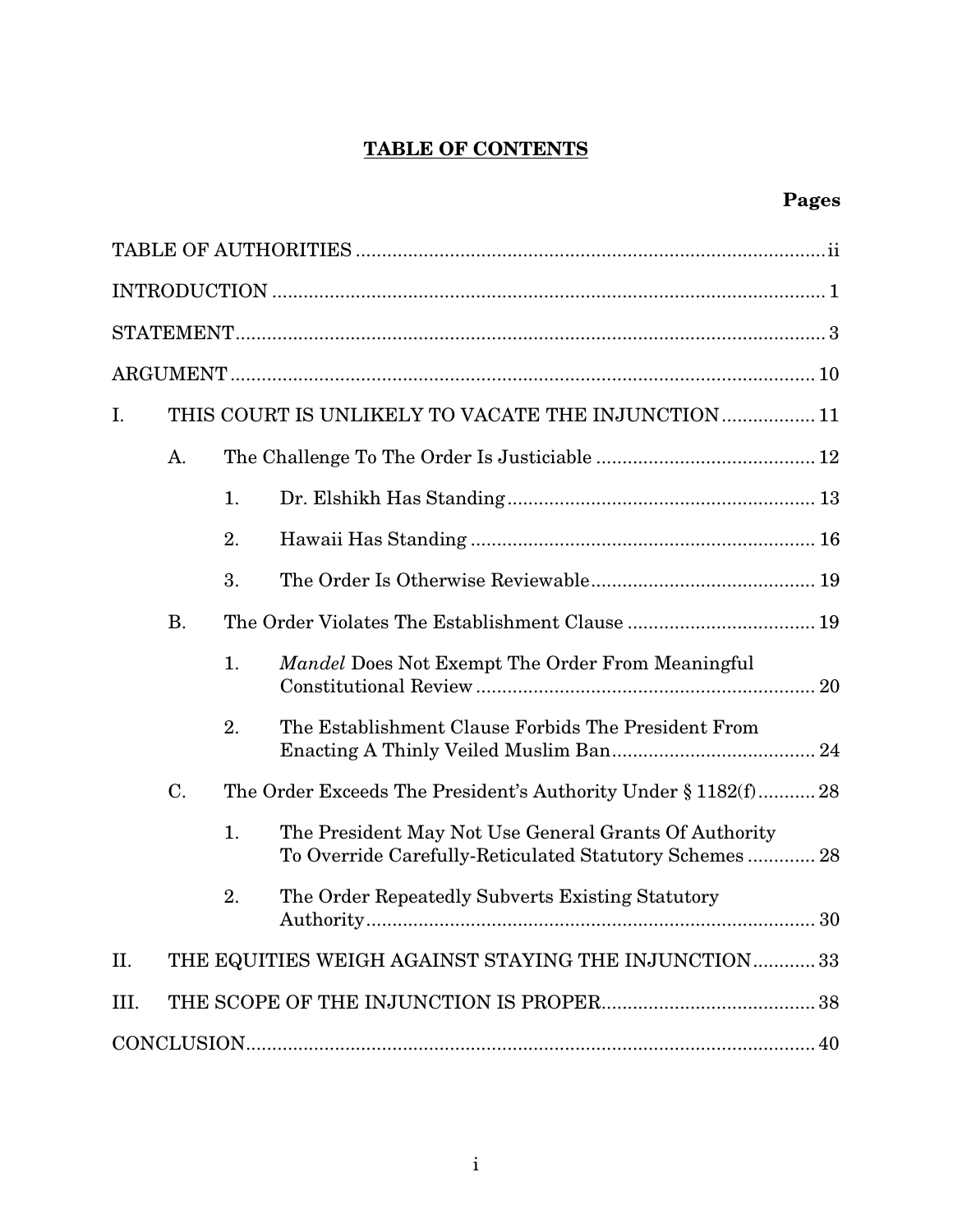# TABLE OF AUTHORITIES

# Cases

| Allen v. Wright,                                                            |    |
|-----------------------------------------------------------------------------|----|
| Ass'n of Data Processing Serv. Orgs., Inc. v. Camp,                         |    |
| Bank of Am. Corp. v. City of Miami,                                         |    |
| Church of the Lukumi Babalu Aye, Inc. v. City of Hialeah,                   |    |
| Commodity Futures Trading Comm'n v. British Am. Commodity<br>Options Corp., |    |
| Conkright v. Frommert,                                                      |    |
| Czyzewski v. Jevic Holding Corp.,                                           |    |
| Dayton Bd. of Educ. v. Brinkman,                                            |    |
| Edwards v. Aguillard,                                                       |    |
| Elrod v. Burns,                                                             |    |
| Engel v. Vitale,                                                            | 3  |
| FDA v. Brown & Williamson Tobacco Corp.,                                    |    |
| Franklin v. Massachusetts,                                                  | 40 |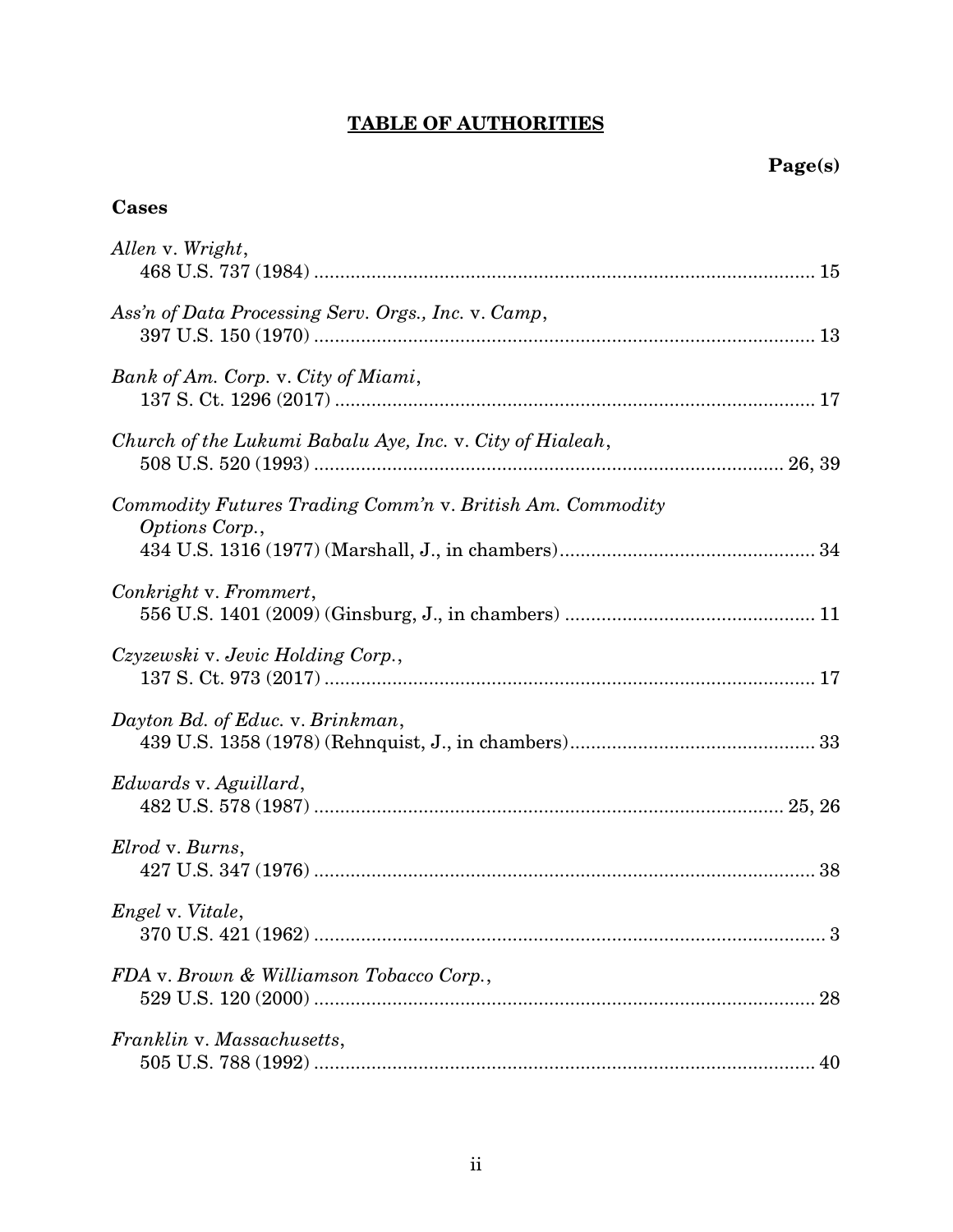| Gonzales v. Oregon,                            |
|------------------------------------------------|
| Gratz v. Bollinger,                            |
| Honeycutt v. United States,                    |
| <i>INS</i> v. Legalization Assistance Project, |
| $IRAP$ v. $Trump$ ,                            |
| Judulang v. Holder,                            |
| Kerry v. Din,                                  |
| Kleindienst v. Mandel,                         |
| United States ex rel. Knauff v. Shaughnessy,   |
| Korematsu v. United States,                    |
| Krause v. Rhodes,                              |
| Lee v. Weisman,                                |
| Li Hing of Hong Kong, Inc. v. Levin,           |
| Locke v. Davey,                                |
| Maryland v. King,                              |
| Massachusetts v. EPA,                          |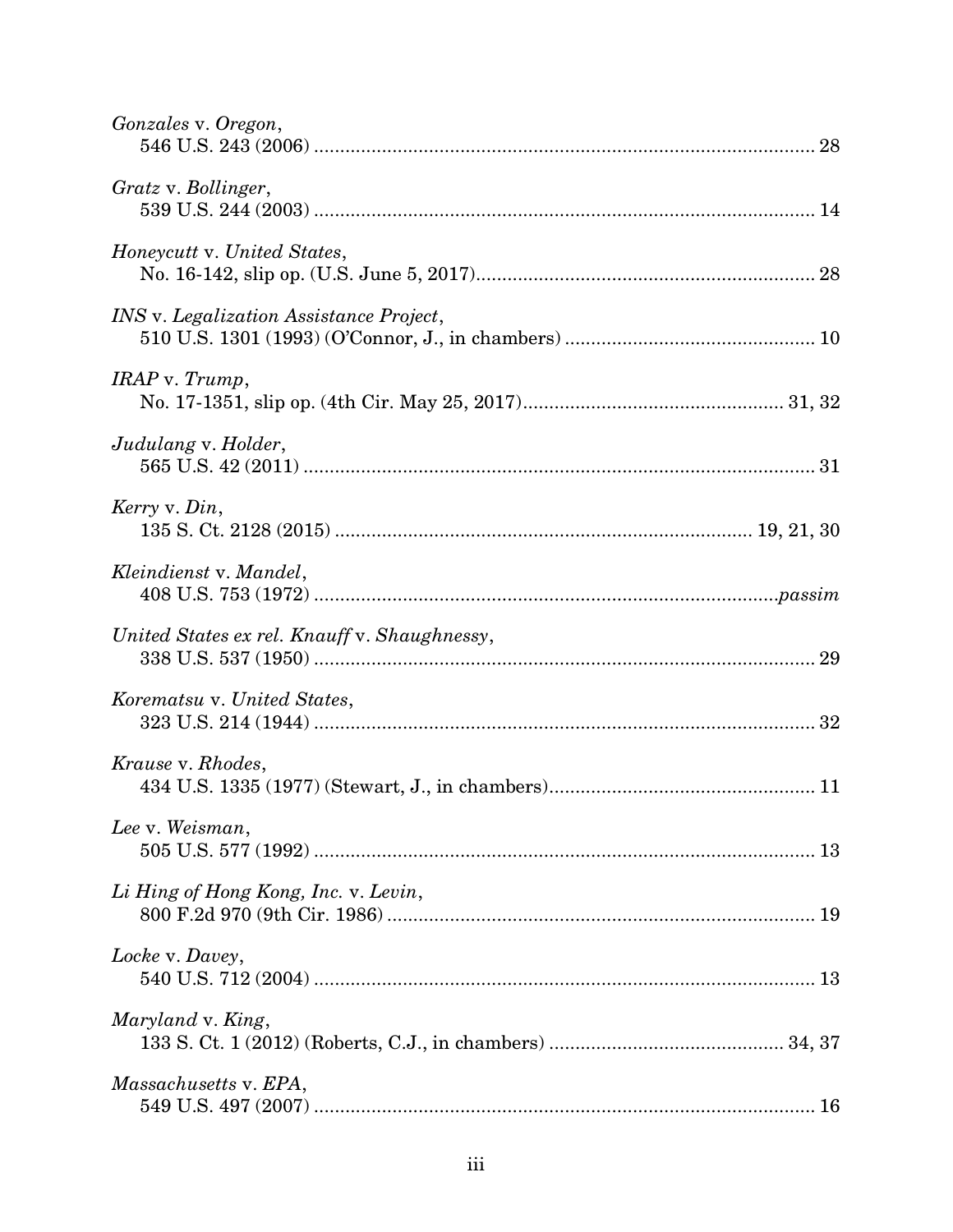| Mathews v. Diaz,                                        |
|---------------------------------------------------------|
| McCreary Cty., Ky. v. Am. Civil Liberties Union of Ky., |
| McGowan v. Maryland                                     |
| Nat'l League of Cities v. Brennan,                      |
| In re Navy Chaplaincy,                                  |
| Rostker v. Goldberg,                                    |
| Ruckelshaus v. Monsanto Co.,                            |
| Saavedra Bruno v. Albright,                             |
| Sale v. Haitian Centers Council, Inc.,                  |
| Santa Fe Indep. Sch. Dist. v. Doe,                      |
| Sch. Dist. of Abington Twp. v. Schempp,                 |
| Stormans, Inc. v. Wiesman,                              |
| Texas v. United States,                                 |
| Texas v. United States,                                 |
| Town of Greece v. Galloway,                             |
| United States Dep't of Defense v. Meinhold,             |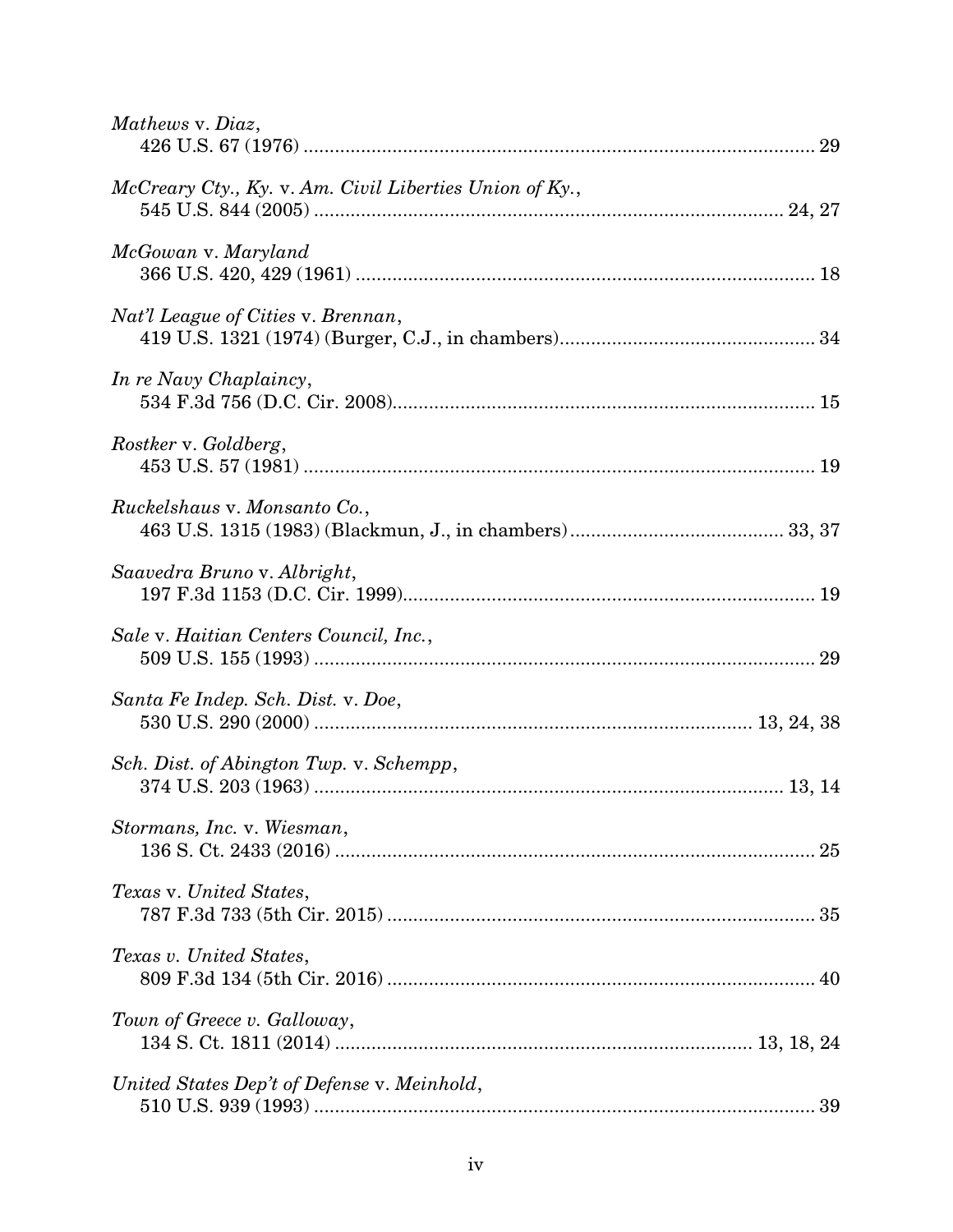| United States v. Witkovich                                                                                                                                                                                                                                                                                               |
|--------------------------------------------------------------------------------------------------------------------------------------------------------------------------------------------------------------------------------------------------------------------------------------------------------------------------|
| Valley Forge Christian Coll. v. Ams. United for Separation of Church & State,<br>Inc.,                                                                                                                                                                                                                                   |
|                                                                                                                                                                                                                                                                                                                          |
| Van Orden v. Perry,                                                                                                                                                                                                                                                                                                      |
| W. Va. State Bd. of Educ. v. Barnette,                                                                                                                                                                                                                                                                                   |
| Washington v. Seattle Sch. Dist. No. 1,                                                                                                                                                                                                                                                                                  |
| Washington v. Trump,<br>$2017\ \text{WL}\ 1045950\ \text{(W.D. Wash. Mar. 16, 2017)}\ \dots\hspace*{1.5mm}\dots\hspace*{1.5mm}\dots\hspace*{1.5mm}\dots\hspace*{1.5mm}\dots\hspace*{1.5mm}\dots\hspace*{1.5mm}\dots\hspace*{1.5mm}\dots\hspace*{1.5mm}\dots\hspace*{1.5mm}\dots\hspace*{1.5mm}\dots\hspace*{1.5mm}\dots$ |
| Washington v. Trump,                                                                                                                                                                                                                                                                                                     |
| Washington v. Trump,                                                                                                                                                                                                                                                                                                     |
| Whitman v. Am. Trucking Ass'n,                                                                                                                                                                                                                                                                                           |
| Wong Wing Hang v. INS,                                                                                                                                                                                                                                                                                                   |
| Zadvydas v. Davis,                                                                                                                                                                                                                                                                                                       |
| Zelman v. Simmons-Harris,                                                                                                                                                                                                                                                                                                |
| Zemel v. Rusk,                                                                                                                                                                                                                                                                                                           |
| <b>Constitution, Statutes, Regulations, and Executive Materials</b>                                                                                                                                                                                                                                                      |
|                                                                                                                                                                                                                                                                                                                          |
|                                                                                                                                                                                                                                                                                                                          |
|                                                                                                                                                                                                                                                                                                                          |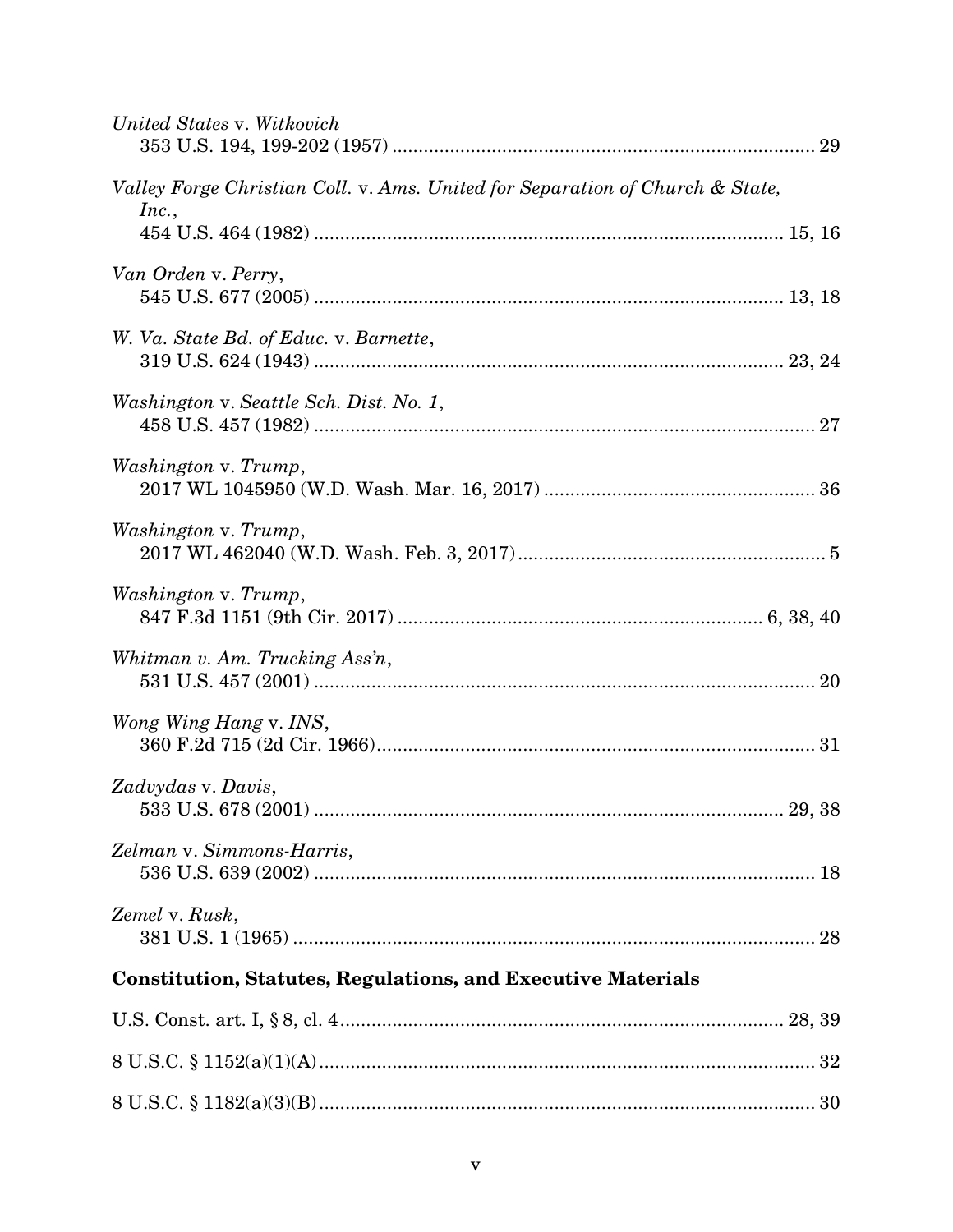| <b>Other Authorities</b>                                                                                                                |  |
|-----------------------------------------------------------------------------------------------------------------------------------------|--|
| Barbara J. Van Arsdale et al., Federal Procedure, Lawyers Edition                                                                       |  |
| Christine Wang, Trump website takes down Muslim ban statement                                                                           |  |
| Cong. Research Serv., <i>Executive Authority to Exclude Aliens: In Brief</i>                                                            |  |
| Donald J. Trump (@realDonaldTrump), Twitter (June 5, 2017),                                                                             |  |
| Michael W. McConnell, <i>Establishment and Disestablishment at the</i><br>Founding, Part I: Establishment of Religion, 44 Wm. & Mary L. |  |
| Scott Johnson, At the White House with Trump, Powerlineblog.com                                                                         |  |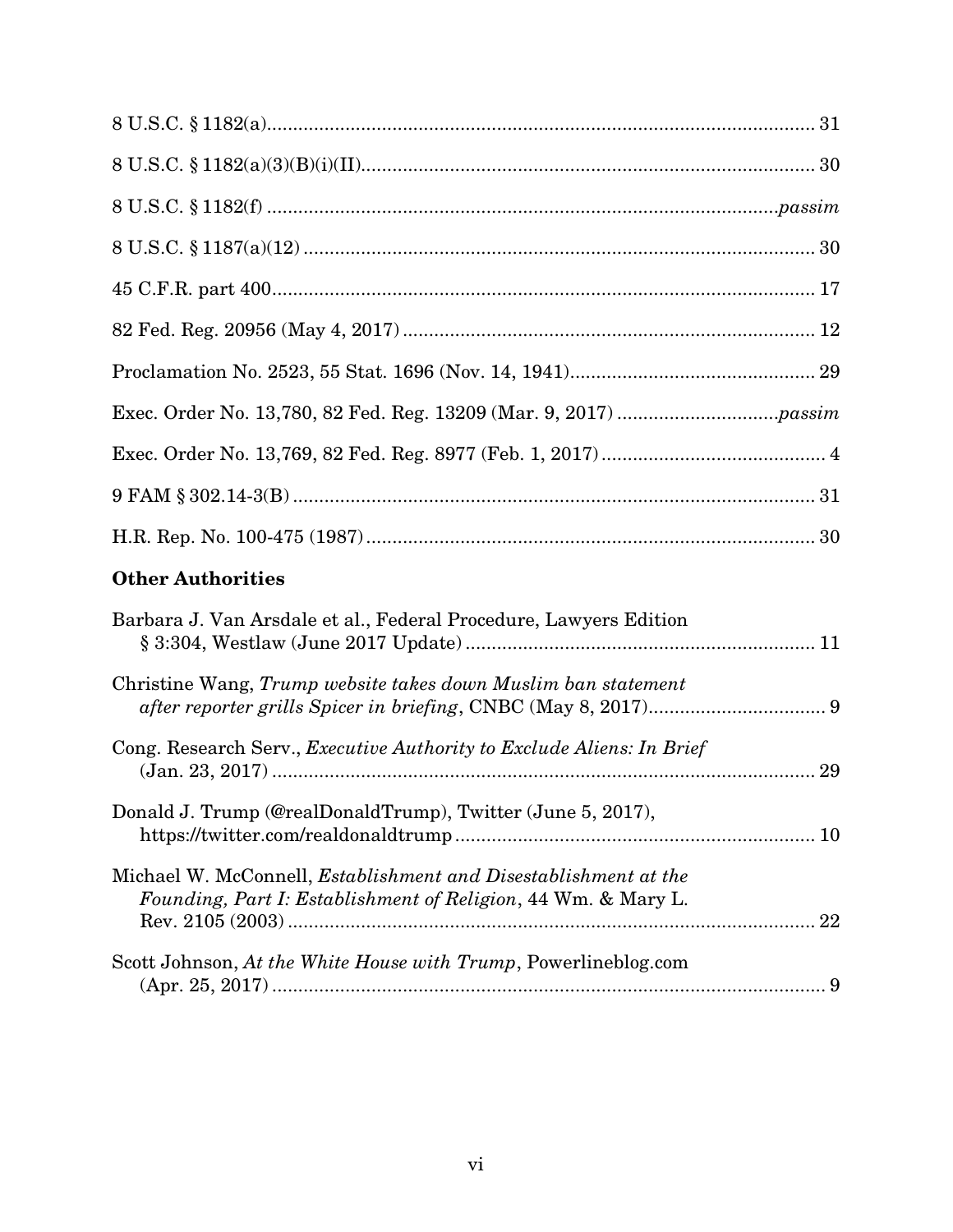#### INTRODUCTION

Almost three months ago, the U.S. District Court for the District of Hawaii enjoined provisions of an Executive Order that would have banned millions of individuals from the United States. Had the Order gone into effect, it would have separated families, disturbed countless plans for international work, research, and study, and prevented thousands of persecuted individuals from finding a safe harbor in the United States. As a result, it would have forced respondent Dr. Elshikh and numerous other Muslim residents of the State of Hawaii to endure the absence of loved ones; it would have hurt the diversity and depth of talent in Hawaii's University and workplaces; and it would have done lasting damage to Hawaii's reputation as a place of welcome and refuge

These consequences, by themselves, are staggering. They are made worse by the near universal perception that the Order's travel and refugee bans were designed primarily to fulfill the President's unconstitutional campaign promise to enact a Muslim ban. And they are made worse still by the fact that the President himself has cultivated that perception.

Our foundational text, the First Amendment, bars the Government from making a citizen's status in the political community dependent on his faith. The President unquestionably violates that command when he issues an Order that disproportionately burdens Muslim-Americans, while denigrating the Muslim faith and making it abundantly clear that the Order's harmful effect on Muslims is far from incidental. To date, the injunction has prevented that constitutional violation.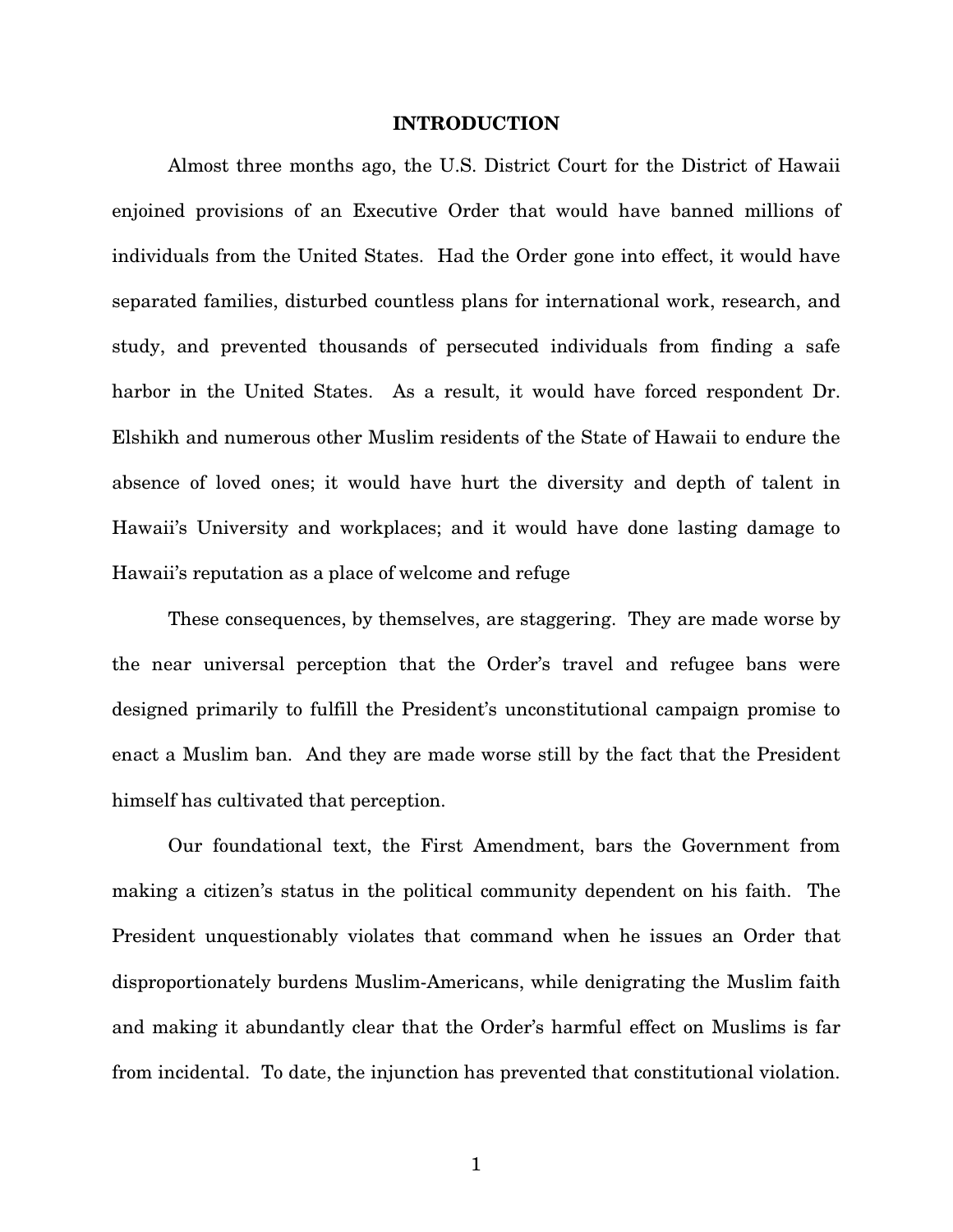In doing so, it has safeguarded religious liberty and demonstrated the strength of our Constitution and the courts that protect it.

Nonetheless, the Government now asks this Court to stay the injunction, asserting an urgent need to implement the bans in order to avoid irreparable harm. But the Government's own actions belie this assertion. At every turn, the Government has opted to delay rather than accelerate judicial review: After the first Order was enjoined, the Government waited a month to introduce a revised Order, with some of that delay motivated by a desire to take advantage of a favorable news cycle. When the second Order, too, was enjoined, the Government eschewed any immediate appeal or even any request for a stay, instead spending weeks relitigating the issues before the District Court. And, when the Government finally did seek relief from the Ninth Circuit, it proposed a schedule that would virtually ensure that the court of appeals would not decide the Government's stay request before the merits. These are not the actions of a Government that believes the immediate implementation of its Order is necessary to avoid irreparable harm.

The Government offers no explanation for this profound disjunction between its call for urgency and its dilatory litigation conduct. Instead, the Government implicitly asks the Court turn a blind eye to the evidence that undermines its stay request, just as it explicitly asks the Court to ignore the evidence of an unconstitutional purpose that undermines the Order itself.

The Court should do neither. Staying the injunction would irreparably injure respondents and thrust the country back into the chaos and confusion that resulted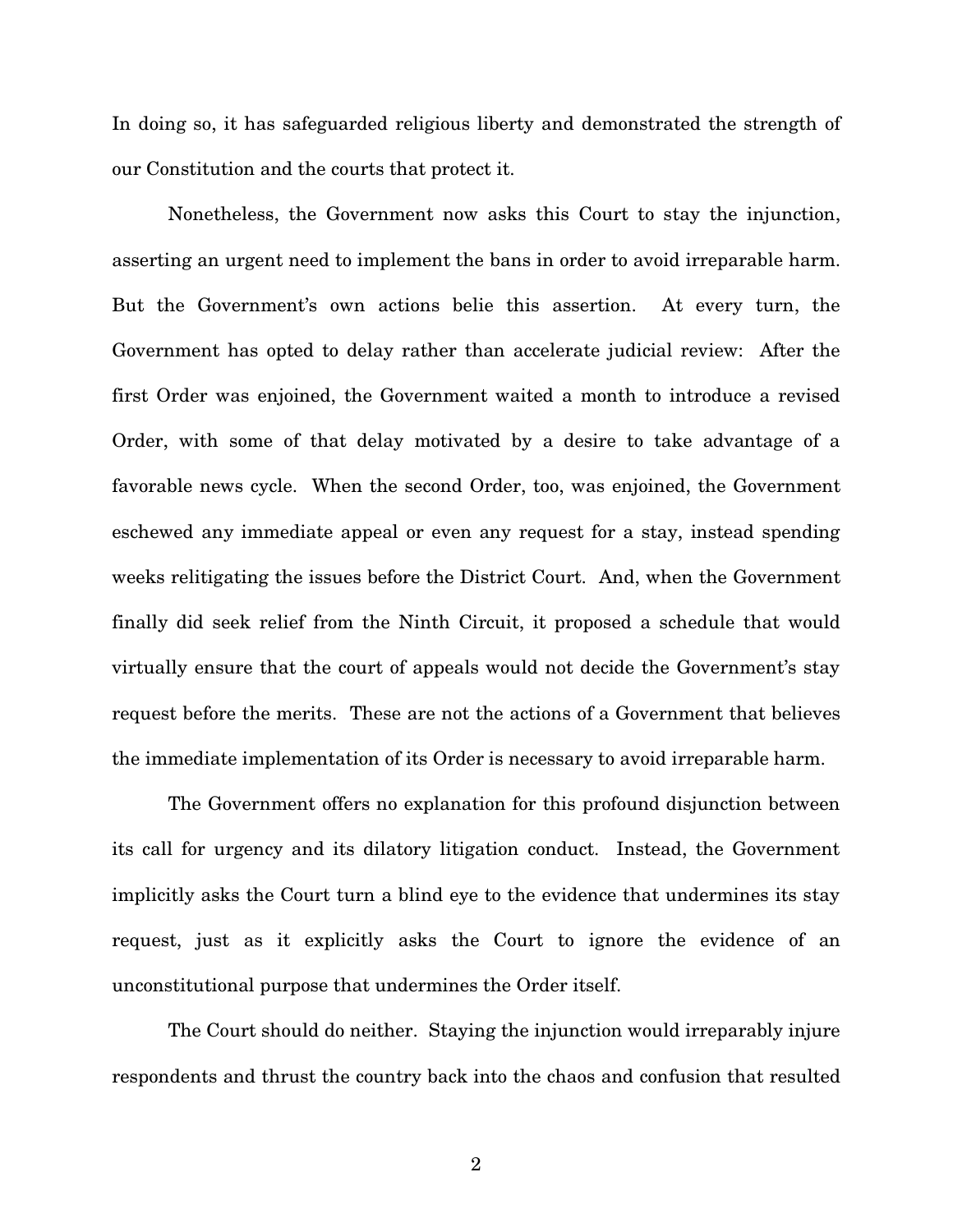when the first Order was announced. The long term consequences would be even more significant. As soon as the unconstitutional Order is implemented, our Framers' greatest fears for this Nation will be realized; the Order will serve as an ominous "Beacon on our Coast, warning" the "persecuted and oppressed of every Nation and Religion" that they must "seek some other haven." *Engel* v. *Vitale*, 370 U.S. 421, 432 n.16 (1962) (quoting James Madison, Memorial and Remonstrance against Religious Assessments (June 20, 1785)).

The stay in this case should be denied. Likewise, the Government's request for a stay and certiorari in *Int'l Refugee Assistance Project ("IRAP")* v. *Trump*, Nos. 16-11A91 and 16-1436, should be denied. However, should the Court grant certiorari in *IRAP* v. *Trump*, respondents acquiesce in the Government's alternative request to grant certiorari before judgment so that the cases may be heard together.

#### STATEMENT

1. In December 2015, then-candidate Donald Trump made the exclusion of Muslims a core plank of his presidential campaign platform. He issued a public statement calling for "a total and complete shutdown of Muslims entering the United States." C.A. E.R. 59, 144 & S.E.R. 15, 156. When Mr. Trump was asked how this policy would be implemented at the border, he explained that the person seeking entry would be asked, "are you Muslim?," and "if they said 'yes,' they would not be allowed into the country." C.A. E.R. 145. In an interview on March 9, 2016, he explained his rationale: "I think Islam hates us \* \* \*. [W]e can't allow people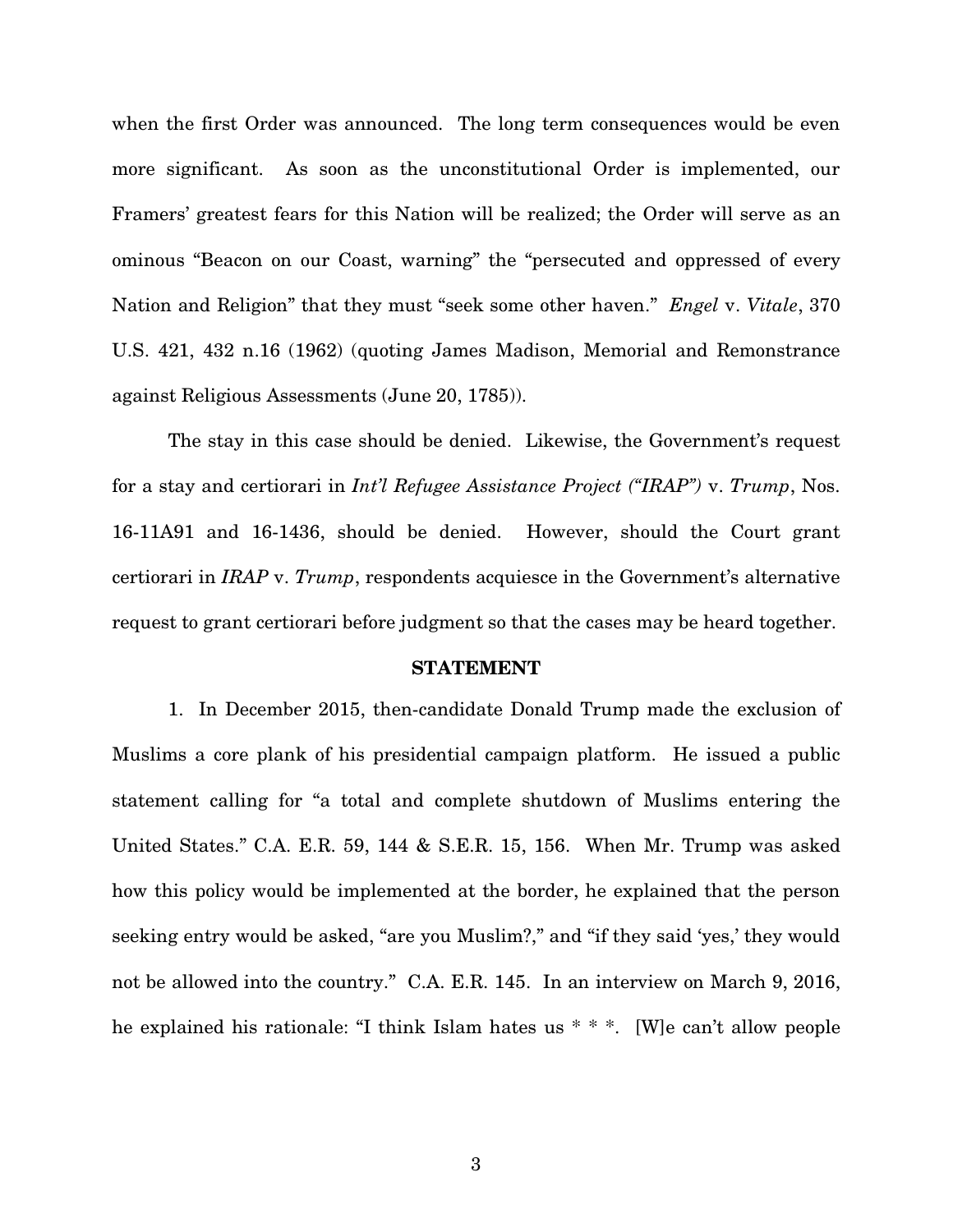coming into this country who have this hatred of the United States \* \* \* [a]nd of people that are not Muslim." Stay Application Addendum ("Add.") 57.

While campaigning, Mr. Trump also decried the admission of Muslim refugees. As early as June 2015, he complained that "Islamic" refugees from Syria were being admitted to the United States, but "Christian" refugees were not. C.A. E.R. 144. In June 2016, he said his opponent would "admit[] hundreds of thousands of refugees from the Middle East" who would "try[] to take over our children and convince them \* \* \* how wonderful Islam is." C.A. E.R. 146 n.19.

As the campaign progressed, Mr. Trump sometimes began to couch the "total and complete shutdown of Muslims" in different terms, characterizing it as a ban on immigration from countries "where there's a proven history of terrorism." C.A. E.R. 144. But when asked in July 2016 whether this approach represented a "rollback" of his Muslim ban, he disagreed: "In fact, you could say it's an expansion." C.A. E.R. 146. Mr. Trump explained, "I'm looking now at territories" because "[p]eople were so upset when I used the word Muslim. Oh, you can't use the word Muslim." C.A. E.R. 146-147. When asked on December 21, 2016, now as President-Elect, whether he had decided to "rethink" his "plans to create a Muslim registry or ban Muslim immigration," his answer was: "You know my plans." C.A. E.R. 147.

2. On January 27, 2017, seven days after taking office, President Trump signed Executive Order No. 13,769 (the "Order"), entitled "Protecting the Nation From Foreign Terrorist Entry Into the United States." 82 Fed. Reg. 8977 (Feb. 1,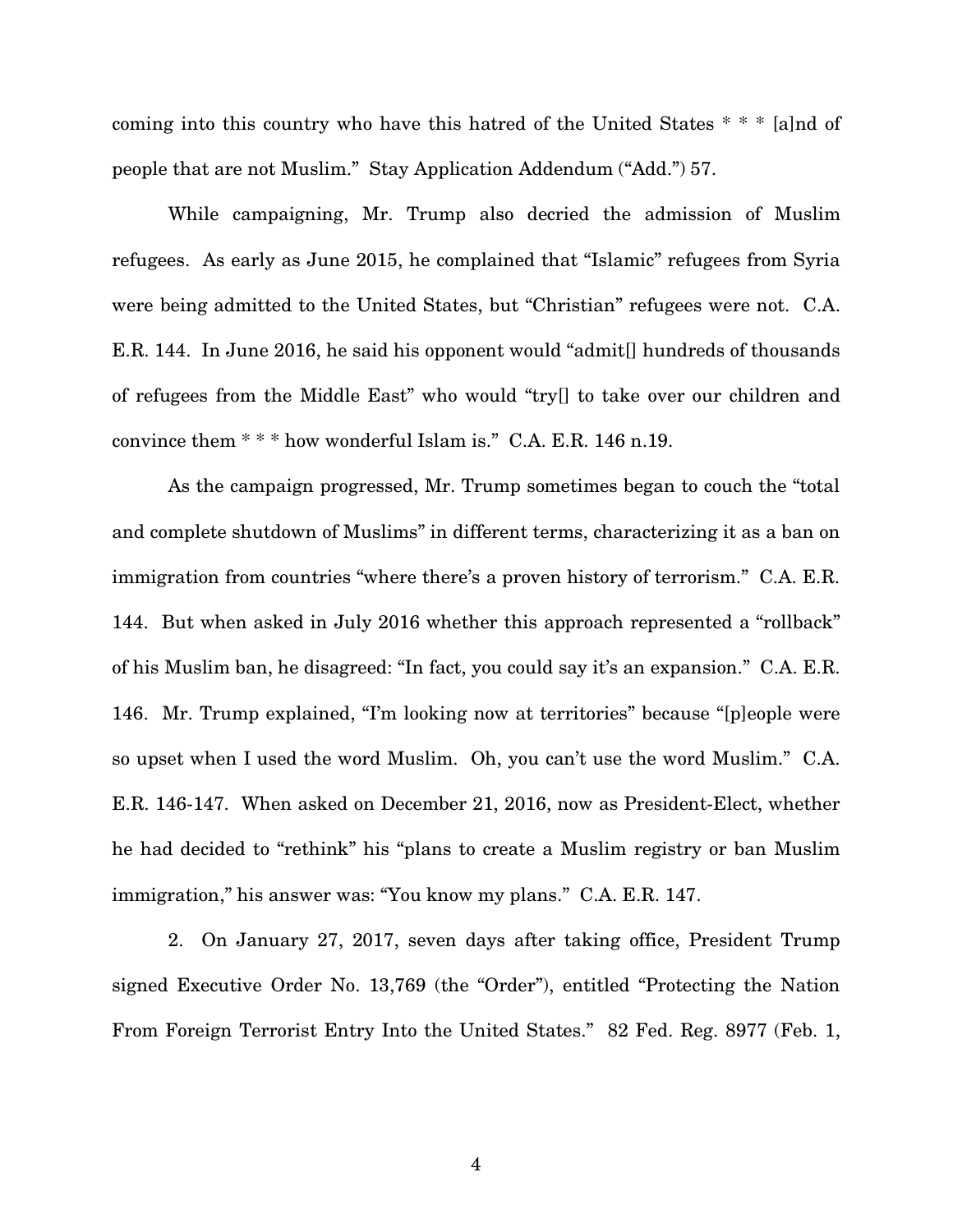2017). As he signed it, he read the title, looked up, and said: "We all know what that means." C.A. E.R. 148.

The first Order imposed an immediate, 90-day ban on entry by nationals of seven "overwhelmingly Muslim" countries. Add. 55, 69. The Order also suspended the U.S. Refugee Admissions Program ("USRAP") for 120 days, lowered the cap on annual refugee admissions, and indefinitely barred Syrian refugees. Add. 70.The USRAP suspension included a targeted carve-out for refugees who were "religious minorities]" in their home countries. *Id.* In an interview with the Christian Broadcasting Network on the day the Order was signed, President Trump explained that this latter provision was designed to "help" Christians, falsely asserting that in the past "[i]f you were a Muslim [refugee] you could come in, but if you were a Christian, it was almost impossible." C.A. E.R. 150.

One of President Trump's advisors was explicit about the relationship between the Order and the promised "Muslim ban." In a television interview the day after the Order was signed, Rudolph Giuliani recounted: "When [Donald Trump] first announced it, he said, 'Muslim ban.' He called me up. He said, 'Put a commission together. Show me the right way to do it legally." C.A. E.R. 150-151.

The first Order spurred confusion and chaos. Over 100 individuals were immediately detained at U.S. airports, and the Government revoked 60,000 visas during the first week. C.A. E.R. 152-154. Numerous lawsuits were filed and within a week, a Washington district court enjoined the Order's enforcement nationwide. *Washington* v. *Trump*, 2017 WL 462040, at \*\*2-3 (W.D. Wash. Feb. 3, 2017). The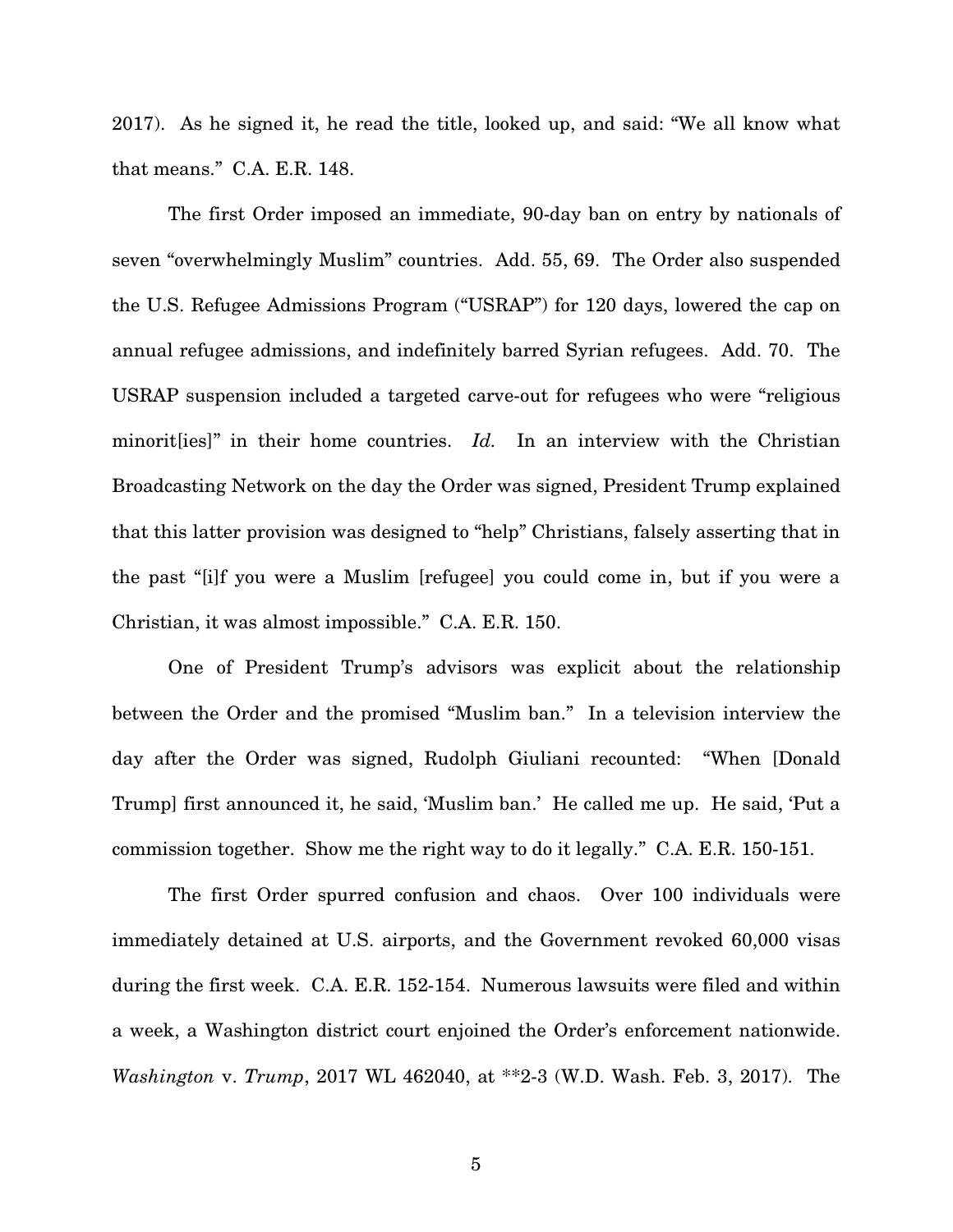Ninth Circuit denied the Government's request to stay the district court's injunction in a published, unanimous decision. 847 F.3d 1151, 1169 (9th Cir. 2017).

3. The Government did not appeal the Ninth Circuit's decision; instead, it decided to issue a "revised" Order. C.A. E.R. 155. In the words of President Trump's senior advisor, Stephen Miller—appearing in a television interview on February 21, 2017—the revised Order would "have the same basic policy outcome" as the first, and any changes would address "very technical issues that were brought up by the court." C.A. E.R. 156.

As the new Order was being prepared, the Department of Homeland Security ("DHS") issued internal memoranda severely undermining its purported national security rationale. For example, on February 24, 2017, a draft DHS report concluded that "country of citizenship" was an "unreliable indicator of terrorist threat[s] to the United States." C.A. S.E.R. 158; *see also* C.A. E.R. 151.

Undeterred, the White House planned to release its revised Order on March 1, 2017, but delayed the announcement to avoid "undercut[ting] the favorable coverage" of President Trump's speech to Congress. C.A. E.R. 157. The Order was finally issued on March 6, 2017. Exec. Order No. 13,780, 82 Fed. Reg. 13209 (Mar. 9, 2017). As Mr. Miller had promised, its substance is largely unchanged from the first. Section 2(c) now bans nationals of six (rather than seven) overwhelmingly Muslim countries—specifically, countries whose Muslim populations range from 90.7% to 99.8%—from "entry into the United States" or being "issu[ed] a visa" for a period of 90 days. Order §§ 2(c), 3(c); Add. 55. Individuals who are present in the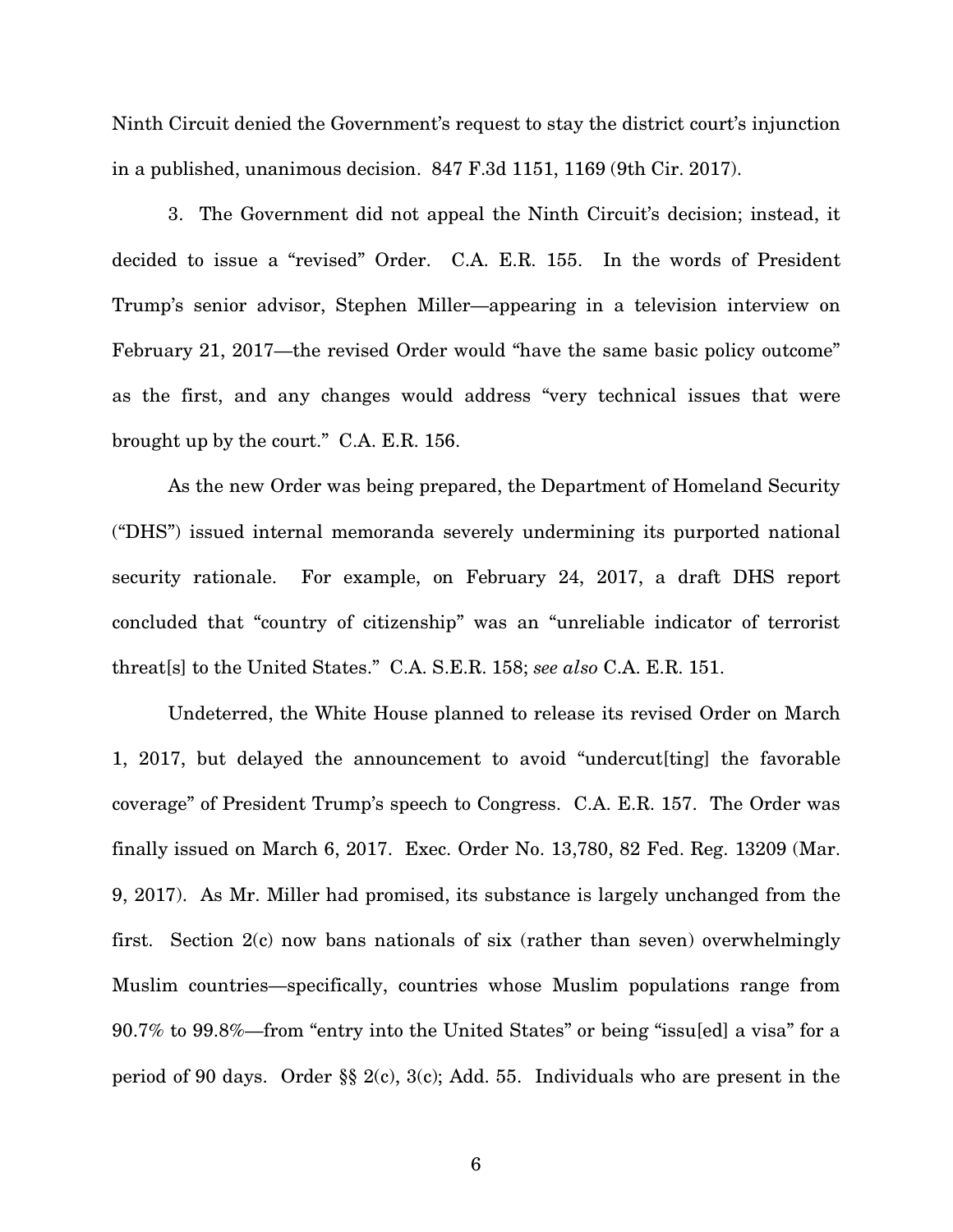United States on the Order's effective date or who already have been granted visas or lawful status are exempt; otherwise, nationals of the six countries may escape the ban only by obtaining a wholly discretionary, "[c]ase-by-case waiver." *Id.* § 3(a)- (c). The Order also instructs the Secretary of Homeland Security to conduct a "worldwide review" to determine whether the President's ban should be extended to "additional countries." *Id.*  $\S$  2(a)-(b), (d)-(g).

The Order retains the President's refugee ban, as well. Section 6(a) suspends all "travel of refugees into the United States" as well as all "decisions on applications for refugee status" for 120 days. Section 6(b) lowers the cap on refugees that may be admitted to the United States in 2017 from 110,000 to 50,000. Although the Order no longer contains an explicit preference for Christian refugees, it permits Administration officials to exempt and thus admit individuals as refugees "on a case-by-case basis, in their discretion." *Id*. § 6(c).

4. The issuance of the revised Order rekindled the numerous legal challenges that had been lodged against the first Order. Respondents, the State of Hawaii and Dr. Elshikh, had filed one of those suits against the original Order in the U.S. District Court for the District of Hawaii. Proceedings were stayed after that Order was enjoined, but the stay was lifted once the revised Order was announced.

On March 8, two days after the second Order was announced, respondents filed a Second Amended Complaint and a motion for a temporary restraining order ("TRO") barring implementation of the revised Order. On March 15, 2017, the District Court issued a TRO, enjoining the Government from "implementing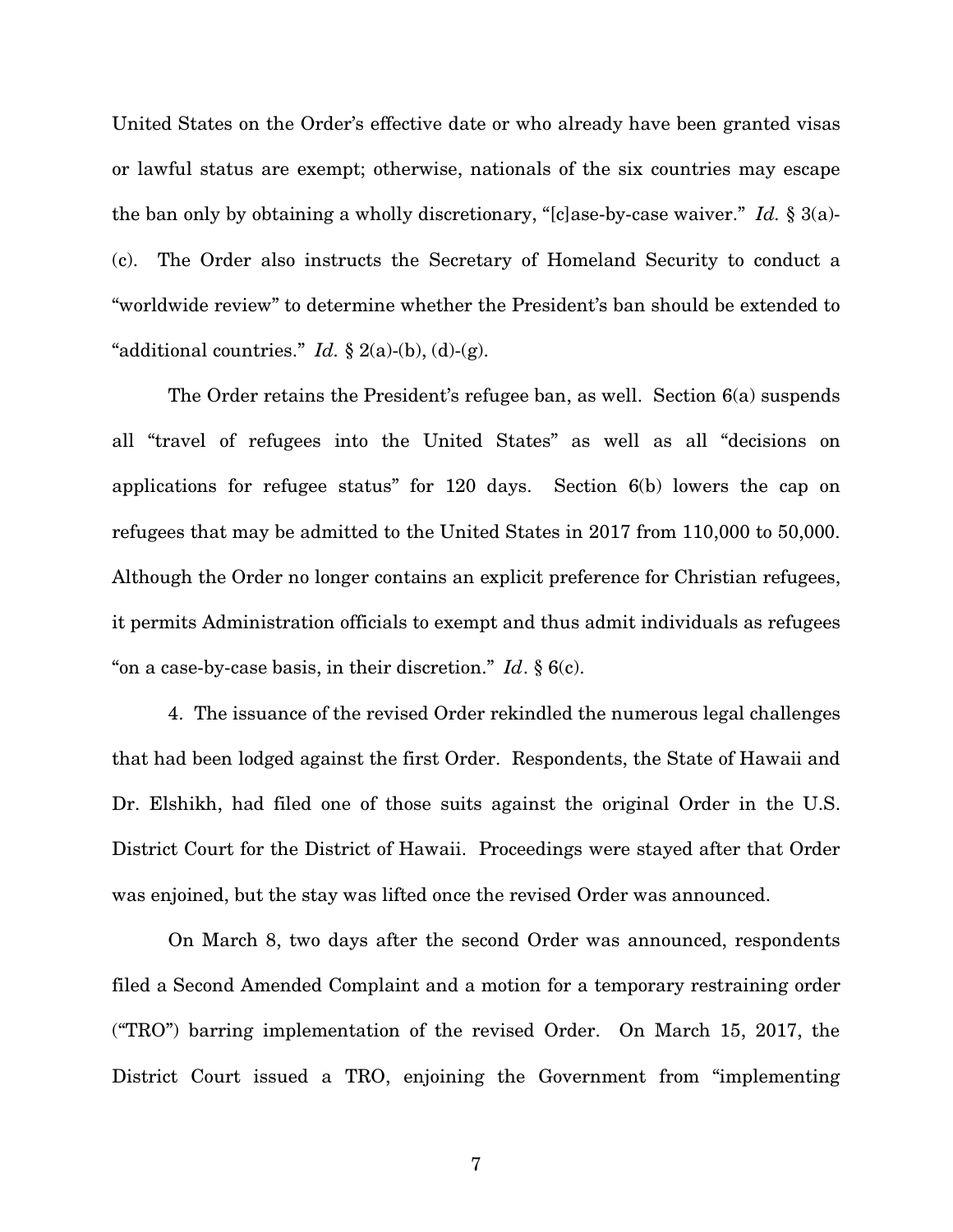Sections 2 and 6 of the Executive Order across the Nation." Add. 66. The court found that both Plaintiffs had standing because each alleged "direct, concrete injuries" to their *own* interests: Hawaii demonstrated "two proprietary injuries stemming from" the Order's effects on its University and tourism economy, and Dr. Elshikh showed that the Order frustrates his ability to freely practice his religion, raise his children in the Muslim faith, and reunite with his own mother-in-law. Add. 41-45, 47-48. On the merits, the court found that "[a]ny reasonable, objective observer would conclude \* \* \* that the stated secular purpose of the Executive Order is, at the very least, 'secondary to a religious objective' of temporarily suspending the entry of Muslims." Add. 60. The court "expresse[d] no view on Plaintiffs' due-process or INA-based statutory claims." Add. 53 n.11.

After a second hearing, on March 29, 2017, the court granted respondents' motion to convert the TRO into a preliminary injunction. The court reaffirmed respondents' standing and the Establishment Clause violation, and again reserved the statutory and Due Process questions. Add. 8-17. The court also declined to narrow the scope of the injunction, explaining that "the *entirety* of the Executive Order runs afoul of the Establishment Clause" and, in any event, the Government had "fail[ed] to provide a workable framework for narrowing the scope of the enjoined conduct." Add. 20-22 (emphasis added). The court also noted the Government's own concession that ""an internal review of [vetting] procedures obviously can take place independently of the 90-day suspension-of-entry provision." Add. 22 (citing Gov't Mem. in Opp'n to Prelim. Inj. 28).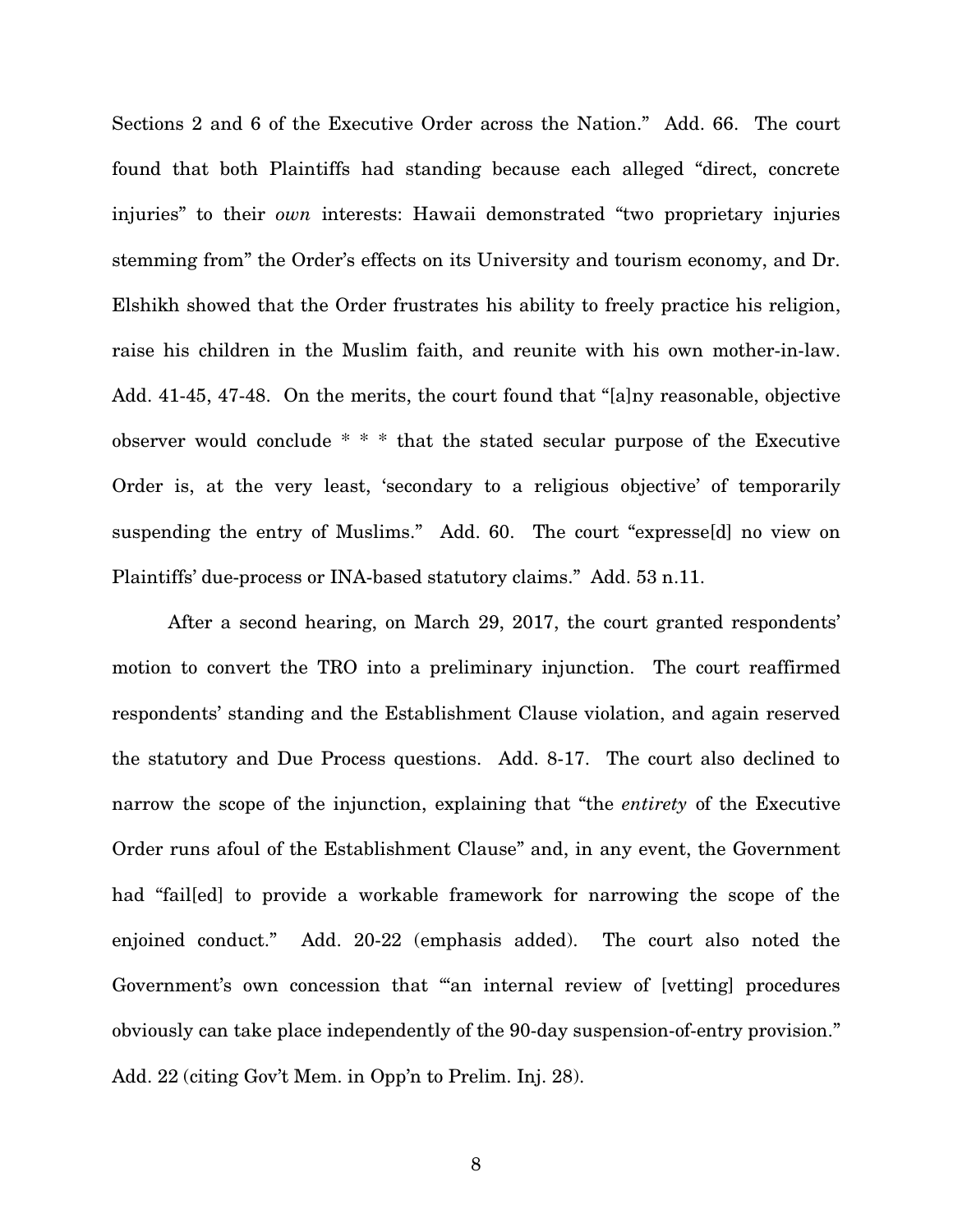The Government appealed the District Court's preliminary injunction and moved for a stay pending appeal. The Government did not ask for an immediate ruling on the stay. Instead, it proposed a month long briefing schedule under which the stay and the merits briefing would occur simultaneously.

On May 15, 2017, a panel of the Ninth Circuit heard oral argument. The panel has not yet ruled on the stay request or on the merits. Nevertheless, on June 2, the Government asked this Court to issue a stay of the District Court's injunction, claiming urgency as a result of the Fourth Circuit's ruling.

5. Throughout these judicial proceedings, the President has continued to make generalized, often inflammatory, statements about the Muslim faith and its adherents. On the night that his revised Order was enjoined, President Trump publicly reiterated his view that it is "very hard" for Muslims to assimilate into Western culture. C.A. S.E.R. 95. Several weeks later, at a White House gathering for conservative media outlets, he said that Muslim refugees had been favored over Christians, and that his Administration would help the Christians.<sup>1</sup> And, until minutes before the oral argument in the related Fourth Circuit proceedings, President Trump's regularly-updated campaign website continued to feature his campaign statement calling for a "total and complete shutdown of Muslims entering the United States."<sup>2</sup> *See* C.A. E.R. 156.

The President has also expressed skepticism of the revised Order, his legal

<u>.</u>

<sup>&</sup>lt;sup>1</sup> Scott Johnson, *At the White House with Trump*, PowerlineBlog.com (Apr. 25, 2017), goo.gl/ZeXqhY.

<sup>2</sup> Christine Wang, *Trump website takes down Muslim ban statement after reporter grills Spicer in briefing*, CNBC (May 8, 2017), goo.gl/j0kpAi.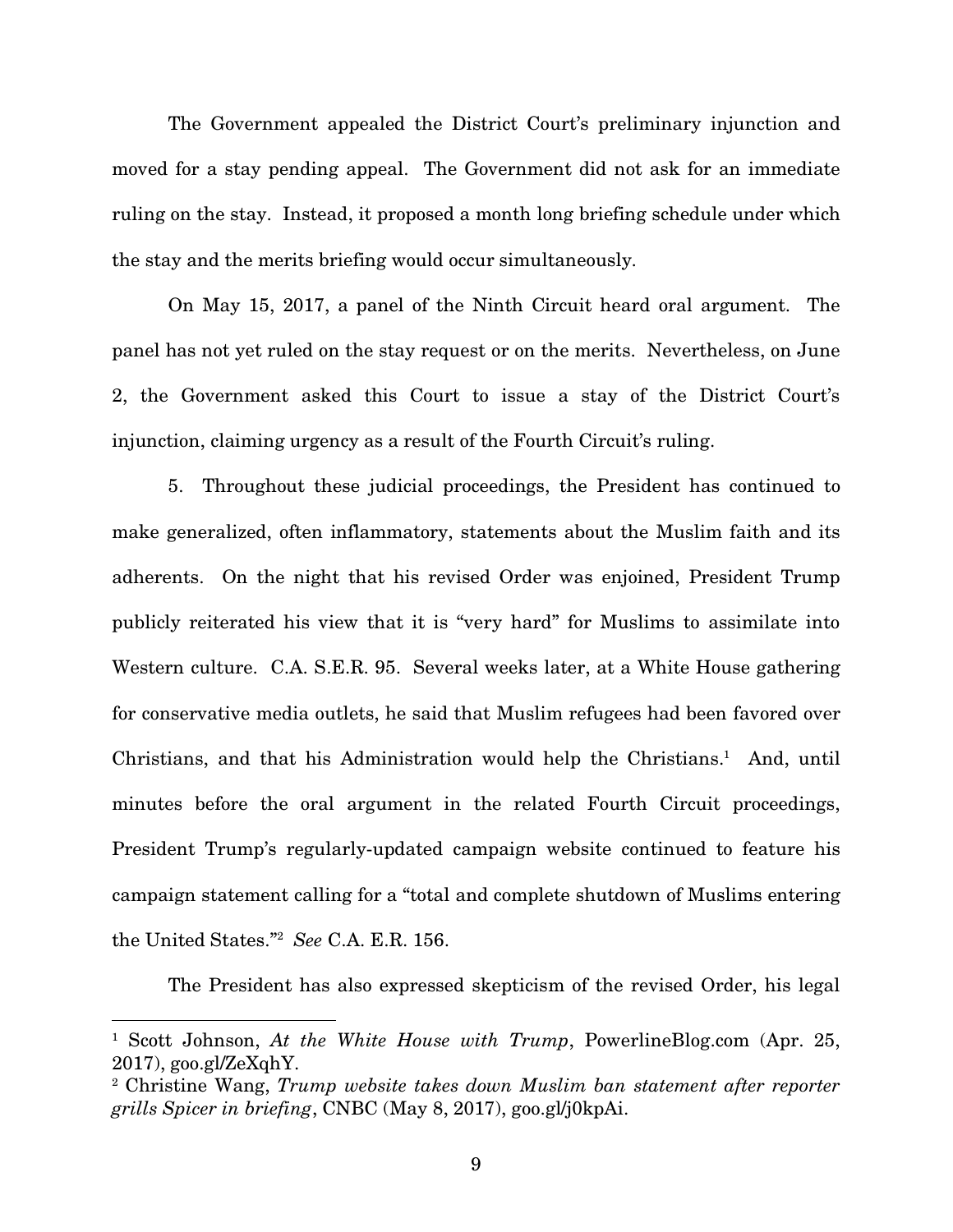strategy, and the courts themselves. Just hours after the Hawaii District Court issued its nationwide injunction, the President complained to a rally of his supporters that the new Order was just a "watered down version of the first one" and had been "tailor[ed]" at the behest of "the lawyers." C.A. S.E.R. 84. He added: "I think we ought to go back to the first one and go all the way, which is what I wanted to do in the first place." C.A. S.E.R. 84. In addition, he called the District Court's opinion a "terrible ruling" done "for political reasons," and criticized the "much overturned Ninth Circuit Court." C.A. S.E.R. 82-84.

On June 5, 2017, days *after* the Government filed its stay application in this Court, President Trump echoed these sentiments in a series of Twitter posts championing the "original Travel Ban." He decried how the "Justice Dep[artment]" had submitted a "watered down, politically correct version \* \* \* to S.C." He urged the Justice Department to seek "an expedited hearing of the watered down Travel ban before the Supreme Court," and to "seek [a] much tougher version." Finally, he claimed that "[t]he courts are slow and political," but that his Administration was already "EXTREME VETTING people coming into the U.S."<sup>3</sup>

#### ARGUMENT

The Government is not entitled to the extraordinary remedy of a stay from this Court. The Supreme Court "rarely grant[s]" a stay before the lower court has decided the merits, *INS* v. *Legalization Assistance Project*, 510 U.S. 1301, 1302

 $\overline{a}$ 

<sup>3</sup> Donald J. Trump (@realDonaldTrump), Twitter (June 5, 2017, posts uploaded between 6:25 A.M. E.S.T. and 6:44 A.M. E.S.T.), https://twitter.com/realdonaldtrump.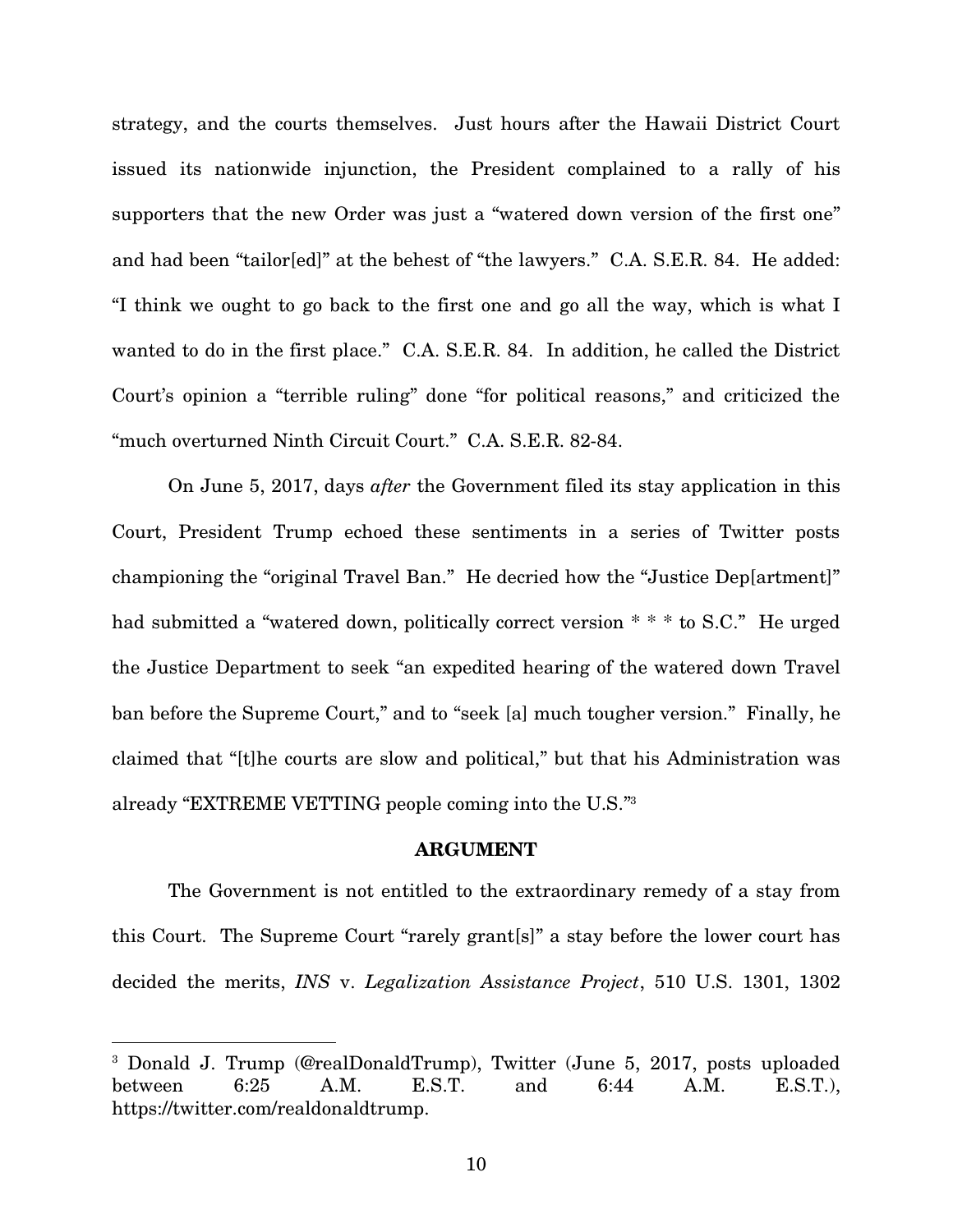(1993) (O'Connor, J., in chambers), and it almost always denies a stay when the lower courts have not yet ruled on that request. *See, e.g.*, *Krause* v. *Rhodes*, 434 U.S. 1335, 1335-36 (1977) (Stewart, J., in chambers); *see also* Barbara J. Van Arsdale et al., Federal Procedure, Lawyers Edition § 3:304, Westlaw (June 2017 Update) ("While an application for a stay is pending in the lower court, a similar application will normally be denied by the Supreme Court Justice."). There is no reason to depart from that practice here. That is particularly so because granting the Government's stay and hearing the case in October, as the Government requests, would effectively grant the Government a victory on the merits. Absent the injunction, the Government will have imposed the full travel ban and most of the refugee ban before the October Term begins.

The timing of the request, however, is the least of the Government's problems. In order to obtain a stay, the Government must demonstrate both that the Court is likely to vacate the injunction, and that the harm the Government will suffer absent a stay outweighs the harm a stay will inflict on respondents and the public. The weakness of the Government's case makes that impossible. *See, e.g.*, *Conkright* v. *Frommert*, 556 U.S. 1401, 1402 (2009) (Ginsburg, J., in chambers).

#### I. THIS COURT IS UNLIKELY TO VACATE THE INJUNCTION

As a preliminary matter, it is doubtful that the Court will even grant review in this case. Respondents do not dispute the fundamental importance of the underlying legal issues, which involve the breadth of religious freedom and the statutory and constitutional limits on Executive power. The underlying facts,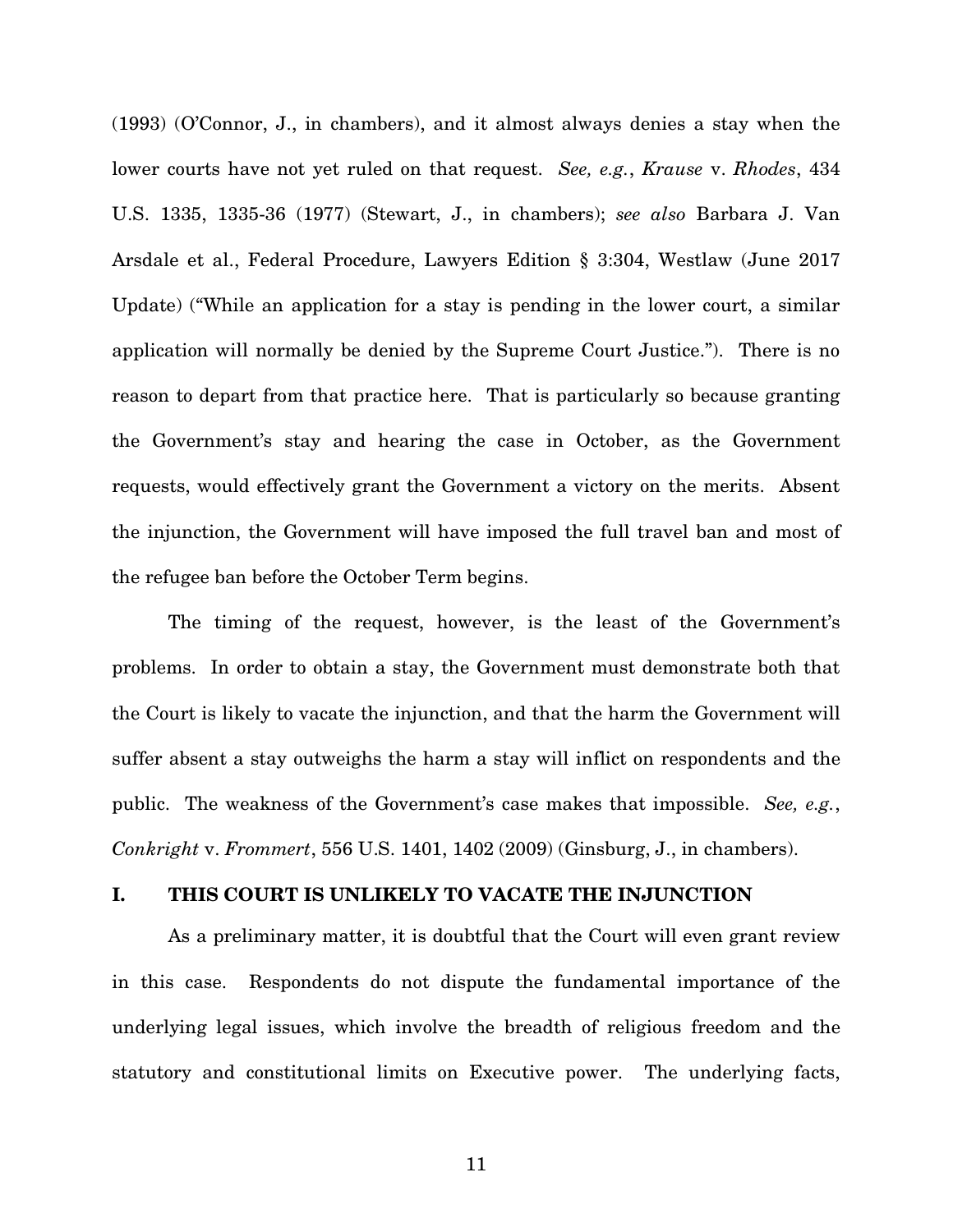however, suggest that review is unnecessary. The President first asserted a need for an immediate, temporary ban almost five months ago, explaining that the ban would facilitate a review and upgrade of the country's immigration vetting procedures. In May, the Government published a notice in the Federal Register, announcing improvements to the vetting procedures worldwide. *See* 82 Fed. Reg. 20956 (May 4, 2017). And, even after this stay application was filed, the President confirmed that the country was already engaged in "EXTREME VETTING." *See supra* p. 10 & n.3. Thus, by the Government's own account, the need for the travel and refugee bans has passed. It would be unnecessary and wasteful for this Court to grant review of an issue that is effectively moot. *See also infra* pp. 35-37 (explaining that the existing injunctions do not prevent an upgrade of the vetting procedures).

Further, if the Court does grant review, it is extremely unlikely to vacate the injunction. The Government's argument to the contrary relies primarily on its assertion that the lower court should not have reached the constitutional question, either because the challenge is not justiciable or because courts must apply a highly deferential standard of review. The Government is wrong on both counts. On the merits, the injunction must be sustained both because the Order is plainly unconstitutional and because it exceeds the President's statutory authority.

### A. The Challenge To The Order Is Justiciable.

The Government first alleges that the injunction will be overturned because this case is not justiciable. But there is no obstacle to judicial review. Dr. Elshikh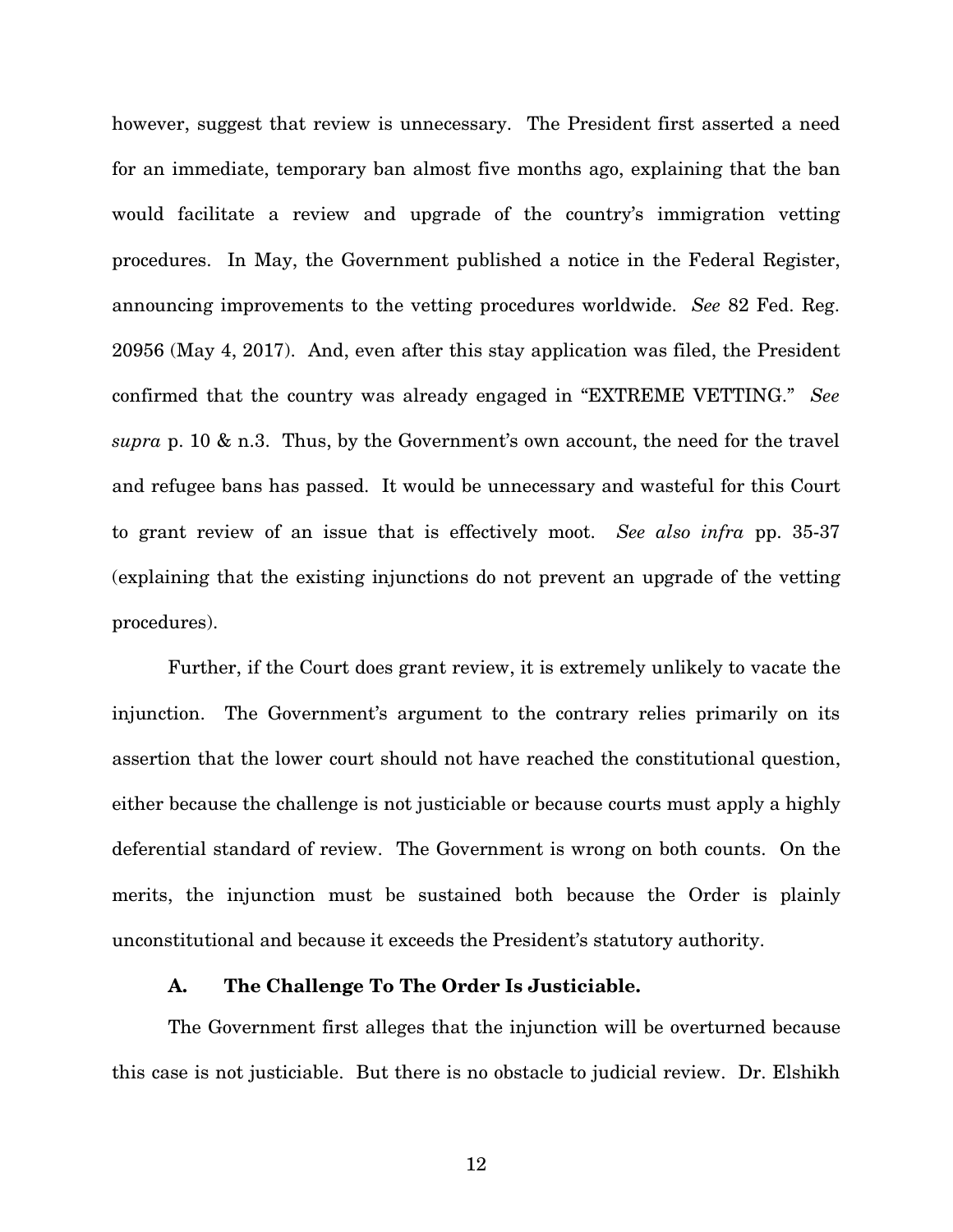and the State of Hawaii both have standing, and the so-called "doctrine of consular unreviewability" is inapplicable.

#### 1. Dr. Elshikh Has Standing.

*a.* Because of the Constitution's core protections for religious freedom, a policy that demeans or denigrates a person's faith necessarily inflicts an "important \* \* \* constitutional injur[y]." *Santa Fe Indep. Sch. Dist.* v. *Doe*, 530 U.S. 290, 292 (2000). Thus, at least when a government establishment of religion "directly affect[s]" a person, the resulting spiritual or dignitary harm confers standing. *Sch. Dist. of Abington Twp.* v. *Schempp*, 374 U.S. 203, 224 n.9 (1963); *Ass'n of Data Processing Serv. Orgs., Inc.* v. *Camp*, 397 U.S. 150, 157 (1970). Indeed, "[t]he indignity of being singled out for special burdens on the basis of one's religious calling is so profound that the concrete harm produced can never be dismissed as insubstantial." *Locke* v. *Davey*, 540 U.S. 712, 731 (2004) (Scalia, J., dissenting).

Accordingly, this Court has found standing even with respect to Establishment Clause injuries that might appear slight. For example, the Court has indicated that observing a "benediction" at one's high school graduation, *Lee* v. *Weisman*, 505 U.S. 577, 584-85 (1992), "encounter[ing]" the Ten Commandments on "Capitol grounds," *Van Orden* v. *Perry*, 545 U.S. 677, 682-83 (2005) (plurality op.), and taking ""offens[e]" at a prayer during a "town board meeting[]," Town of Greece *v. Galloway*, 134 S. Ct. 1811, 1817 (2014), are all injuries sufficient to give rise to standing.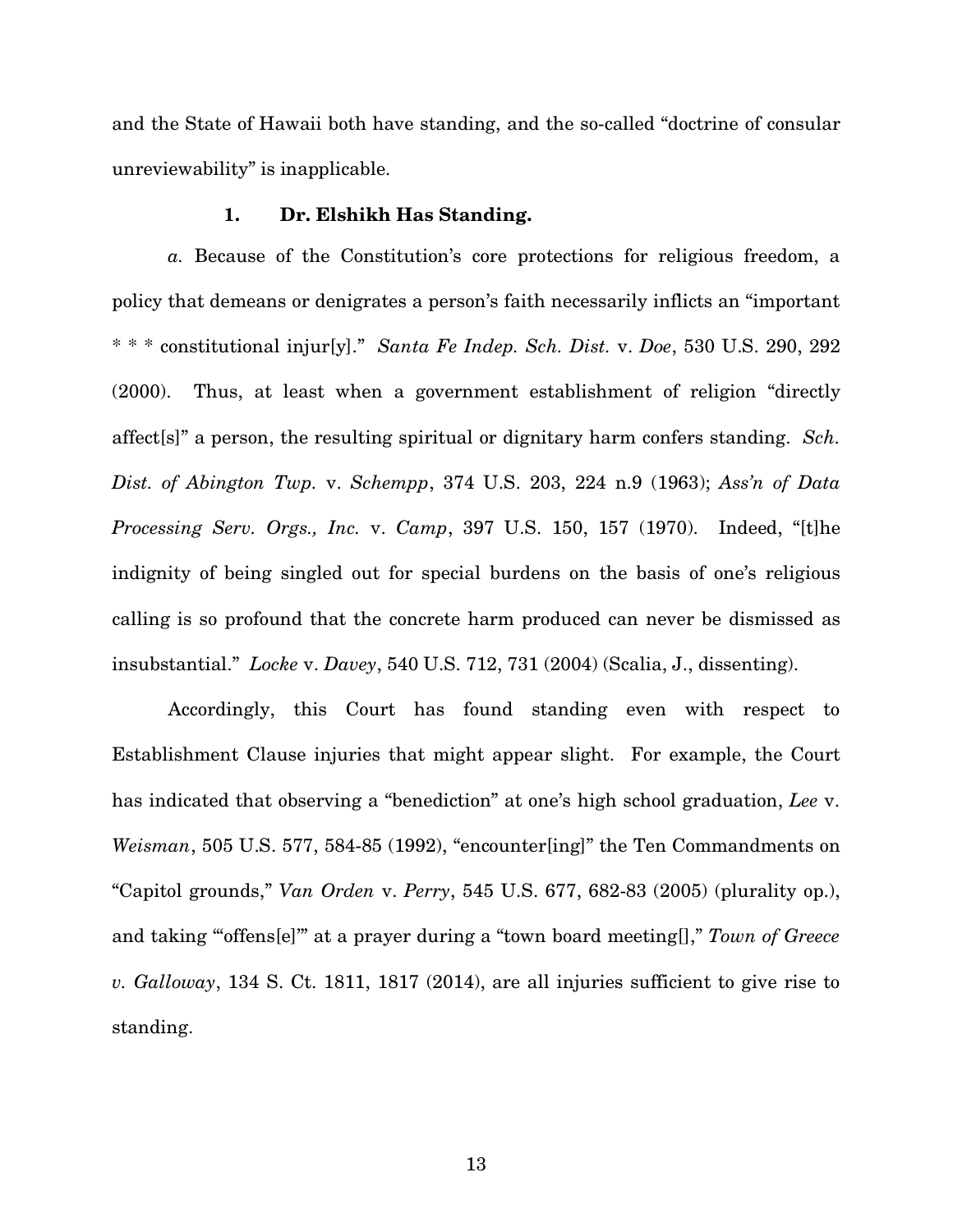*b.* Under these principles, Dr. Elshikh's standing is obvious. The Order, which is widely perceived as a Muslim ban, denigrates and demeans Dr. Elshikh's faith. It has therefore "devastat[ed]" Dr. Elshikh, his family, and his mosque. C.A. E.R. 94, 96, 161-162. And the religious discrimination embodied in the Order "directly affect[s]" Dr. Elshikh in several ways. *Schempp*, 374 U.S. at 224 n.9.

*First*, the Order directly impedes Dr. Elshikh's ability to reunite his family. Dr. Elshihk's mother-in-law is a Syrian national seeking an immigrant visa. C.A. E.R. 94-95. She had a consular interview last month at the U.S. Embassy in Lebanon, and received a letter dated May 24, 2017, informing her that her visa application "requires administrative processing," which "takes an average of 60 days."<sup>4</sup> The travel ban, if it goes into effect, would block her entry into the United States. This injury alone is sufficient to confer standing, even independent of the dignitary harm Dr. Elshikh has suffered. And the Government is incorrect that this injury is unripe because Dr. Elshikh's mother-in-law might receive a waiver. The process of seeking a waiver would undoubtedly prolong the family separation, and, in any event, "denial of equal treatment resulting from the imposition of [a] barrier" is itself an injury, regardless of whether it results in the "ultimate inability to obtain [a] benefit." *Gratz* v. *Bollinger*, 539 U.S. 244, 262 (2003).

*Second*, Dr. Elshikh is directly affected because he is the imam of a mosque whose religious community is damaged by the Order. Because the Order casts opprobrium on Muslims, it engenders feelings of fear and condemnation in the

 $\overline{a}$ 

<sup>4</sup> Because this letter was received so recently, it is not yet in the record. If the Court desires, respondents can lodge a copy under Supreme Court Rule 32.3.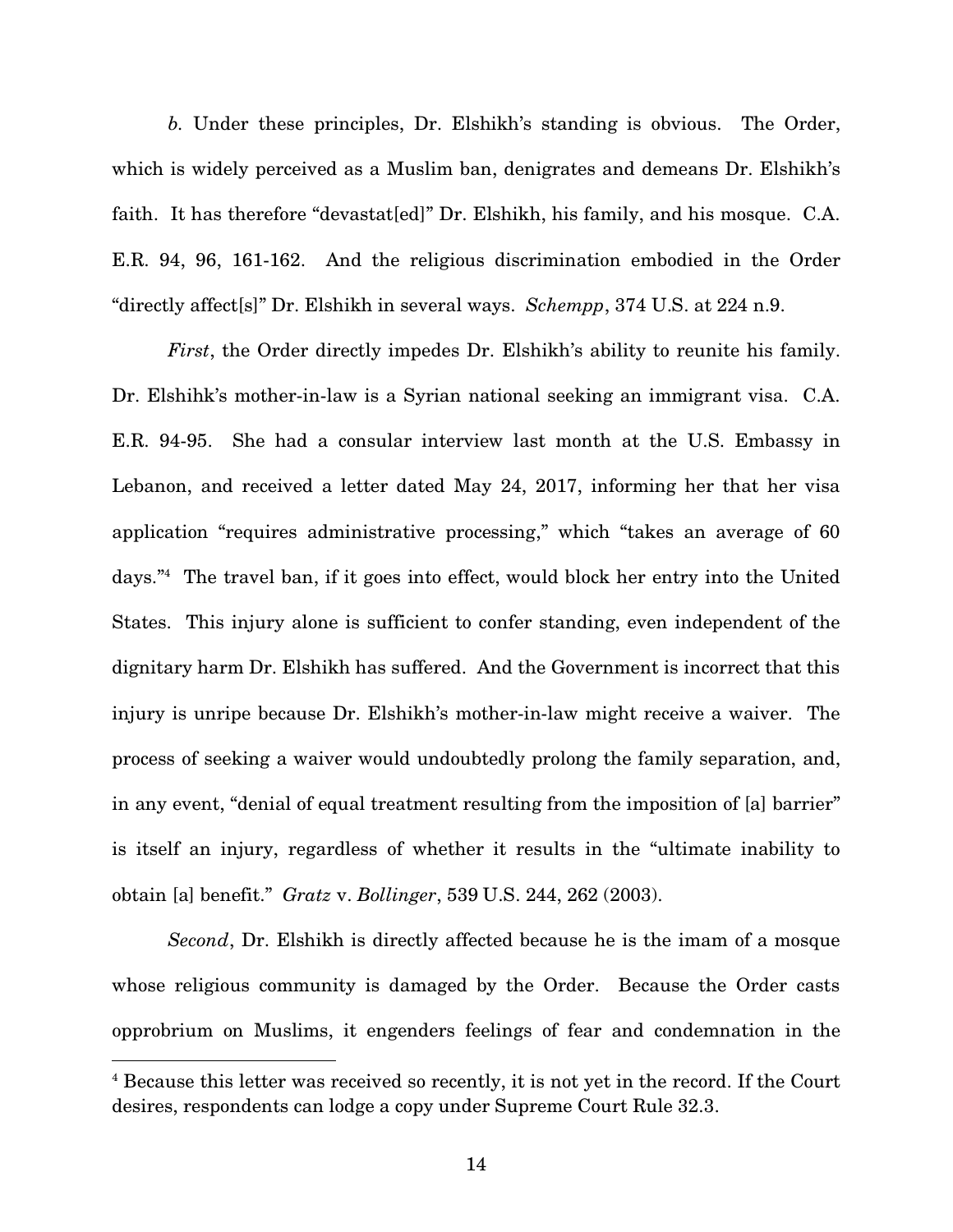members of Dr. Elshikh's mosque. C.A. E.R. 96; 131-132. Moreover, at least one current member of Dr. Elshikh's mosque is a refugee, and the community is generally enriched by the presence of refugees worshipping there. Br. of *Amicus Curiae* Dr. Ismail Elshikh at 11, *IRAP* v. *Trump*, No. 17-1351 (4th Cir. Apr. 19, 2017), ECF No. 146-1; C.A. E.R. 131-132. If the Order is implemented, Dr. Elshikh will be the spiritual leader of a denigrated and diminished religious community.

*c.* The Government suggests that these harms to Dr. Elshikh are not cognizable because they do "not result from any alleged discrimination against him." Appl. for Stay Pending Appeal at 22 ("Stay Appl."). That is simply not true. The Order discriminates directly against Dr. Elshikh by denigrating the faith *he* professes, by excluding *his* mother in law, and by harming *his* mosque and its members. In other words, by targeting Muslims for exclusion, the Order "denie[s] equal treatment" to Dr. Elshikh himself. *See Allen* v. *Wright*, 468 U.S. 737, 755 (1984) (citation omitted).

Finally, the Government attempts to dismiss Dr. Elshikh's injury by alleging that it is comparable to the one this Court held insufficient in *Valley Forge Christian Coll.* v. *Ams. United for Separation of Church & State, Inc.*, 454 U.S. 464 (1982). That fundamentally misunderstands Dr. Elshikh's harm in two ways. *First*, in *Valley Forge*, the plaintiffs challenged a land transfer that gave preference to a religious group. *Id.* at 468; *see also In re Navy Chaplaincy*, 534 F.3d 756, 760 (D.C. Cir. 2008) (challenge to retirement system that "favor[ed] Catholic chaplains")*.* There is a marked difference between challenging a government action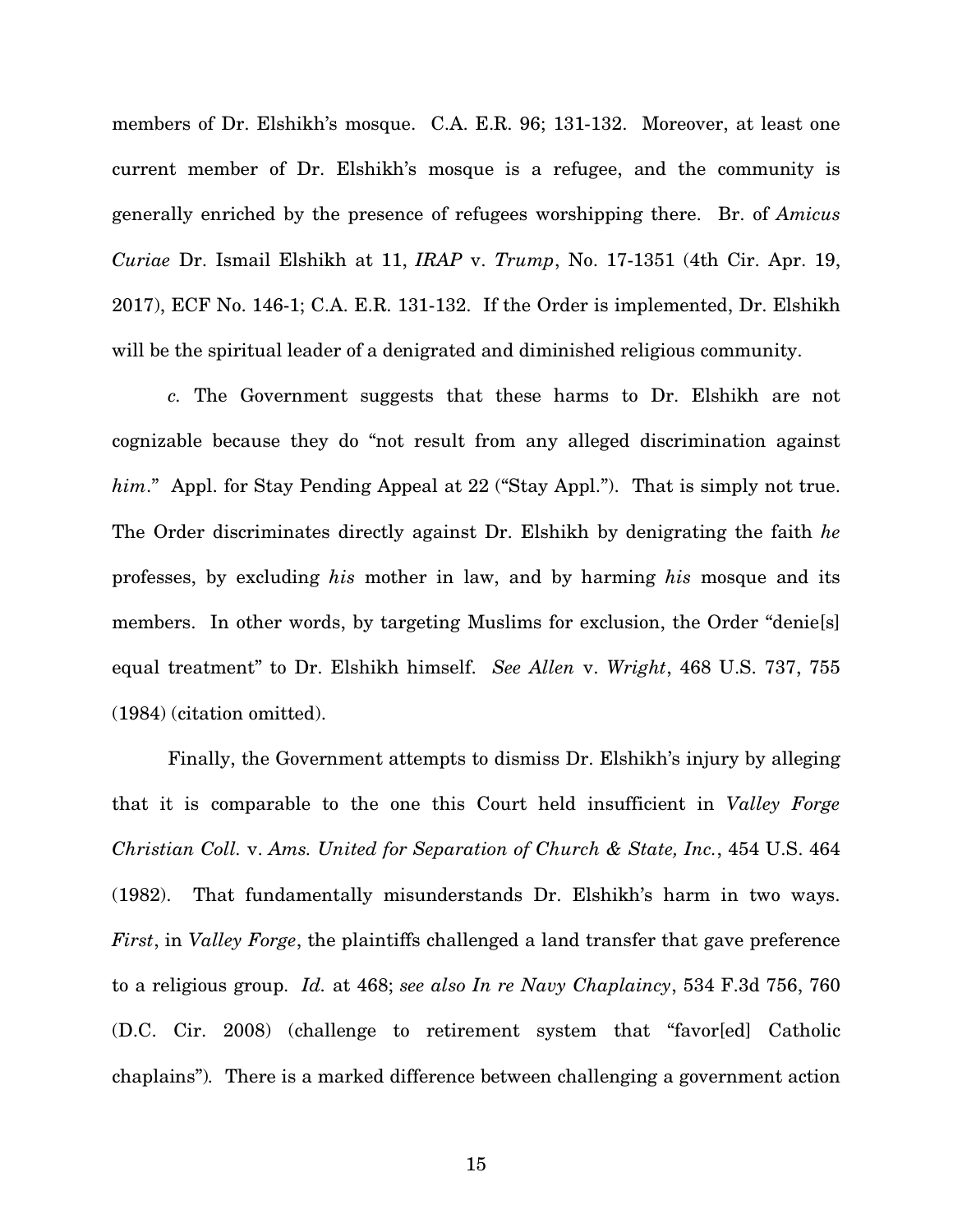that confers a benefit on someone else (which is at best a generalized grievance shared by all who do not receive the preference), and Dr. Elshikh's challenge to an Order that imposes burdens on himself (which is the kind of direct, personalized injury that traditionally supports standing). *Second*, the plaintiffs in *Valley Forge*  alleged that they experienced "psychological" harm from "the observation of conduct with which [they] disagree<sup>[d]</sup>." 454 U.S. at 485. Dr. Elshikh's injury is not that he simply "disagrees" with the Order; it is that the Order condemns his faith and harms his family and his mosque.

#### 2. Hawaii Has Standing.

Hawaii, too, has standing to challenge Sections 2 and 6 of the Order, particularly in light of the "special solicitude" States receive "in the standing analysis." *Massachusetts* v. *EPA*, 549 U.S. 497, 520 (2007).

*a. First*, Hawaii has standing because of the harm to its ability to recruit and retain faculty and students from overseas. The University of Hawaii has 23 graduate students, multiple faculty members, and 29 visiting faculty from the six designated countries. C.A. E.R. 120-121. The University has made fourteen offers of admission to graduate students located in the six countries targeted by the Order, and three of those students have accepted their offers of admission. Second Suppl. Decl. of Risa E. Dickson ¶¶ 3-5, C.A. Dkt. No. 307-2. One of those three students must be on campus by August 1, 2017, and another must be on campus by August 10, 2017. *Id*. ¶ 7. Classes begin on August 21, 2017. *Id.* ¶ 6. If the Order goes into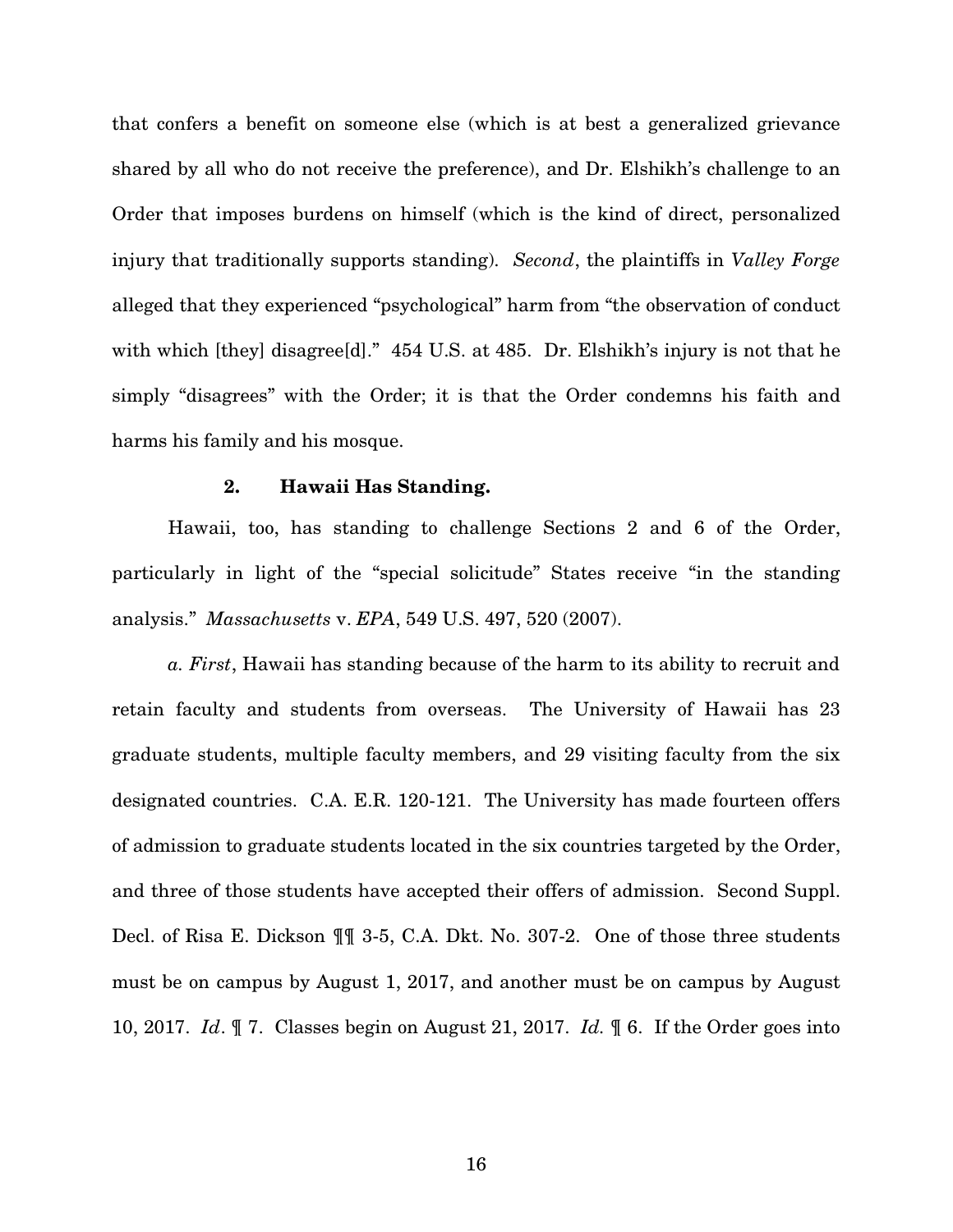effect, those students will be unable to matriculate, and the University will lose the tangible and intangible benefits that their enrollment would have conferred.

*Second*, Hawaii will lose tax revenue as a result of the drop in tourism. *See Bank of Am. Corp.* v. *City of Miami*, 137 S. Ct. 1296, 1303 (2017) ("lost tax revenue" is an Article III injury). As the District Court found, "preliminary data" suggests that during the short period of time that the first Executive Order was in place, the number of visitors to Hawaii from the Middle East fell. Add. 10, 44-45. More recent numbers on the Hawaii Tourism Authority's website confirm this trend. C.A. Answering Br. at 20 n.6 (citing *Visitor Arrivals from Middle East & Africa*, Hawaii Tourism Authority, goo.gl/tM6krh). That financial harm alone is more than sufficient to establish standing. *See Czyzewski* v. *Jevic Holding Corp.*, 137 S. Ct. 973, 983 (2017) ("[E]ven a small amount of money is ordinarily an 'injury.' ").

*Third*, the Order prevents the State from resettling refugees within its borders. C.A. E.R. 166. Hawaii has already accepted three refugees this year, and it intends to accept more. *See* Decl. of Lawrence E. Bartlett, C.A. E.R. 165-166. Refugees pay taxes and contribute to Hawaii's economy. Moreover, by blocking the admission of refugees, the Order deprives the State of financial assistance it would otherwise receive from the Federal Government for each refugee it admits. 45 C.F.R. part 400. And by preventing the State from carrying out its resettlement program, the Order inflicts a concrete injury on the State as sovereign.

*Finally*, Hawaii has standing because the Order effects a federal establishment of religion. A core function of the Establishment Clause is to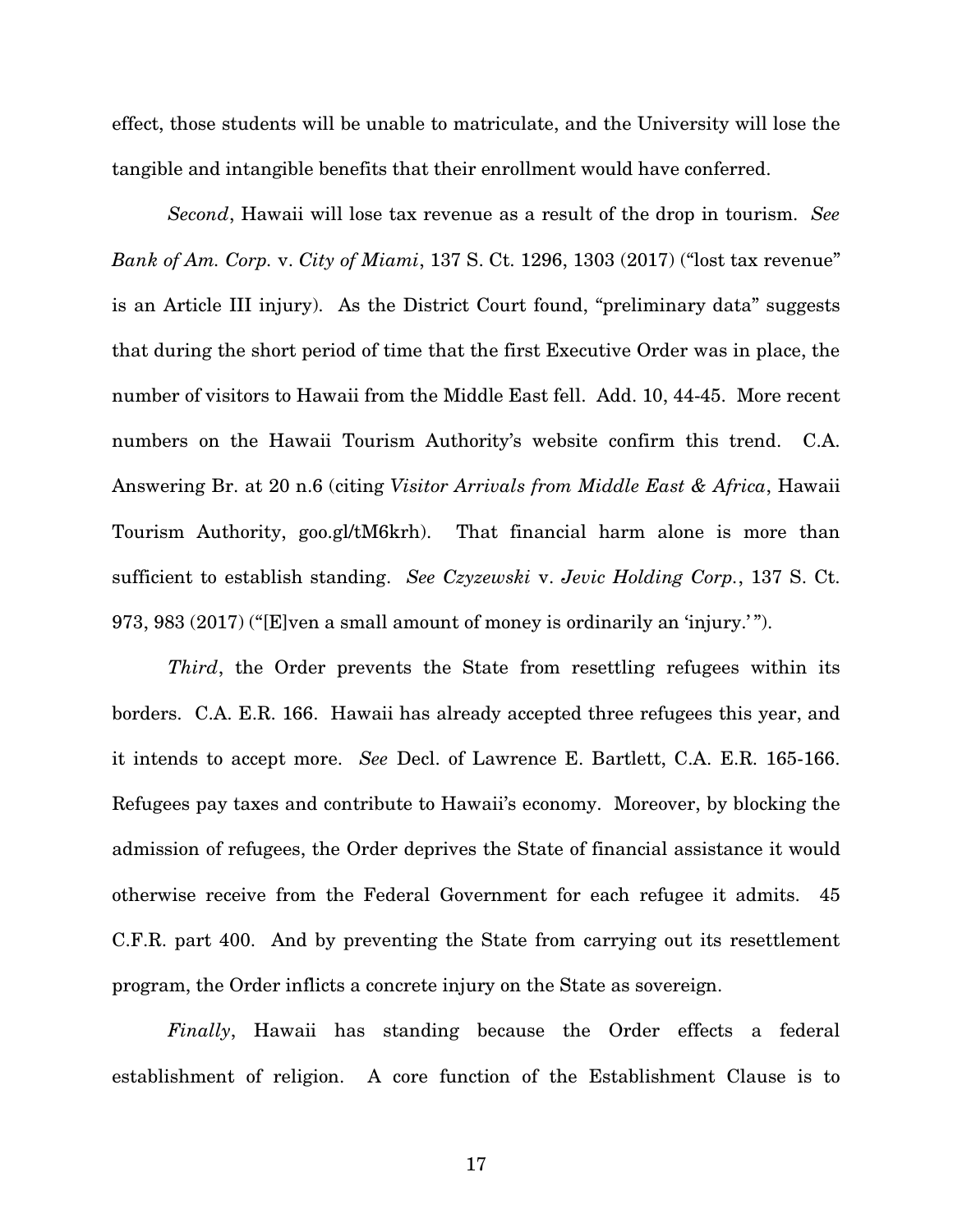"protect[] *States* \* \* \* from the imposition of an established religion by the Federal Government." *Zelman* v. *Simmons-Harris*, 536 U.S. 639, 678 (2002) (Thomas, J., concurring) (emphasis added); *Van Orden*, 545 U.S. at 731 n.32 (Stevens, J., dissenting, joined by Ginsburg, J.). The Clause has long protected the sovereign right of states to include protections for religious freedom within their state constitutions. *Town of Greece*, 134 S. Ct. at 1836 (Thomas, J., concurring) ("the decision to establish *or disestablish* religion was reserved to the States" (emphasis added)). Hawaii's Constitution contains such a provision, C.A. E.R. 141, 163-164; if the Order goes into effect, it will undermine that guarantee and inflict precisely the sort of injury the Establishment Clause was created to prevent.

*b.* The Government's main response (at 21) is to dispute whether the State's proprietary injuries are themselves sufficient to create standing. That is beside the point, given the direct harms the Order inflicts on the State's sovereign interests. In any event, the Government is wrong. In *McGowan* v. *Maryland*, plaintiffs "allege[d] only economic injury to themselves" without "any infringement of their own religious freedoms." 366 U.S. 420, 429 (1961). While that was not enough to make out a *free exercise* claim—the only part of the opinion cited by the Government here (at 22)—it *was* enough for Establishment Clause standing. That was because the Framers "feared" an "establishment of religion" not just because it would interfere with religious exercise but "because of its tendencies to political tyranny and subversion of civil authority." *McGowan*, 366 U.S. at 430.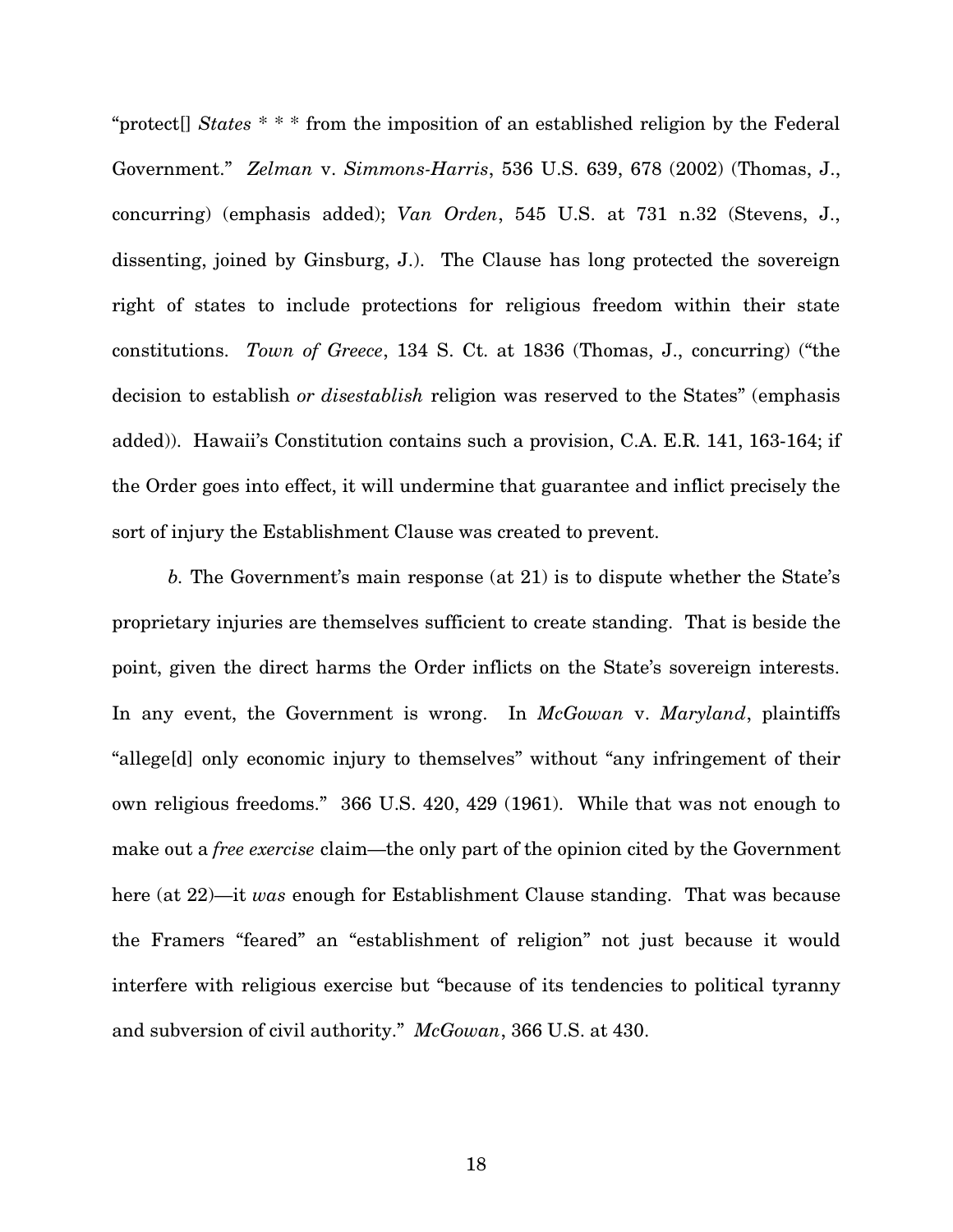#### 3. The Order Is Otherwise Reviewable.

The Government also claims (at 20) that the "doctrine of consular nonreviewability" blocks judicial review of the Order. This Court has never embraced that doctrine, but, even as articulated by lower courts, the doctrine has no application here. Plaintiffs are not challenging an individual consular decision. *Cf. Saavedra Bruno* v. *Albright*, 197 F.3d 1153, 1159 (D.C. Cir. 1999); *Li Hing of Hong Kong, Inc.* v. *Levin*, 800 F.2d 970, 971 (9th Cir. 1986). They are challenging a broad policy that injures American citizens and States. This Court has not hesitated to review Government actions involving the issuance and denial of visas when the rights of Americans are implicated. *Kerry* v. *Din*, 135 S. Ct. 2128 (2015); *Kleindienst* v. *Mandel*, 408 U.S. 753 (1972). Moreover, the Government's assertion of consular nonreviewability would mean that even an Executive Order *expressly* banning all Muslims from the country, or banning all members of a particular race, would be entirely insulated from judicial review. That simply cannot be. While deference to the political branches in the arena of immigration is appropriate, "deference does not mean abdication." *Rostker* v. *Goldberg*, 453 U.S. 57, 70 (1981).

#### B. The Order Violates The Establishment Clause.

Even when it reaches the merits, the Government's primary argument is that the injunction must be vacated because courts should not engage in any meaningful analysis of the Order's constitutionality. The Government urges that the Order must be upheld because it has asserted a "facially legitimate and bona fide" rationale for the bans. *Mandel*, 408 U.S. at 770.That is incorrect.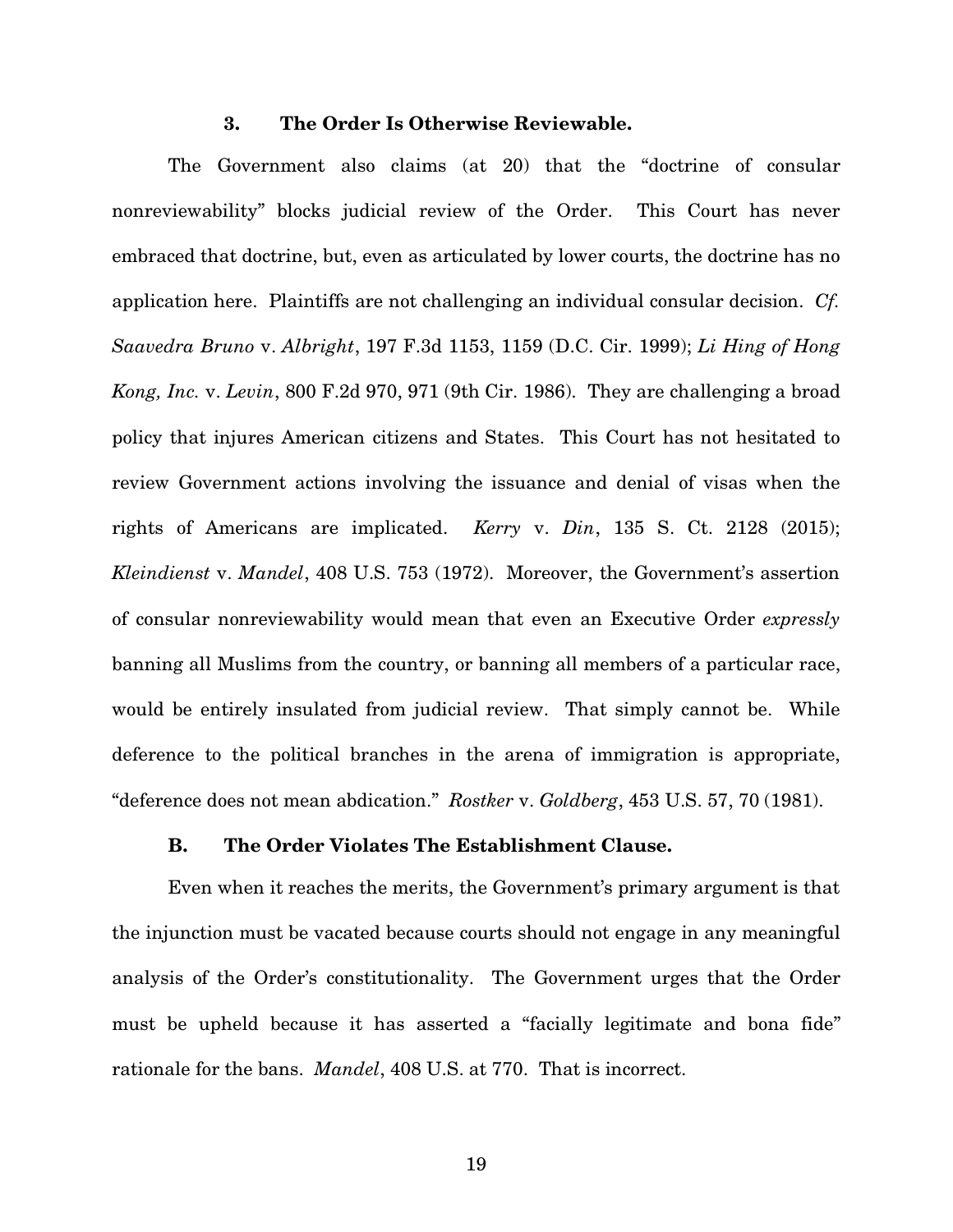## 1. Mandel Does Not Exempt The Order From Meaningful Constitutional Review.

*a.* According to the Government, courts must evaluate the Order under the highly deferential standard of review announced in *Mandel*, a case involving an individual exclusion decision. This argument suffers from the same defect as the Government's assertion of consular nonreviewability: It assumes the deference owed to an Executive's decision to exclude an individual alien is equally applicable to a sweeping Executive policy excluding millions of aliens. That is a dubious proposition, given that the Court has long distinguished between the nearly absolute deference required for exercises of prosecutorial discretion and the far more limited deference owed to broad Executive Branch policymaking. *See, e.g. Whitman v. Am. Trucking Ass'n*, 531 U.S. 457, 475 (2001) ("[T]he degree of \* \* \* discretion that is acceptable varies according to the scope of the power congressionally conferred.")*.*

*b.* More importantly, the Order cannot pass muster even under *Mandel*. In *Mandel*, the Court declined to consider the constitutionality of an Executive decision in the immigration context because the Government had offered a "facially legitimate and bona fide" rationale for its exercise of discretion. 408 U.S. at 770. The Government attempts to read the words "bona fide" out of the opinion, urging that the *Mandel* standard is met whenever it offers a plausible rationale that the challenged policy *could* serve. But *Mandel* listed two requirements, not one. Even when the Government has offered a "facially legitimate" reason for an immigration decision, the Court must still conduct a more thorough review of the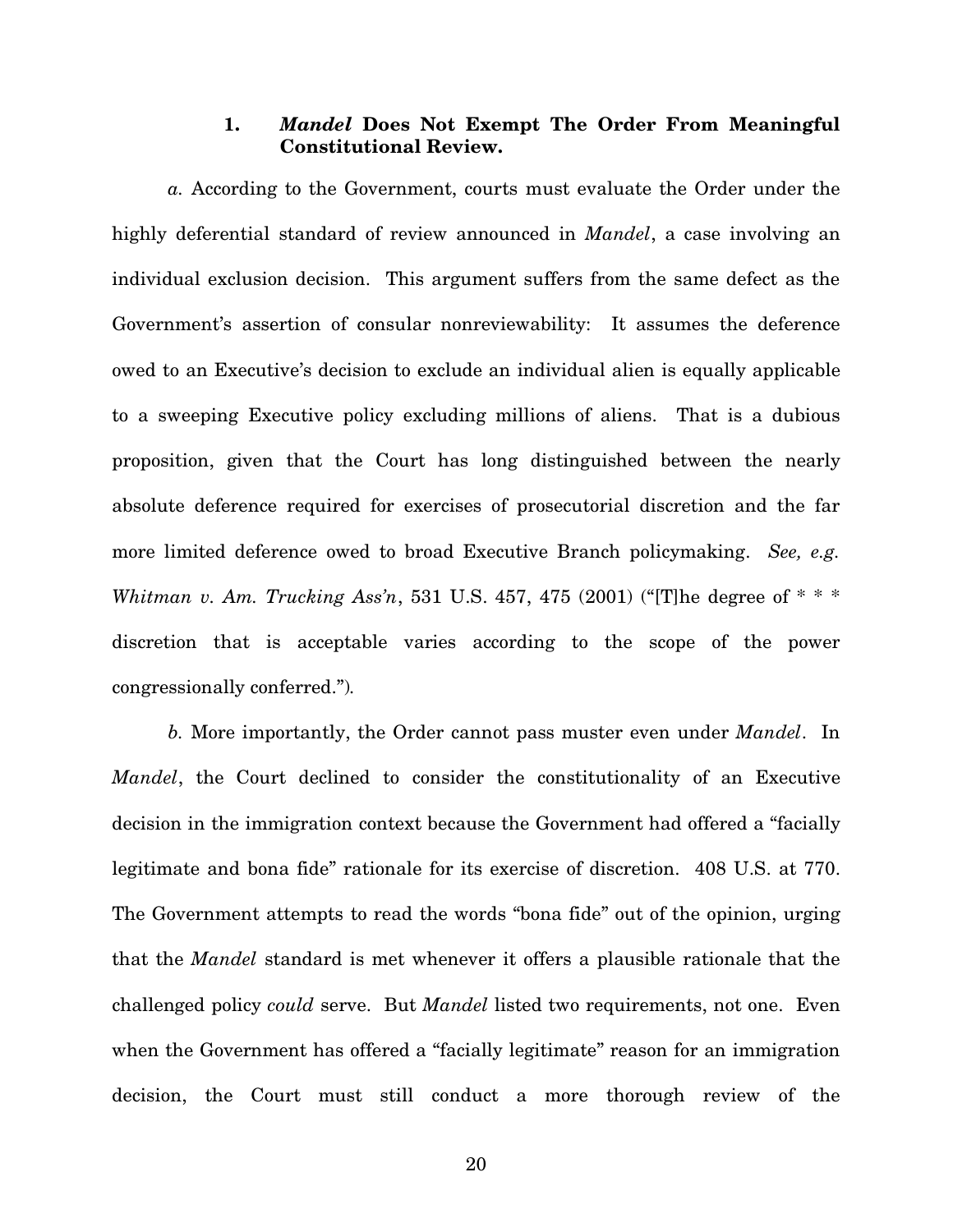constitutionality of the policy if the plaintiff is able to make "an affirmative showing of bad faith." *Din*, 135 S. Ct. at 2140-41 (Kennedy, J., concurring in the judgment)*.* 

Here, Plaintiffs are easily able to make that showing. There is a mountain of extrinsic evidence, mostly in the form of statements by the President himself, indicating that the stated rationale is a sham. That includes multiple public statements from Candidate Trump describing Islam in general and Muslim refugees in particular as a threat, and a formal, published campaign statement calling for a complete ban on Muslim immigration. It also includes statements by the Candidate explaining that—in response to criticism—he has decided to stop talking "Muslim" and start talking "territory," as well as his clarification that this is not a "roll back" but, if anything, an "expansion" of his promised Muslim ban. And it includes numerous post-inauguration statements in which the President has emphasized that he is fulfilling his campaign promises, admitted a desire to favor Christian refugees over Muslims, and acknowledged that the current Order is largely an attempt by his lawyers to "water[-]down" the travel ban he originally proposed in order to make it "politically correct." *See supra* p. 10.

*c.* The Government contends that *Mandel* requires courts to ignore *all* of this evidence. In its view, so long as the policy set out within the four corners of the Order passes rational basis review, the Court may not even begin to "test" or "balanc[e]" the policy against the constitutional rights of United States citizens. Stay App. 26 (quoting *Mandel*, 408 U.S. at 770). That is a remarkable proposition. It means that a President may adopt any facially neutral policy that *could* serve a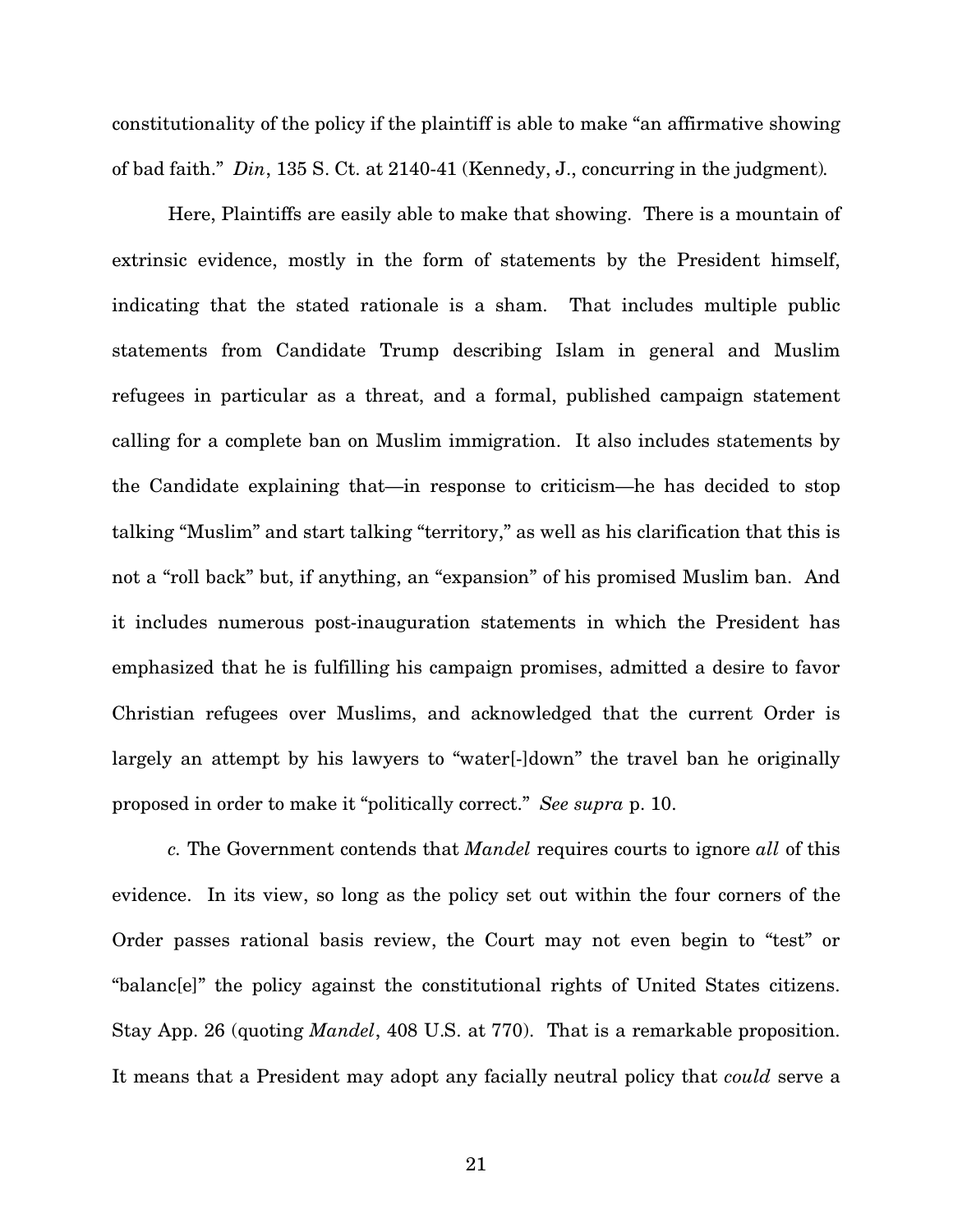national security interest, even if he has admitted that he is actually pursuing an unconstitutional aim. For example, as the Government has acknowledged, under its reading of *Mandel*, the President may announce a desire to ban Jews, and then bar all immigration from Israel by citing national security concerns. Oral Arg. at 1:55:20 to 1:58:00, *IRAP* v. *Trump*, No. 17-1351 (4th Cir. May 8, 2017).

That admission alone demonstrates why the Government's position is untenable, particularly given that the Founders recognized that excluding immigrants of a dissenting faith was a prime means of establishing a religion. *See*  Michael W. McConnell, *Establishment and Disestablishment at the Founding, Part I: Establishment of Religion*, 44 Wm. & Mary L. Rev. 2105, 2116-17 (2003). And it is not only the freedom of religion that is threatened by the Government's view of *Mandel*. Presidents could enact policies designed to further almost any unconstitutional aim by cloaking the policy in neutral terms and a national security rationale. A white nationalist could call for a whiter America, and then bar immigrants from Africa. An anti-gun activist could call for a halt on gun ownership, and then bar all imports from the countries that make gun components. So long as the Executive could offer a facially legitimate reason for each of these actions, courts would be powerless to intervene.

That is not the law. The Government's primary source for its view is a misguided analysis of the *Mandel* dissent. Specifically, the Government alleges (at 27) that the *Mandel* majority implicitly rejected any consideration of extrinsic evidence that a neutral rationale is shielding an unconstitutional purpose, because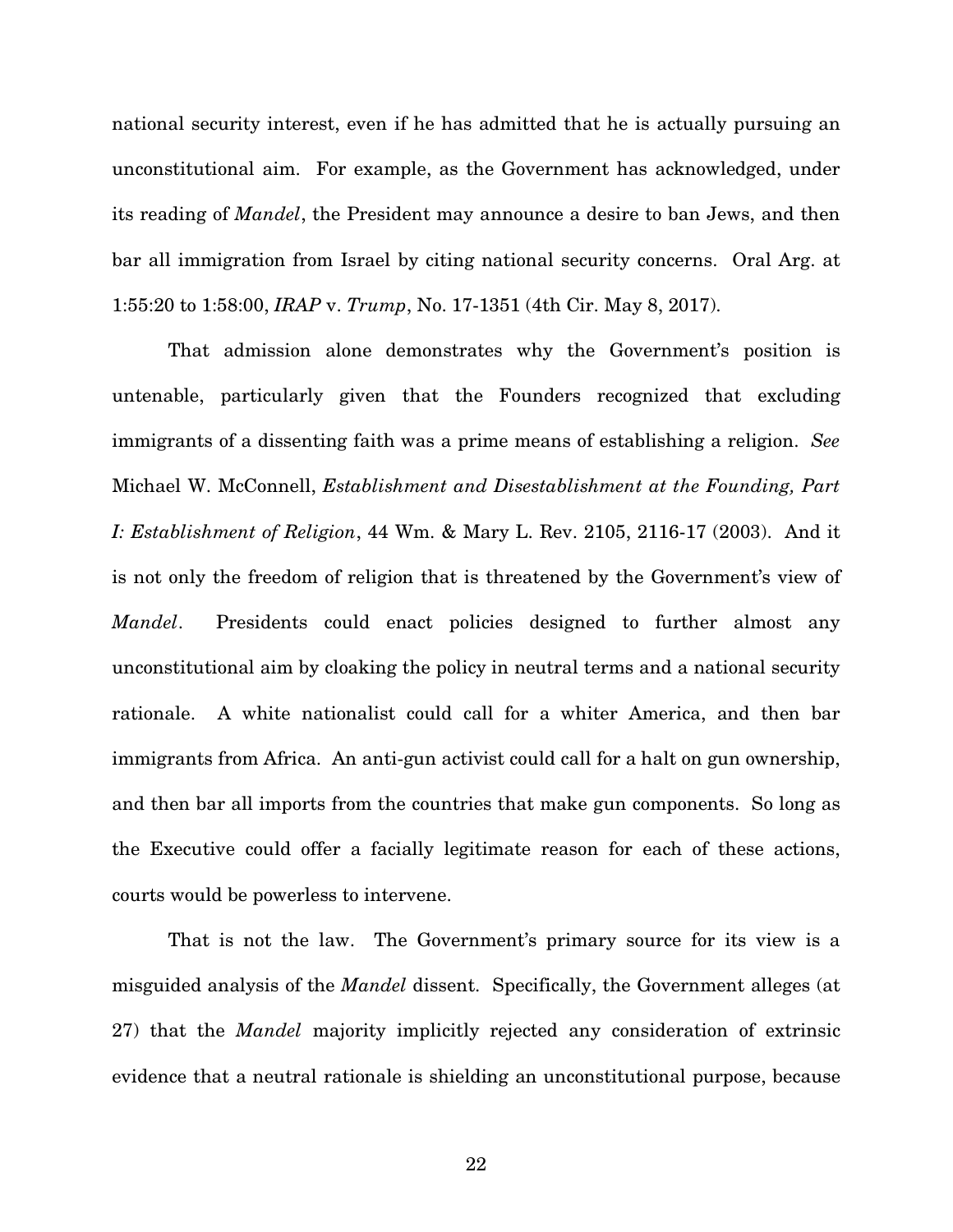Justice Marshall unsuccessfully urged a review of such evidence in his *Mandel*  dissent. That is wrong.

In *Mandel*, there was *no* comparable evidence that the Executive had an unconstitutional ulterior motive for its action. The *Mandel* plaintiffs challenged the Executive's decision to deny a waiver of exclusion to a "revolutionary Marxist" professor. 408 U.S. at 756. The plaintiffs did not dispute that, without a waiver, the professor would be excluded under a statutory bar on the admission of communists. And they conceded the constitutionality of that statutory bar. *See id.*  at 767.Their *only* claim was that the Executive's stated reason for denying the waiver was not sufficiently compelling to justify the harm to their First Amendment rights that would occur if the waiver was denied. *See id.* at 768-69.

Thus, when Justice Marshall invited his colleagues to "peek" behind the Government's stated rationale, he meant that they should analyze the facts on the ground to determine whether they really supported a need to exclude the professor. *Id.* at 778 (Marshall, J., dissenting).And his colleague's decision to decline that invitation signified nothing more than general judicial reluctance to second guess the foreign policy analysis of the political branches. That is very different from holding that a Court must ignore a mountain of evidence that the asserted rationale is mere camouflage for an unconstitutional purpose.

For that reason, at least in the face of an "affirmative showing of bad faith" like the one here, courts must be permitted to look behind a national security rationale in order to consider the constitutionality of an Executive Order. *See W.*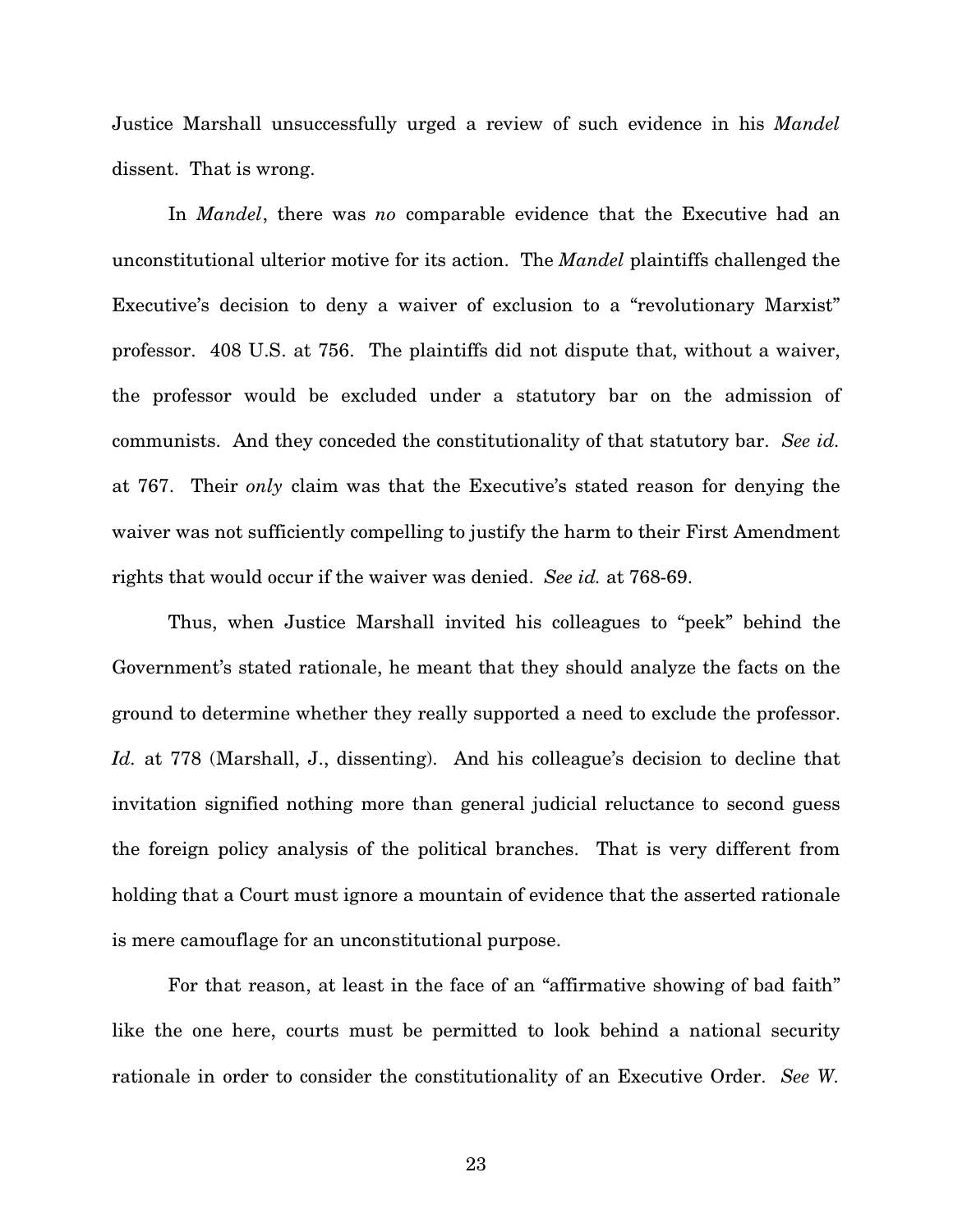*Va. State Bd. of Educ.* v. *Barnette*, 319 U.S. 624, 637, 640 (1943) (explaining that the prohibition on government actions that make an "enemy of any  $* * * \text{cred}$ " applies even when the Government invokes a "national security" rationale).

### 2. The Establishment Clause Forbids The President From Enacting A Thinly Veiled Muslim Ban.

Once the Government's protestations of unreviewability are swept aside, there can be no doubt that the Order is unconstitutional. Under the Establishment Clause, the Government cannot "denigrate \* \* \* religious minorities," "signal disfavor" toward a faith, or "suggest that [one's] stature in the community [is] in any way diminished" because of one's religion. *Town of Greece*, 134 S. Ct. at 1823, 1826. The Order runs afoul of those commands because an objective observer would conclude that its primary purpose is to fulfill the President' campaign promise to impose a "Muslim ban." *See McCreary Cty., Ky.* v. *Am. Civil Liberties Union of Ky.*, 545 U.S. 844, 862 (2005).

The voluminous extrinsic evidence from both before and after the President's inauguration is virtually dispositive in and of itself. *See supra* pp. 3-6, 9-10. And that evidence is reinforced by the operation of the Order and the Government's own conduct since the Order was enjoined. *See Santa Fe Indep. Sch. Dist.*, 530 U.S. at 308. For example, the Order purports to pause immigration from certain Muslimmajority countries in order to give the President time to review vetting procedures. But the Order applies to nationals of the targeted countries, regardless of whether they currently live in a country with excellent vetting procedures. And it does not apply at all to long-term residents of the targeted countries who are not nationals.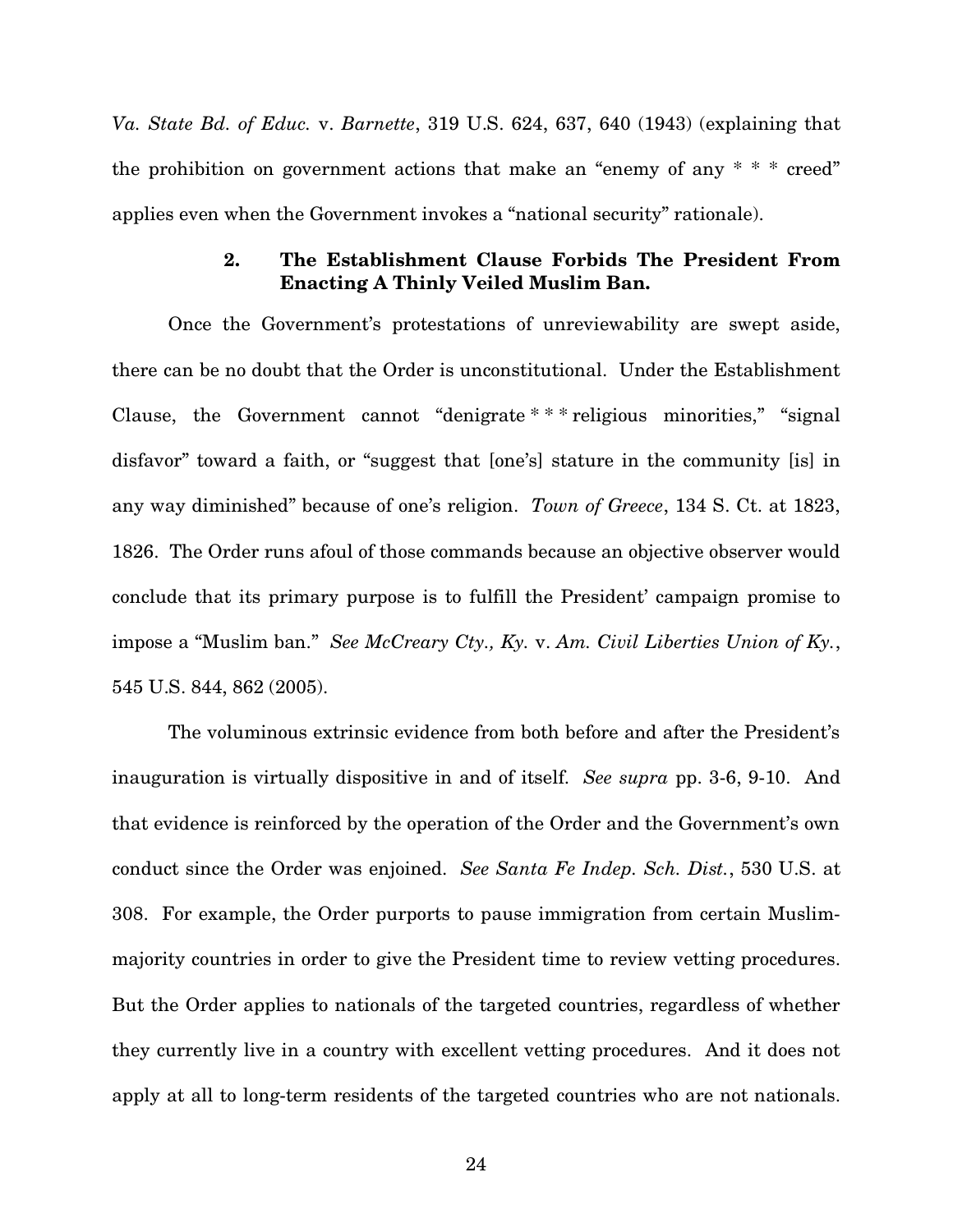Meanwhile, the Order pauses *all* refugee admissions worldwide, but cites only two examples of terrorist attacks attempted by refugees, one of which involves a refugee who entered the country as a toddler. And, while the Order asserts that both the travel and the refugee bans are necessary to prevent dangerous individuals from entering the country under the allegedly inadequate vetting procedures that are currently in place, the Government has readily agreed to permit the ban to remain enjoined until at least October in the event its stay request is denied.

A reasonable observer confronted with these facts, in the context of the numerous public statements from the President and his Administration, would inevitably conclude that the asserted neutral purposes of the Order are at best secondary and that the real aim is the enactment of a policy that is as close to the President's promised Muslim ban as possible. *See Edwards* v. *Aguillard*, 482 U.S. 578, 594 (1987) (finding an Establishment Clause violation where the "primary purpose" was religious, notwithstanding that the act's stated purpose was secular).

The Government tries to discourage this Court from that conclusion, observing that the policy does not ban *all* Muslims, and that it bans some *non*-Muslims. But the President may not evade allegations of religious discrimination by being over or under inclusive in his exclusions. So long as an objective observer would conclude that the President targeted this set of countries and refugees in general as an (albeit imperfect) means of excluding Muslims, an Establishment Clause violation has occurred. *See, e.g.*, *Stormans, Inc.* v. *Wiesman*, 136 S. Ct. 2433, 2437-38 (2016) (Alito, J., dissenting from denial of certiorari) (discriminatory intent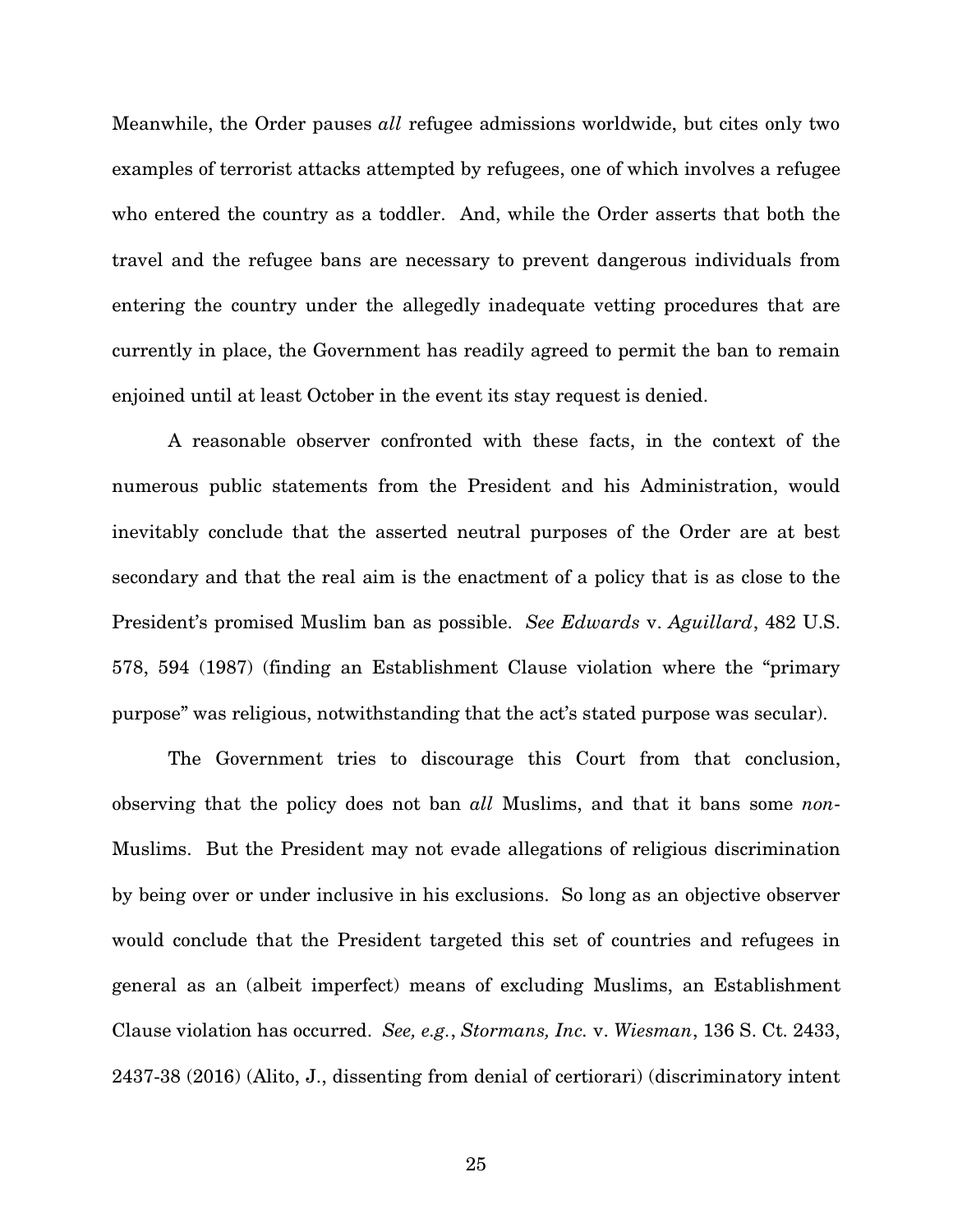suggested where "the effect of the regulations in their real operation" meant that "the burden they impose" fell "almost exclusively on those" of particular faiths).

The Government also warns (at 30-31) that doubting the Order's stated rationale will embroil the courts in "judicial psychoanalysis" and endanger executive privilege. Hardly. The Establishment Clause inquiry turns on the apparent purpose and effects of a policy, not what is contained in the President's heart of hearts. The President's actual views towards Islam are irrelevant. What matters are his numerous public statements suggesting that Muslims are dangerous and should be excluded from this country, and his repeated suggestions that this Order is designed to further that goal. *See Church of the Lukumi Babalu Aye, Inc.* v. *City of Hialeah*, 508 U.S. 520, 533 (1993) ("There are, of course, many ways of demonstrating that the object or purpose of a law is the suppression of religion or religious conduct."); *Edwards*, 482 U.S. at 595 (considering an act's "historical context" and "the specific sequence of events leading to [its] passage").

Nor does the District Court's consideration of the President's campaign statements somehow throw open the doors to judicial examination of every illconsidered statement made on the campaign trail and later retracted. The statements here were repeated, and they were public. There was no pre- or even *post*-inauguration retraction. To the contrary, the statement calling for a complete shutdown of Muslim immigration remained on the President's frequently updated campaign website until minutes before the Fourth Circuit oral argument. Whether campaign statements lacking some or all of these features would be probative is a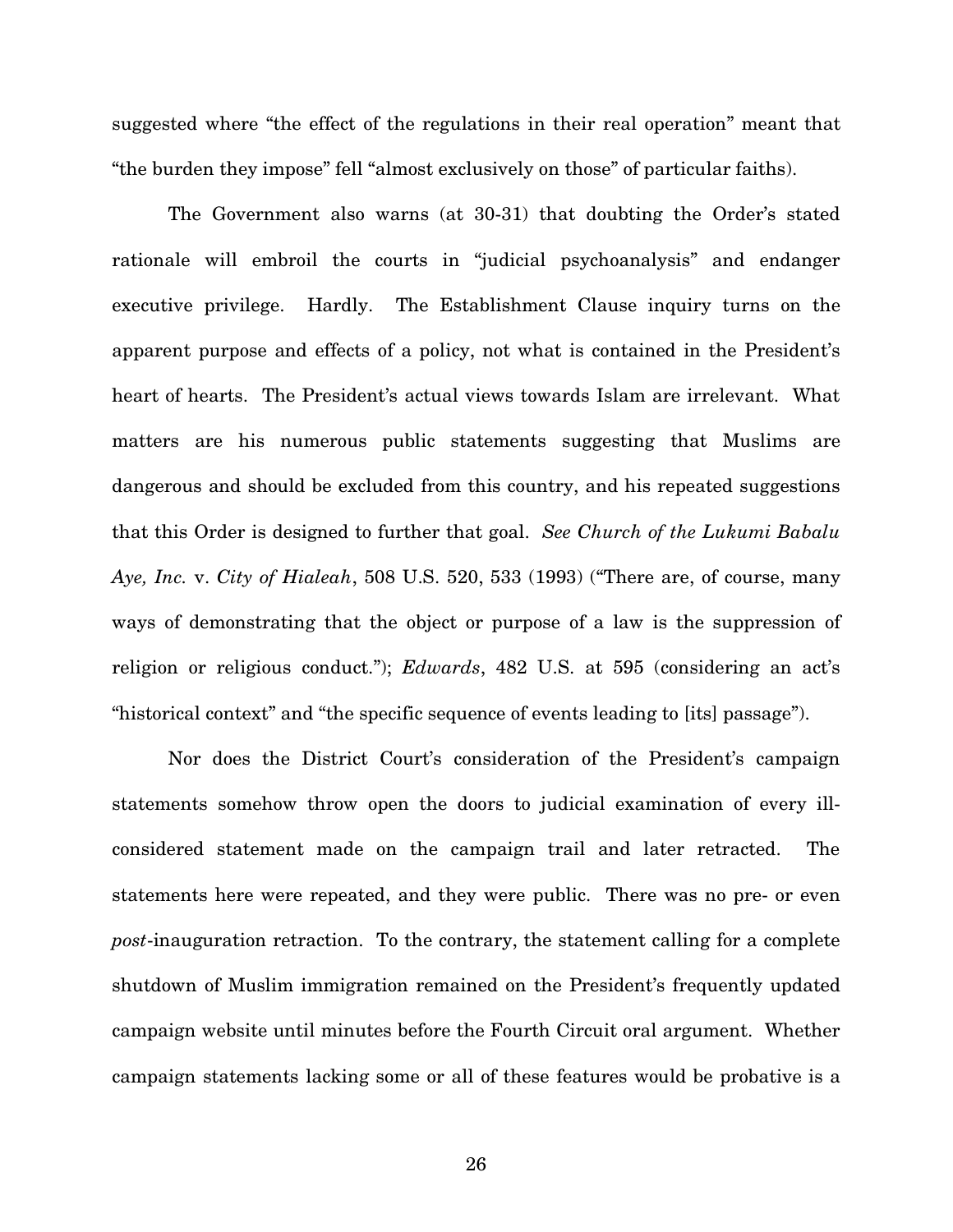question on which reasonable minds might disagree; whether *these* campaign statements are probative is not. *Cf. Washington* v. *Seattle Sch. Dist. No. 1*, 458 U.S. 457, 463 (1982) (discussing ballot initiative campaign statements in equal protection challenge).

Finally, recognizing that this policy is unconstitutional does not mean that the President is forever barred from enacting policies that have a disparate impact on Muslims. *See McCreary*, 545 U.S. at 873-74 ("[W]e do not decide that the Counties' past actions forever taint any effort on their part to deal with the subject matter."). As long as a rational observer would view the primary purpose of the policy as neutral, the President will encounter no judicial obstacle. Indeed, if the President had not used the first Order's public signing ceremony, numerous public interviews and speeches, and his Twitter account to make a series of barely veiled statements linking the Orders to his promised Muslim ban, this Order might have passed constitutional muster. And, even now, if the President were to publicly disavow his prior statements calling for a Muslim ban, and if he were to engage with Congress and the Administration in order to develop a response to the perceived national security threats, he would almost certainly be free to enact the resulting policy. The presumption of regularity remains; but the President must do something to demonstrate that he is entitled to it. *See id.* at 874 ("[A]n implausible claim that governmental purpose has changed should not carry the day in a court of law any more than in a head with common sense.").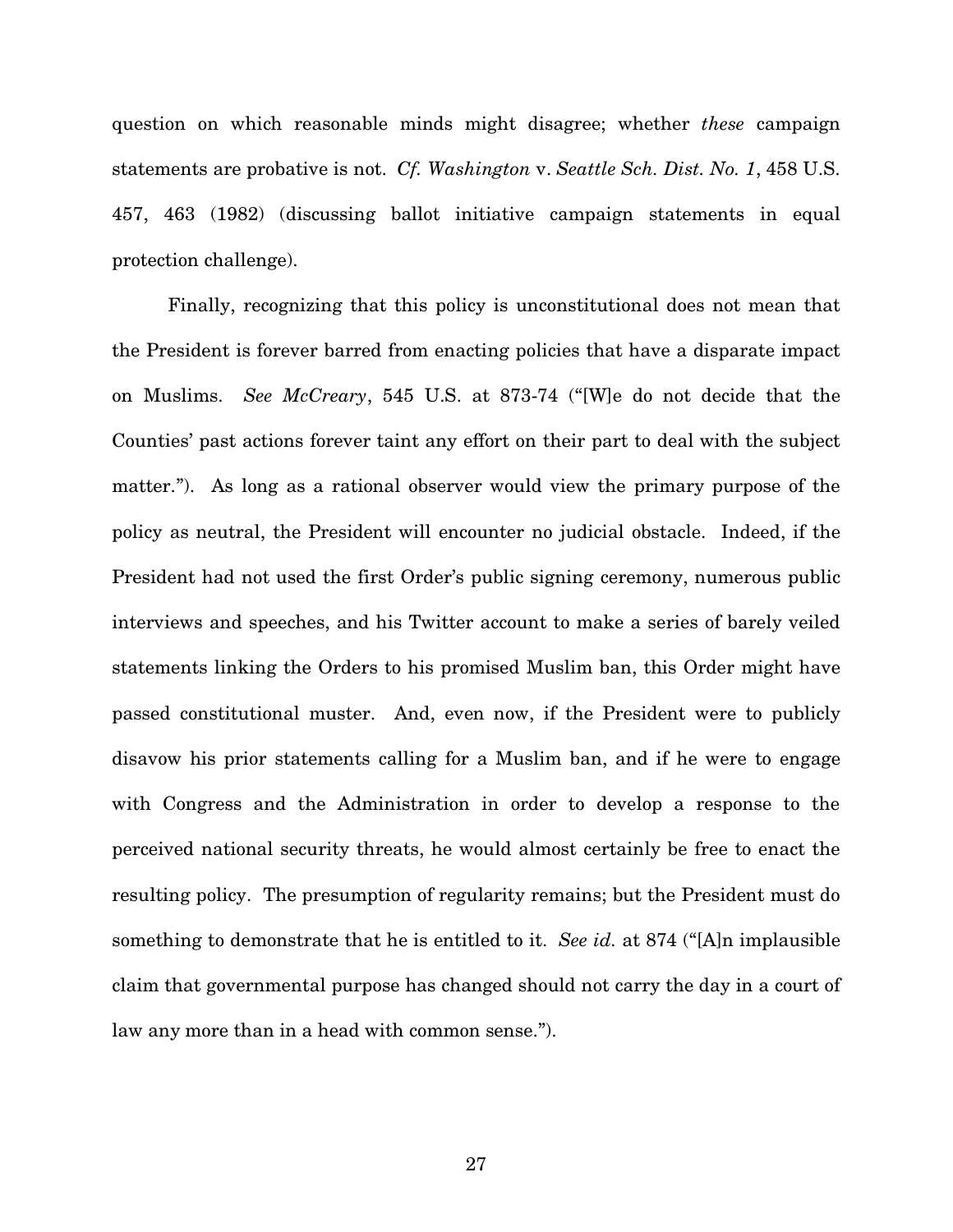#### C. The Order Exceeds The President's Authority Under § 1182(f).

The injunction may also be sustained for an alternate reason: The Order exceeds the President's statutory authority. Section 1182(f) authorizes the President to "suspend the entry" of "any class of aliens" whose entry he "finds \*\*\* would be detrimental to the interests of the United States." This provision is broad, but it does not permit the President to ignore the limits contained in the text and structure of the immigration laws.

# 1. The President May Not Use General Grants Of Authority To Override Carefully-Reticulated Statutory Schemes.

It is a bedrock principle of statutory interpretation that statutes "must be read in their context and with a view to their place in the overall statutory scheme." *FDA* v. *Brown & Williamson Tobacco Corp.*, 529 U.S. 120, 133 (2000). The Executive may not use general grants of authority "to circumvent [a] carefully constructed statutory scheme." *Honeycutt* v. *United States*, No. 16-142, slip op. at 9 (U.S. June 5, 2017). Nor may he "transform the carefully described limits on [his] authority \* \* \* into mere suggestions." *Gonzales* v. *Oregon*, 546 U.S. 243, 260-261 (2006).

The Court has stressed, in particular, that facially broad immigration statutes must be read in harmony with the INA as a whole. In the immigration context Congress "must of necessity paint with a brush broader than that it customarily wields in domestic areas." *Zemel* v. *Rusk*, 381 U.S. 1, 17 (1965). But "[t]his does not mean that  $***$  it can grant the Executive totally unrestricted freedom of choice." *Id.*; *see* U.S. Const. art. I, § 8, cl. 4.Accordingly, the Court has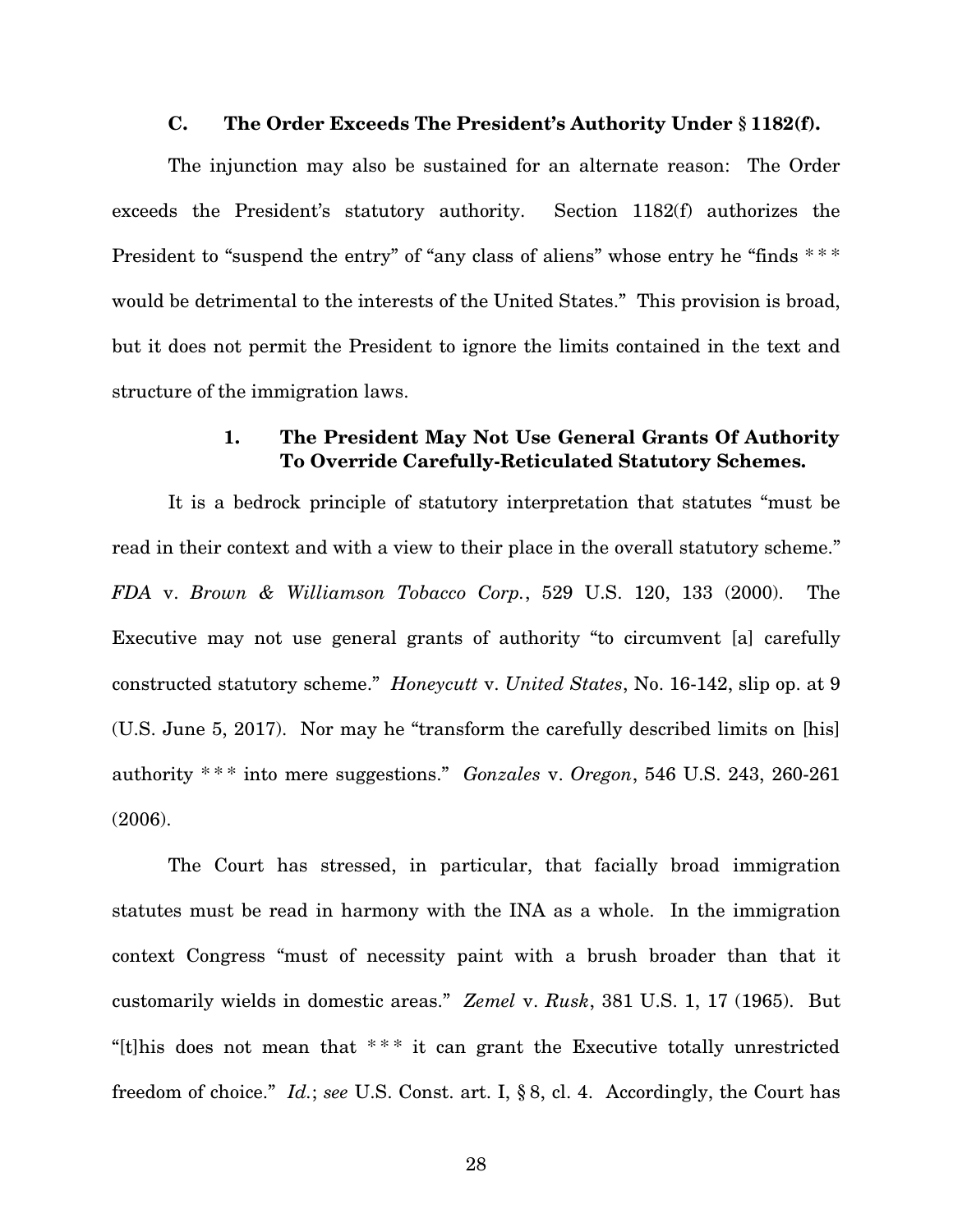often "read significant limitations into \* \* \* immigration statutes." *Zadvydas* v. *Davis*, 533 U.S. 678, 689 (2001). In *United States* v. *Witkovich*, for instance, the Court held that the Executive's seemingly "limitless" authority to demand information of aliens was "restrict[ed]" to requests consistent with the "legislative scheme." 353 U.S. 194, 199-202 (1957); *see also, e.g.*, *Zemel*, 381 U.S. at 17-18.

These principles apply with full force to §1182(f). Congress enacted this statute to codify emergency restrictions that the President initially imposed during World War II. *See* Proclamation No. 2523, 55 Stat. 1696 (Nov. 14, 1941). Since then, Presidents have invoked it to bar narrow classes of aliens during exigencies Congress had not addressed. *See* Cong. Research Serv., *Executive Authority to Exclude Aliens: In Brief* 6-10 (Jan. 23, 2017), goo.gl/aTGqzC. For that reason, §1182(f) is best read as a grant of power that the Executive may use to manage an emergency, or to otherwise ameliorate a foreign policy crisis to which Congress has not yet responded. That understanding is consistent with this Court's recognition that the Executive may wield broader immigration authority during a time or war or national emergency, *see United States ex rel. Knauff* v. *Shaughnessy*, 338 U.S. 537, 546 (1950), or when swift action is needed to respond to rapidly changing circumstances, *see Mathews* v. *Diaz*, 426 U.S. 67, 81 (1976).

But nothing in the provision's text or history, and nothing in this Court's precedent, suggests that §1182(f) can be used by the President to override the statutory scheme in response to circumstances for which Congress has already legislated. On the contrary, in *Sale* v. *Haitian Centers Council, Inc.*, 509 U.S. 155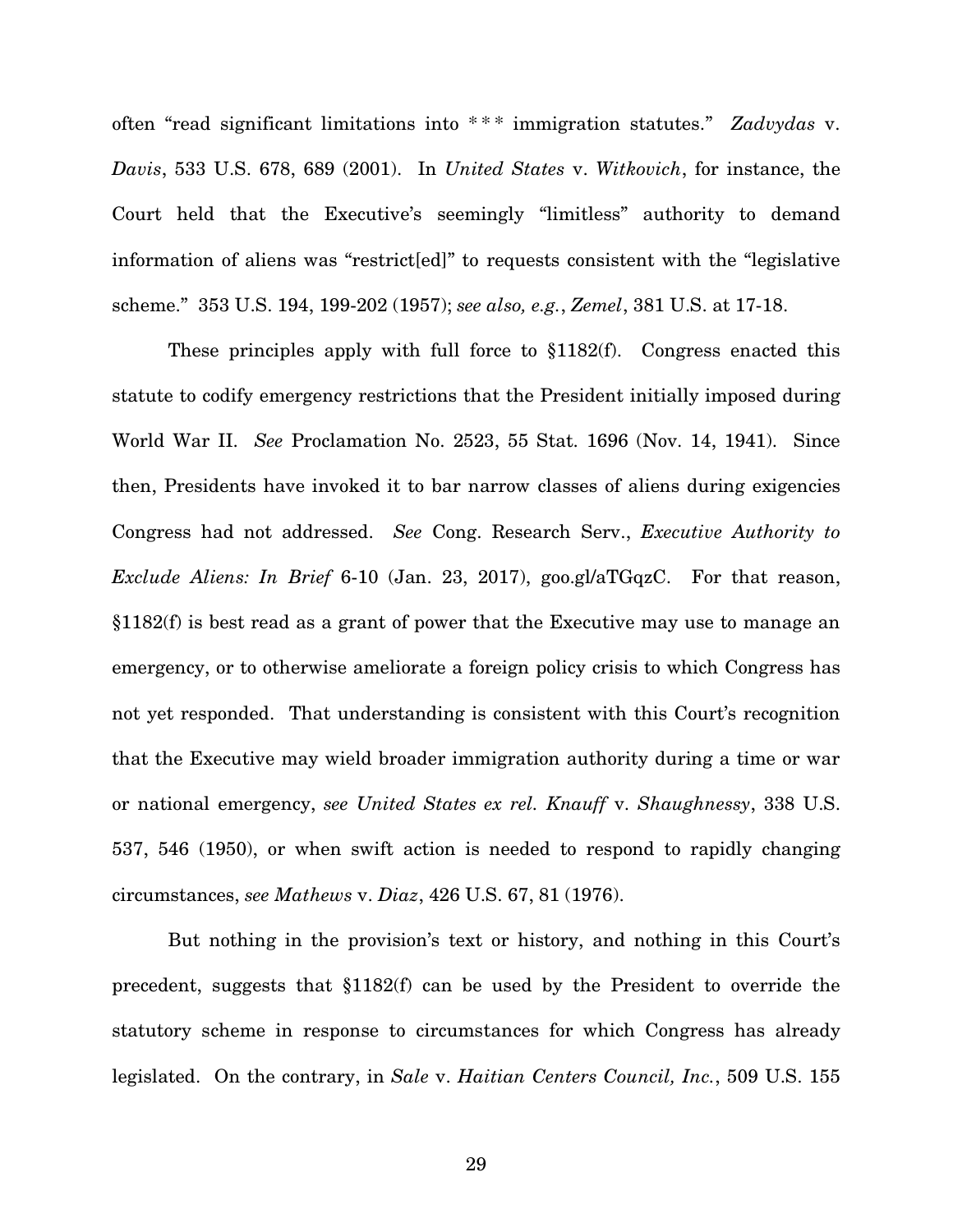(1993), the Court carefully scrutinized an §1182(f) order to ensure it complied with "the text and structure of the [INA]." *Id.* at 171, 187.

# 2. The Order Repeatedly Subverts Existing Statutory Authority.

Under these principles, the Order cannot survive. Without pointing to any national emergency, or any changed circumstances at all, the President has invoked §1182(f) to nullify the INA's carefully constructed terrorism bar, subvert its structure, ignore the limits in §1182(f) itself, and contradict express text.

*a.* Section 1182(a)(3)(B) "establish[es] specific criteria for determining terrorism-related inadmissibility." *Din*, 135 S. Ct. at 2140 (Kennedy, J., concurring in the judgment). In "10 different subsections" that "cover a vast waterfront of human activity," this "complex provision" prescribes precisely when aliens may be excluded as terrorists. *Id.* at 2145-46 (Breyer, J., dissenting). That enumeration is exclusive; indeed, Congress enacted these specific rules precisely to bar the Executive from using terrorism as pretext to discriminate "on the basis of [an alien's] expression of beliefs." H.R. Rep. No. 100-475, at 163 (1987) (Conf. Rep.).

The Order flouts those limits. It excludes 180 million aliens as potential "foreign terrorists" because they were born in particular countries or seek refugee status. Order § 2(c); *see also id.* §§ 1(a), (f), 6(a). Section 1182(a)(3)(B), however, authorizes aliens to be excluded as terrorists only if, among other things, there is a "reasonable ground to believe [the alien] is engaged in or is likely to engage after entry in any terrorist activity." 8 U.S.C. § 1182(a)(3)(B)(i)(II). The Order does not attempt to make that or any other statutory showing.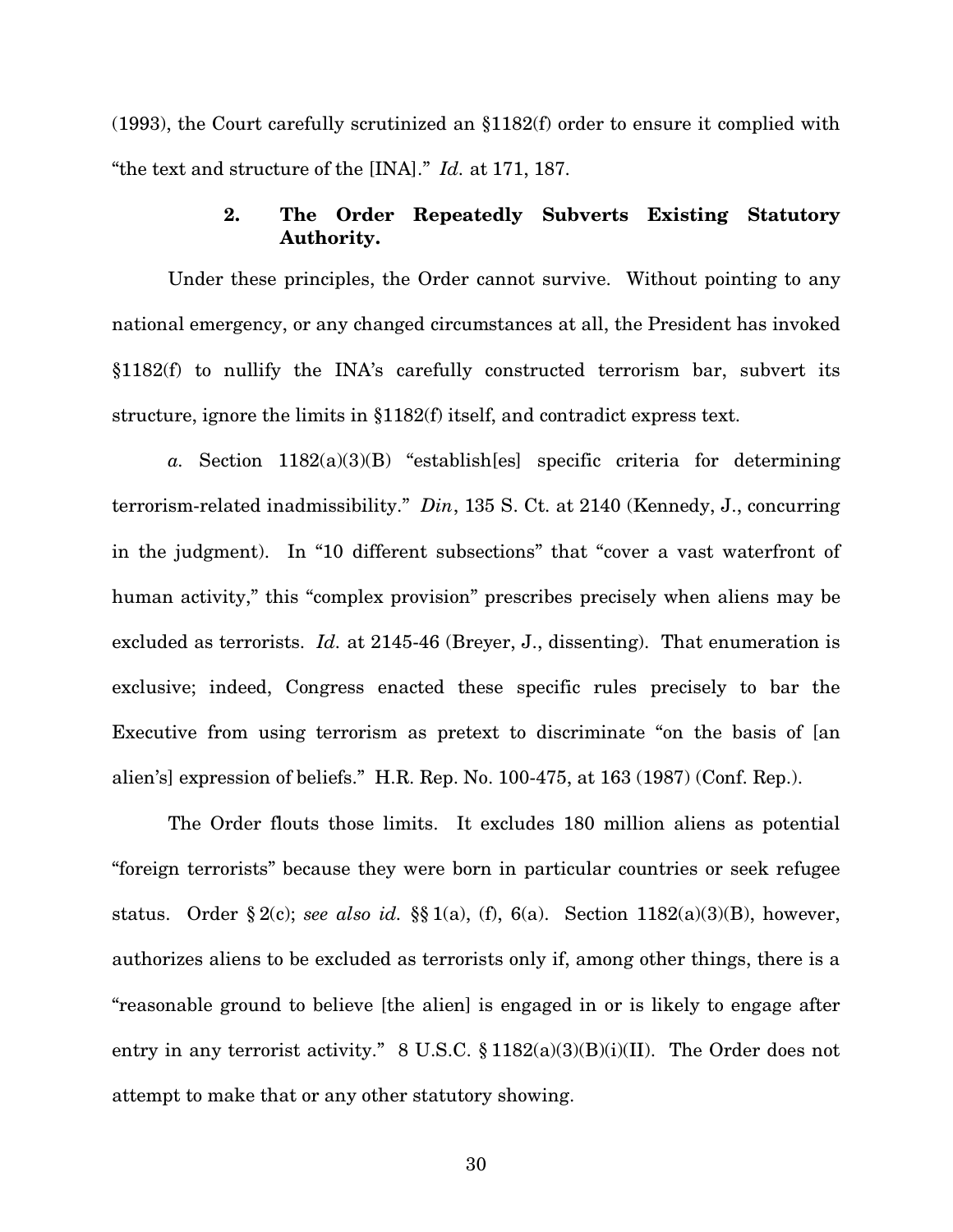Nor does the Order purport to address a particular terrorism-related exigency that Congress did not consider. In December 2015, Congress debated the same issues the Order identifies and responded by requiring nationals from the covered countries to obtain visas. *See* Pub. L. No. 114-113, div. O, § 203 (codified at 8 U.S.C.  $§ 1187(a)(12)$ . That statute reflects a considered judgment that visa-screening procedures are sufficient; the Order renders that tailored solution superfluous.

*b.* The Order is also irreconcilable with the structure and policies of the immigration laws. The modern immigration scheme rests on the principle that an alien's admissibility must be based on his own "fitness to reside in this country," *Judulang* v. *Holder*, 565 U.S. 42, 53 (2011), not on "invidious discrimination" based on the alien's "race or group," *Wong Wing Hang* v. *INS*, 360 F.2d 715, 719 (2d Cir. 1966) (Friendly, J.). Congress decisively eliminated such considerations when it repealed the national origins quota system in 1965. *See IRAP* v. *Trump*, No. 17- 1351, slip op. at 121-124 (4th Cir. May 25, 2017) (Wynn, J., concurring). Every ground for inadmissibility now turns on an alien's *own* conduct or qualities, not those of a group to which he belongs.  $8 \text{ U.S.C.} \$  1182(a). And nationality and racebased discrimination are particularly disfavored in light of Congress's affirmative decision to eschew the use of such criteria. *Wong Wing*, 360 F.2d at 719.

By its plain terms the Order violates this principle. It invokes a facially neutral provision, §1182(f), to ban nationals of six countries and all refugees because a handful have been suspected of terrorism. Order  $\S 1(d)$ , (f), (h). This inference—"that examples of individual disloyalty prove group disloyalty"—is the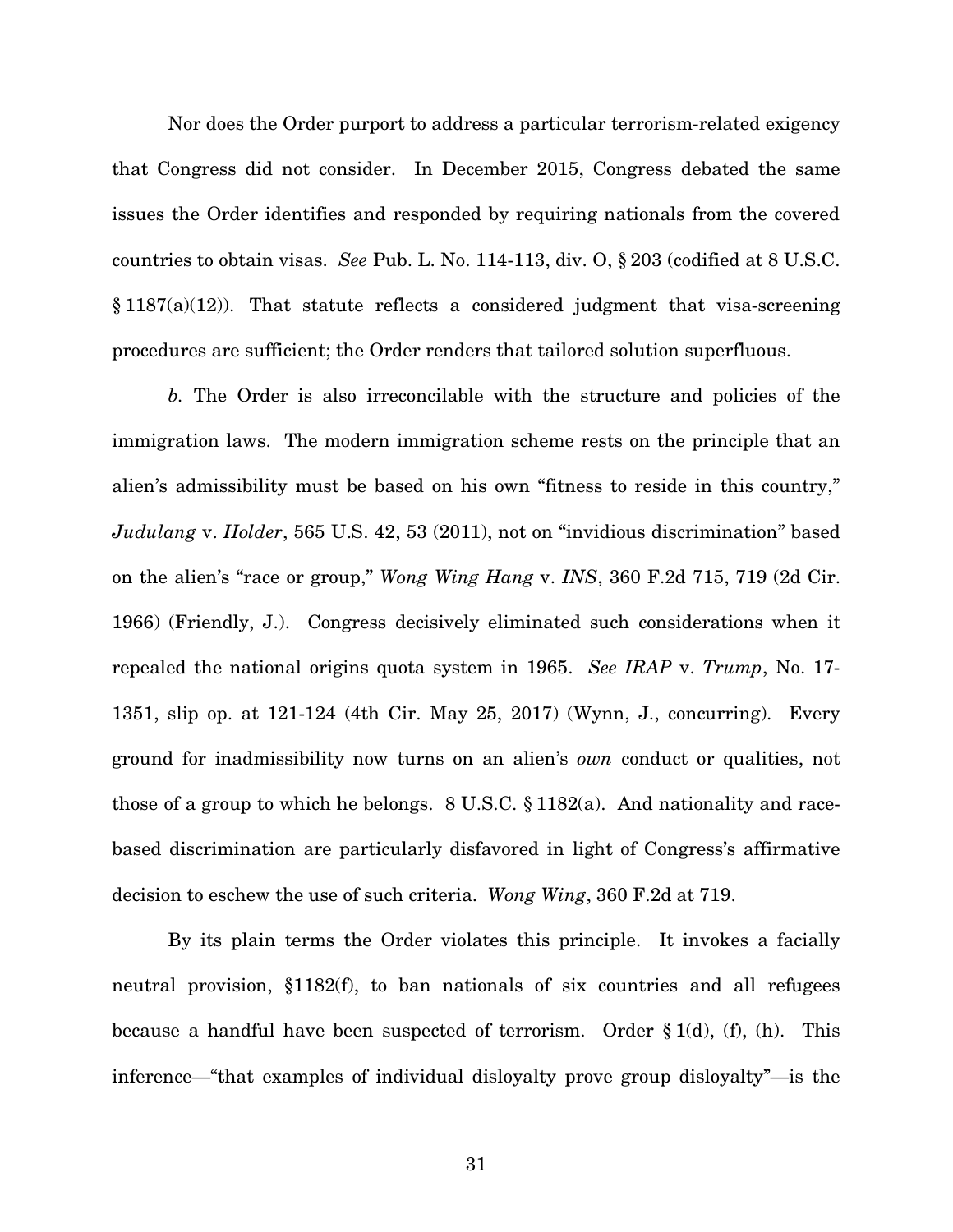essence of "discriminat[ion]." *Korematsu* v. *United States*, 323 U.S. 214, 240 (1944) (Murphy, J., dissenting). Nothing in the immigration laws sanction it. Nor has any prior President attempted it; every prior §1182(f) order has turned on an alien's own "objectionable conduct" or "affiliation[s]." 9 FAM § 302.14-3(B); *see IRAP*, slip op. at 124-25 n.11. (Wynn, J., concurring). Absent an overriding exigency, the immigration laws do not authorize this sort of undifferentiated dragnet ban.

*c.* For much the same reason, the President has also failed to comply with §1182(f) itself. That provision demands at least some rational basis for the "find[ing] that the entry of" the prohibited class of aliens "would be detrimental to the interests of the United States." 8 U.S.C. § 1182(f); *see IRAP*, slip op. at 87 (Keenan, J., concurring). The Order justifies its ban solely by pointing to "conditions in the [] [covered] countries." Order  $\S 1(d)$ . Yet while those conditions might warrant limits based on *residence or travel*, they have no logical link to an alien's *nationality*. Order § 1(d); *see* Add. 61 (Order would "bar[] entry by a Syrian national who has lived in Switzerland for decades"). Likewise, the Order does not give any reason why *all* refugees *worldwide* would pose a threat "to the interests of the United States." And the President's extensive statements strongly indicate that the Order's "find[ings]" are a sham designed to disguise its unlawful purpose.

*d.* Finally, in many of its applications the Order contradicts express statutory text. Section 1152(a)(1)(A) provides that "no person shall receive any preference or priority or be discriminated against in the issuance of an immigrant visa because of the person's  $***$  nationality." This specific, later-in-time statute plainly bars the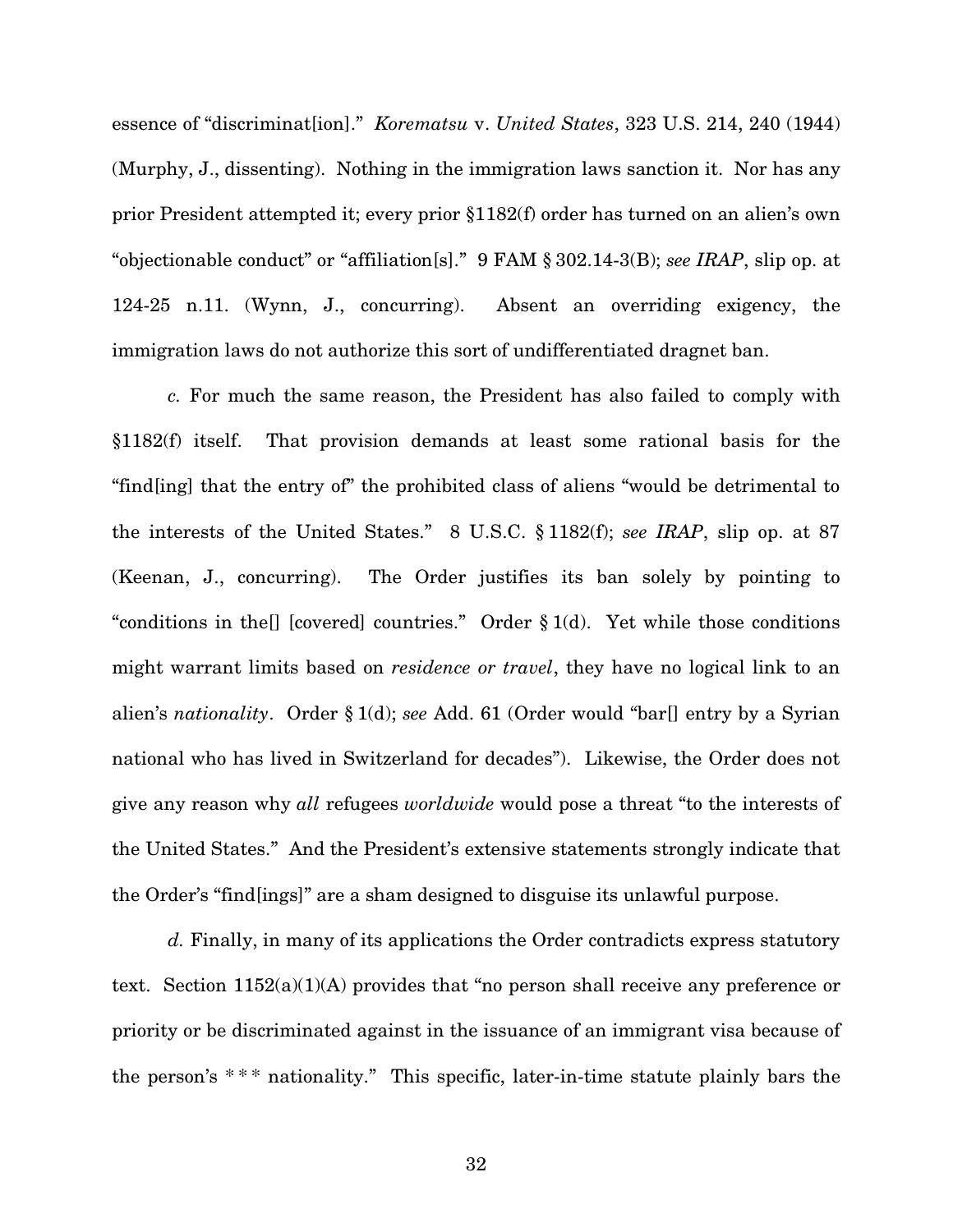use of §1182(f) to deny the "issu[ance] of [immigrant] visa[s]" based on nationality. Order § 3(c). And it likewise prohibits the President from denying visas any *effect*  because the visa-holder is the national of a banned country. *Id.* § 2(c). The Government has no plausible response; it has simply added a flagrant violation of the statute's text to its otherwise unlawful Order.

#### II. THE EQUITIES WEIGH AGAINST STAYING THE INJUNCTION.

Even if there were any chance that this Court would vacate the injunction, a stay would still be inappropriate because the Government has not demonstrated any necessity to upset a status quo that has existed for decades. "[T]he maintenance of the status quo is an important consideration in granting a stay," and "here it can be preserved only by denying one." *Dayton Bd. of Educ.* v. *Brinkman*, 439 U.S. 1358, 1358–59 (1978) (Rehnquist, J., in chambers)). Yet the Government devotes a mere *two* pages of its application to its attempt to show that it will be irreparably harmed unless the status quo is upended. That attempt fails.

Perhaps most notably, the Government no longer contends—as it did before the lower courts—that leaving the District Court's injunction in place will subject the Nation to imminent security risks. The Government offers no reason for this shift, but its own dilatory litigation tactics indicate that its current position more accurately reflects its sense of national security urgency. *Ruckelshaus* v. *Monsanto Co.*, 463 U.S. 1315, 1317-18 (1983) (Blackmun, J., in chambers) (the Government's "failure to act with greater dispatch tends to blunt [its] claim of urgency and counsels against the grant of a stay."). Indeed, the 90-day period specified in the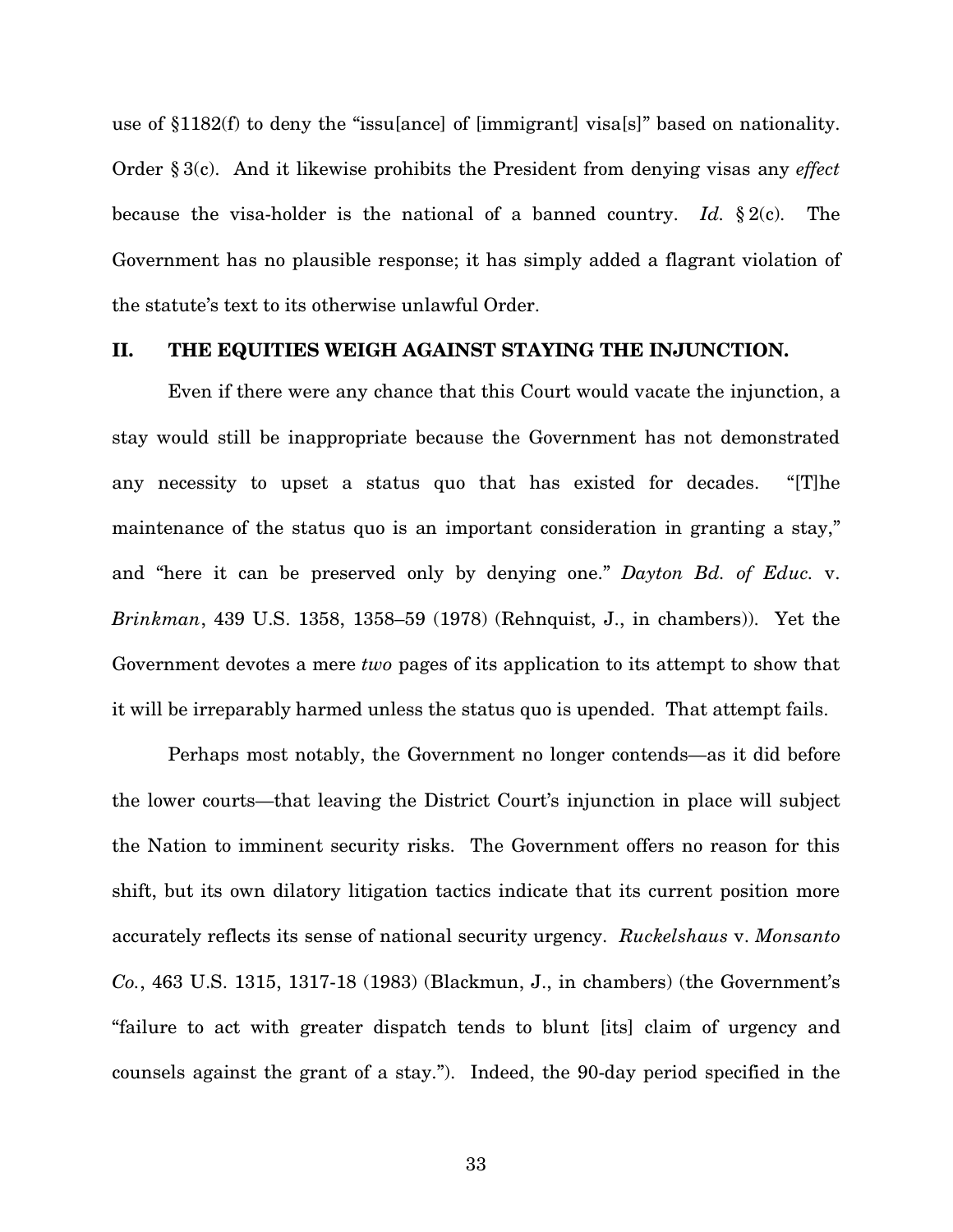first Executive Order has long passed, and the 90-day period for the second Order expires this week.

Whatever the case, the Government now relies almost exclusively on its claim that it is suffering an irreparable injury simply because a court has enjoined an Order issued by the President. The Government cites *Maryland* v. *King* for that proposition. 133 S. Ct. 1 (2012) (Roberts, C.J., in chambers). But that case involved an injunction of a state DNA collection program that had existed for years and led to scores of criminal convictions. 133 S. Ct. at 3. Those facts are hardly analogous to the Government's instant claim of irreparable harm from the injunction of an Executive Order that has never been enforced and would dramatically alter the existing immigration landscape.

In a series of cases that *are* directly on point, this Court has repeatedly refused to grant a stay merely because a lower court has enjoined a federal statute or executive action. *See, e.g.*, *Ruckleshaus*, 463 U.S. at 1315 (denying EPA's request to stay an order enjoining enforcement of portions of the Federal Insecticide, Fungicide, and Rodenticide Act ("FIFRA")); *Commodity Futures Trading Comm'n* v. *British Am. Commodity Options Corp.*, 434 U.S. 1316, 1320 (1977) (Marshall, J., in chambers) (declining Government's request to stay an injunction of a new regulation). The Court has thereby recognized the wisdom of preliminarily enjoining federal actions that will significantly alter the status quo. *See Nat'l League of Cities* v. *Brennan*, 419 U.S. 1321, 1322 (1974) (Burger, C.J., in chambers), (issuing an injunction of amendments to the Fair Labor Standards Act pending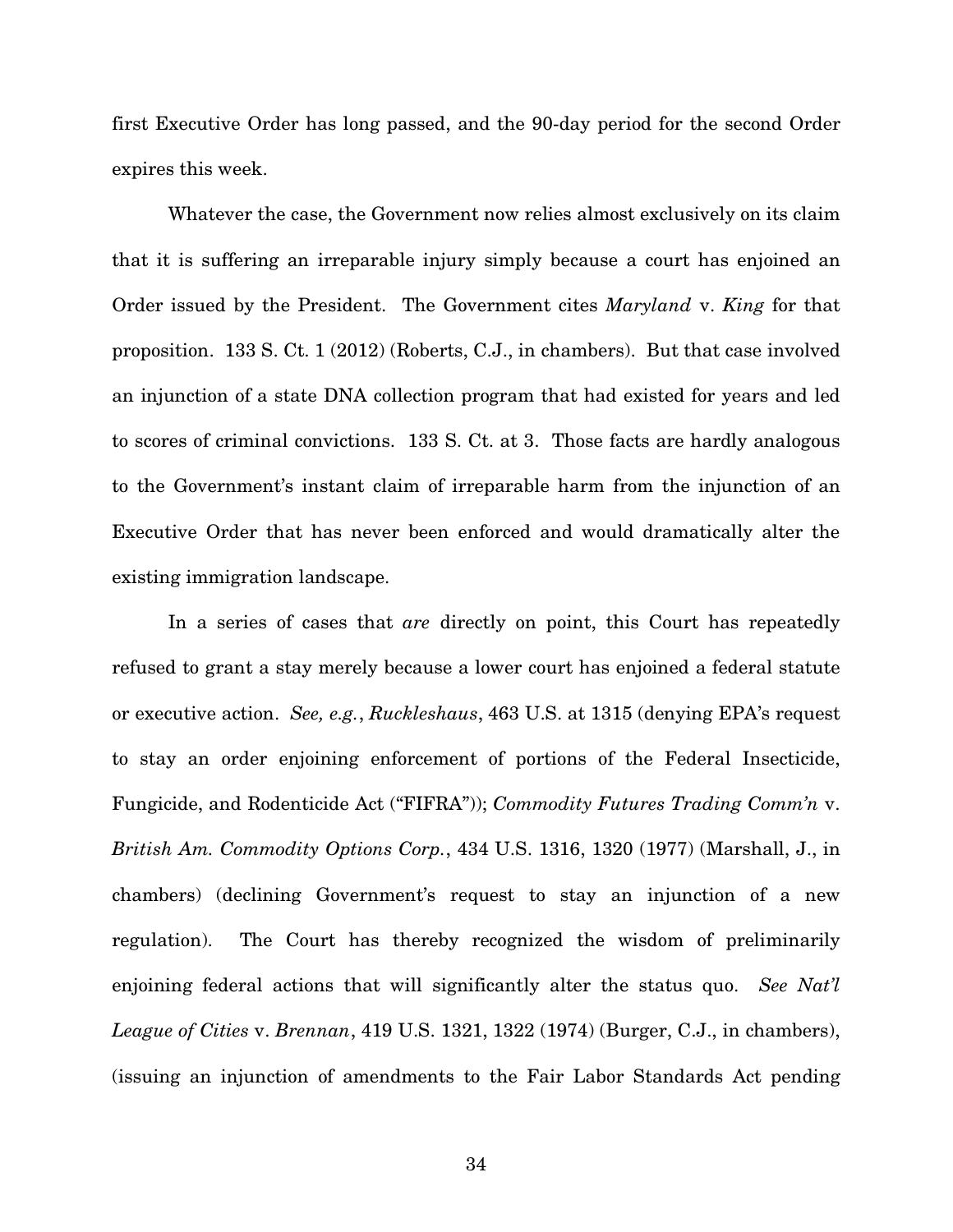appeal, and noting among other things the "pervasive impact" the amendments would have "on every state and municipal government in the United States"), *stay continued*, 419 U.S. 1100 (1975).

These cases dictate the result here. The kind of "institutional harm" the Government alleges it will suffer from an injunction of its desired policy is not an irreparable injury that justifies permitting the dramatic change in immigration policy that a stay would immediately engender. *Cf. Texas* v. *United States*, 787 F.3d 733, 767–68 (5th Cir. 2015) ("[I]t is the resolution of the case on the merits, not whether the injunction is stayed pending appeal, that will affect those [separation of powers] principles.").

The Government's other arguments for irreparable harm also fail. The Government contends (at 33) that "enjoining provisions [of the Order] that direct government agencies to assess" and update screening procedures "disables the government from taking action to protect the Nation." But it is unclear why the Government believes it is so helpless. Respondents have repeatedly explained, both at the District Court and at the Ninth Circuit, that the Executive is free to engage in any manner of study, review, upgrade or revision of its existing vetting procedures. The *only* thing the injunction prevents it from doing is engaging in those activities as an excuse for, or in order to perpetuate, the President's unconstitutional travel and refugee bans.

For that reason, there is nothing stopping the President from issuing a new order that (a) directs the agencies to conduct the same worldwide study and review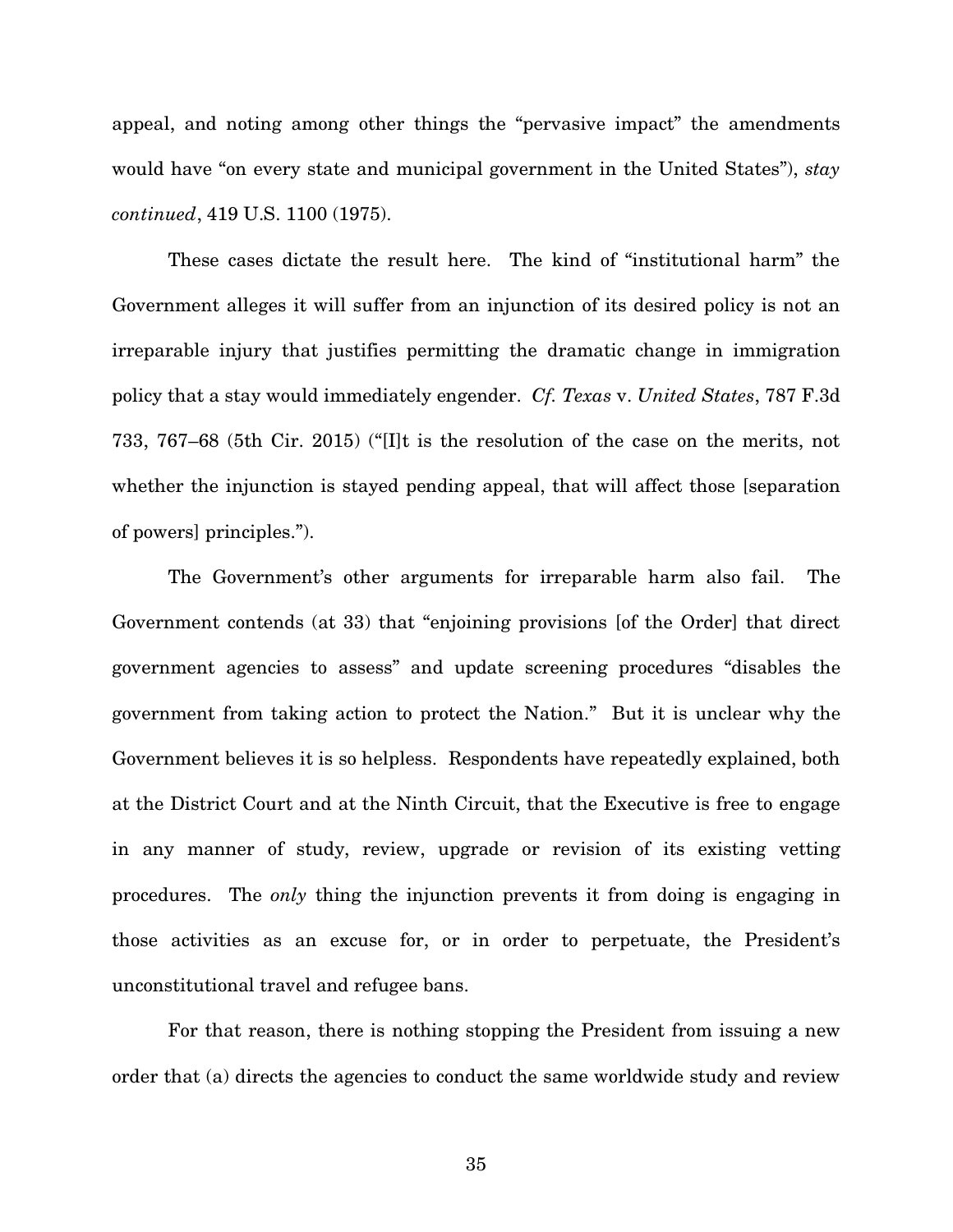of vetting procedures described in Section 2(a) of the enjoined Order, (b) mandates the same review of refugee admissions described in Section 6, (c) requests a full set of reports as to the outcomes of these reviews, and (d) requires country specific upgrades to the vetting and screening procedures based on those reports. So long as the order did not use these provisions to justify or expand a veiled Muslim ban, they would survive judicial review.

Indeed, in light of the Government's stated national security concerns, its failure to issue such an order is mystifying. After the first travel and refugee bans were enjoined, the Government argued that it was perfectly consistent with that injunction to enact almost identical bans within the context of a new order. Courts agreed, holding that the constitutionality of the bans in the revised Order would have to be reviewed in their own right. *See Washington* v. *Trump*, 2017 WL 1045950, at \*3-4 (W.D. Wash. Mar. 16, 2017).

The Government has offered no coherent explanation as to why it has not adopted a similar approach with respect to the enjoined vetting provisions. Instead, in response to questions about the status of the vetting review during oral argument before the Fourth Circuit, the Government asserted that it had asked the "Hawaii judge" whether he really "meant to enjoin internal governmental review procedures to look at vetting for these six nations," and the judge had said "yes." Oral Arg. at 7:32 to 7:55, *IRAP v. Trump*, *supra*. But that exchange did not occur. Before the District Court, the Government never referenced a belief that the injunction barred any review of "vetting for these six [targeted] nations." And the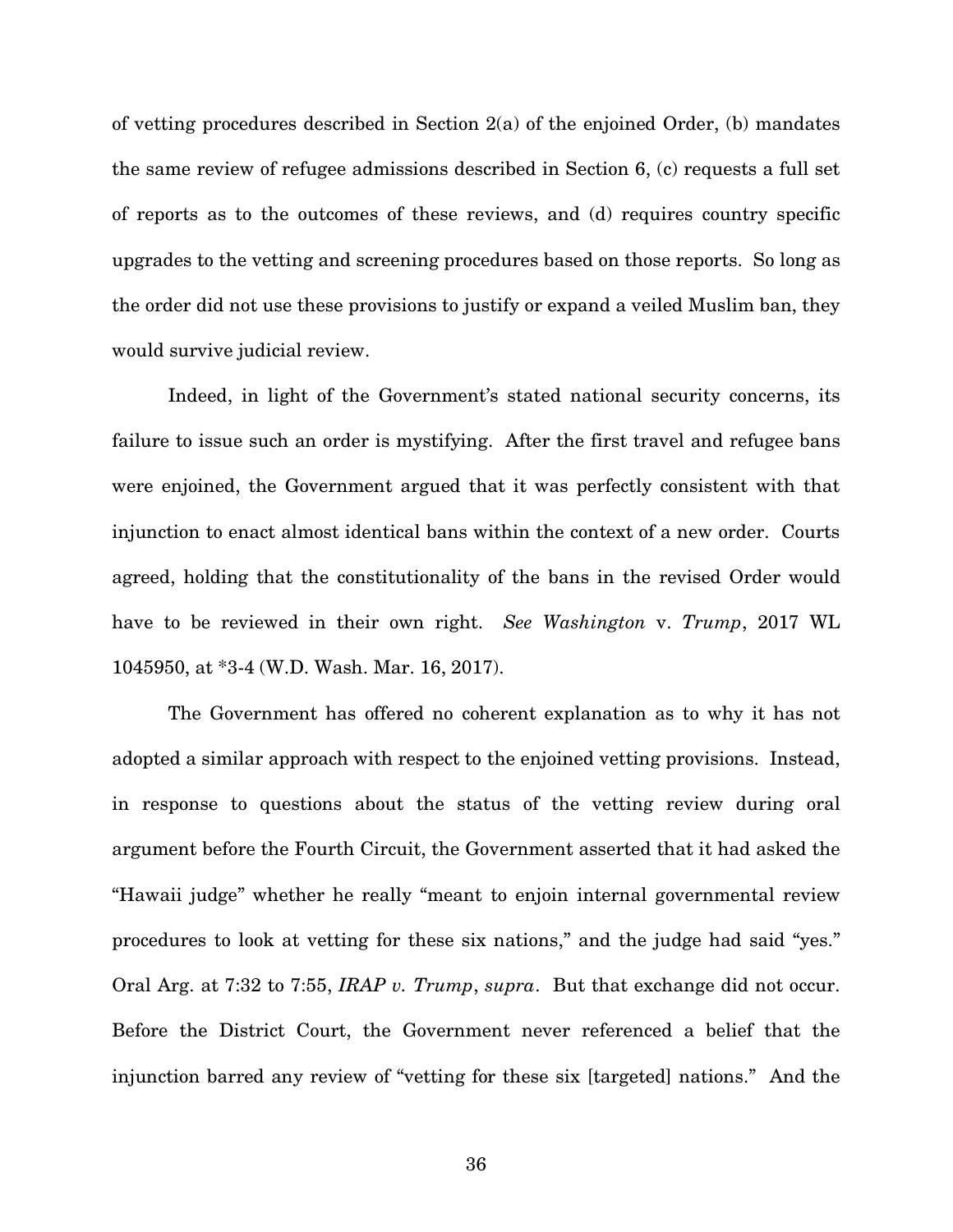District Court never confirmed such a misguided belief. To the contrary, in its preliminary injunction opinion, the District Court expressed confusion as to what, exactly, the Government thought it was barred from doing, given the Government's repeated statements that "most, if not all" of the internal procedures could "take place in the absence of the Executive Order." Add. 22.

In any event, it is Section 5 of the Order—which has not been enjoined—that directs the Secretary of State, Attorney General, and Secretary of Homeland Security to revise their vetting procedures. And the Department of State has proceeded with implementing such new procedures for visa applicants during the time Sections 2 and 6 of the Order have been enjoined. *See* C.A. S.E.R. 67-71; *see also* Br. of *Amicus Curiae* T.A. at 11-12, C.A. Dkt. No. 114. In fact, the President himself recently confirmed that his Administration is already engaged in "EXTREME VETTING." *See supra* p. 10 & n.3. Plainly, a stay of the injunction is not necessary to enable these activities to continue. *See Ruckelshaus*, 463 U.S. at 1317 (denying stay of order enjoining certain FIFRA provisions where EPA "remained able" to enforce FIFRA through other means).

In a final attempt to show irreparable harm, the Government contends that the District Court's Establishment Clause ruling "plainly carries the *potential* to undermine the Executive's ability to conduct foreign relations for the Nation." Stay Appl. 34 (emphasis added). Any such "potential" is a far cry from "a likelihood that irreparable harm [will] result from the denial of a stay," *King*, 133 S. Ct. at 2. In any event, the Executive's immigration power is "subject to important constitutional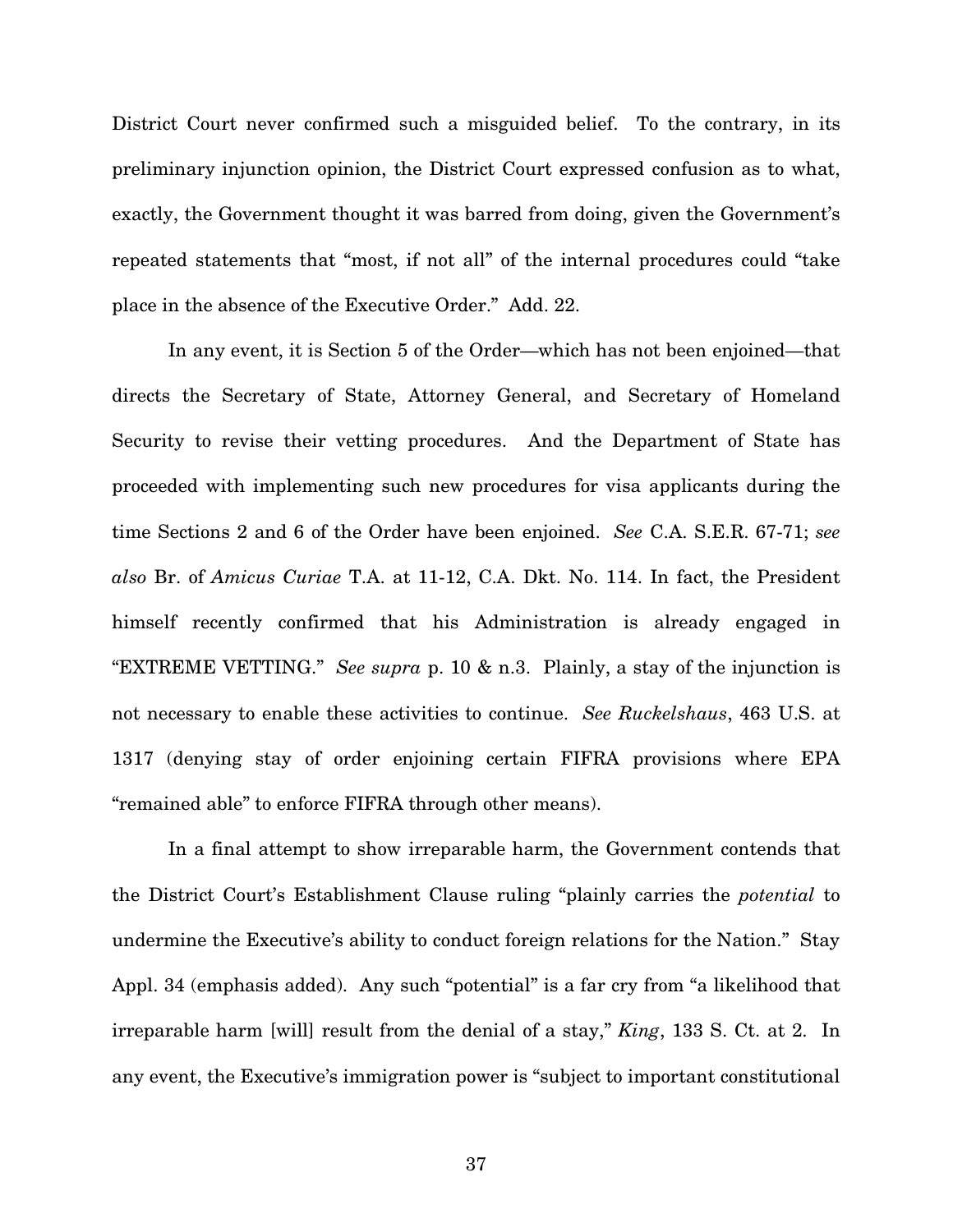limitations," *Zadvydas*, 533 U.S. at 695; the District Court's order could hardly inflict irreparable harm simply by enforcing those limitations.

The Government therefore fails to offer any reason it will be irreparably harmed if the Order is enjoined. By contrast, the harm to Plaintiffs and the general public that a stay would engender would be immense. This Court has made clear that "loss of First Amendment freedoms, for even minimal periods of time, unquestionably constitutes irreparable injury." *Elrod* v. *Burns*, 427 U.S. 347, 373 (1976) (plurality op.). The harms are particularly severe in this case, where the Order will have profoundly negative effects on both Dr. Elshikh and the State of Hawaii, *see supra* pp. 13-18, and where history has already shown that the implementation of the travel and refugee bans will sew chaos and discord nationwide. *See Washington*, 847 F.3d at 1157; *see also* C.A. E.R. 152-156.

## III. THE SCOPE OF THE INJUNCTION IS PROPER.

Finally, the Government offers several reasons why the injunction should be narrowed. None has merit. First, the Government claims (at 36) that section 2(c) is "indisputably valid" as applied to "foreign nationals with no immediate relatives in the country and no other significant connection to it." Not so. The Order denigrates Muslims and effects a policy of religious intolerance in all its applications; it is therefore unconstitutional as applied against anyone. Indeed, "the mere passage \*\*\* of a policy that has the purpose and perception of government establishment of religion" warrants facial relief. *Santa Fe Indep. Sch. Dist.*, 530 U.S. at 314. And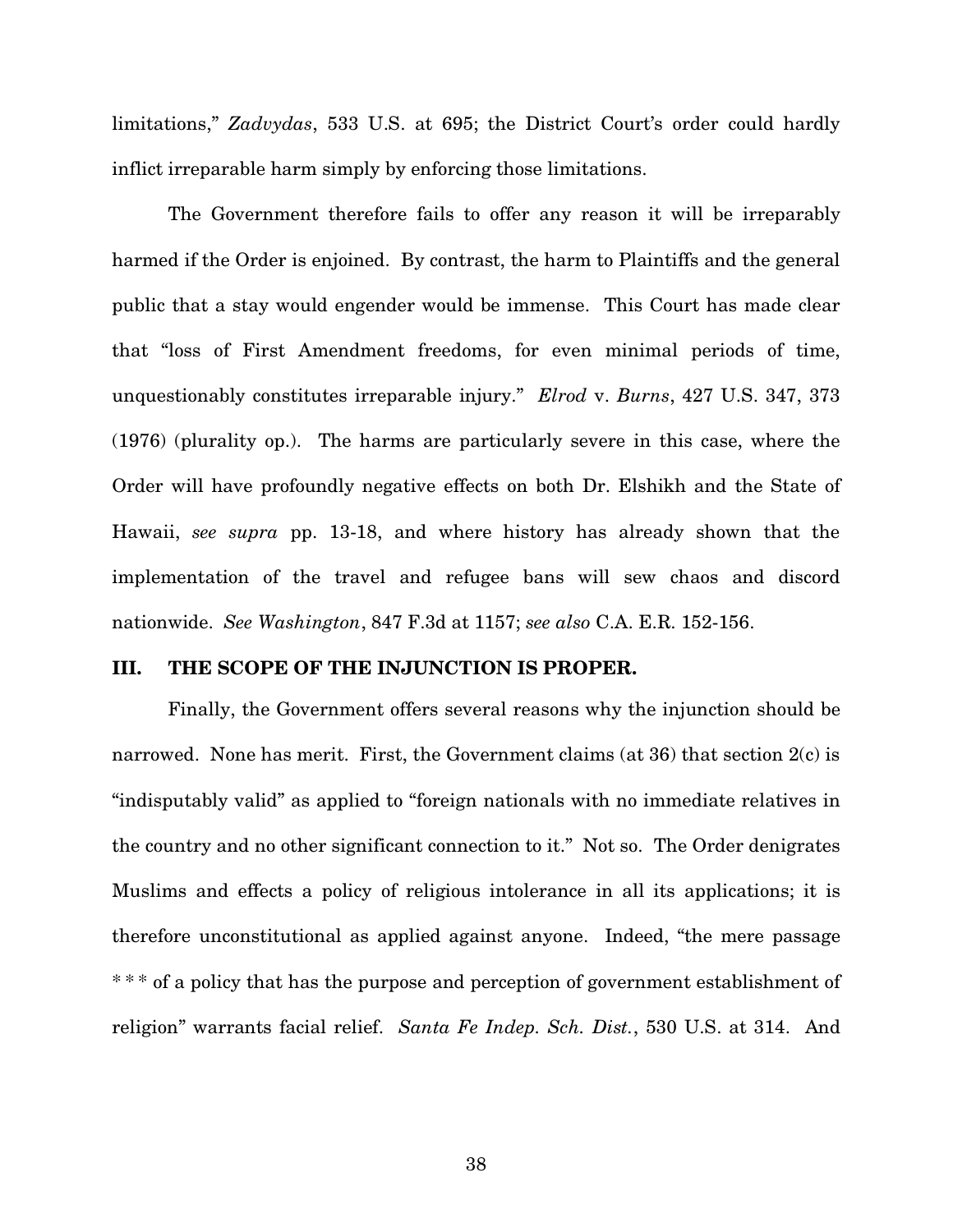the identity of the Order's targets also has no bearing whatsoever on its invalidity under §1182(f).

Second, the Government contends (at 37) that Plaintiffs have not identified any cognizable injury from those subsections of sections 2 that "affect only the government itself." No such subsections exist. As noted, the provisions the Government refers to are procedures expressly designed to excuse and expand the President's unconstitutional ban. Order § 2(e); *see id.* § 2(a)-(b), (d)-(e). They therefore convey the same message of exclusion and discrimination as the ban itself; and because they were enacted "the same day" as section  $2(c)$ , and "function[]" as a part of the same seamless policy, "[i]t would be implausible to suggest that" they were not infected by the same discriminatory animus. *Lukumi*, 508 U.S. at 540.

Last, the Government argues (at 39) that the injunction should not have been applied "to all persons worldwide." But a narrower injunction would not fully redress Plaintiffs' injuries. The Order denigrates and burdens all Muslims, including Dr. Elshikh and subjects Hawaii's residents to the "universal sting" of discrimination from which the State's (1982).

The injury at issue in *United States Department of Defense* v. *Meinhold*, 510 U.S. 939 (1993), was entirely different; it did not involve a Government order that broadly burdened and denigrated citizens of a particular faith, but a simple request regarding records pertaining to the plaintiff himself. Nor did it implicate the Constitution's requirement for "an *uniform* Rule of Naturalization." U.S. Const., art. I, § 8, cl. 4 (emphasis added). Because of that requirement, ushering in a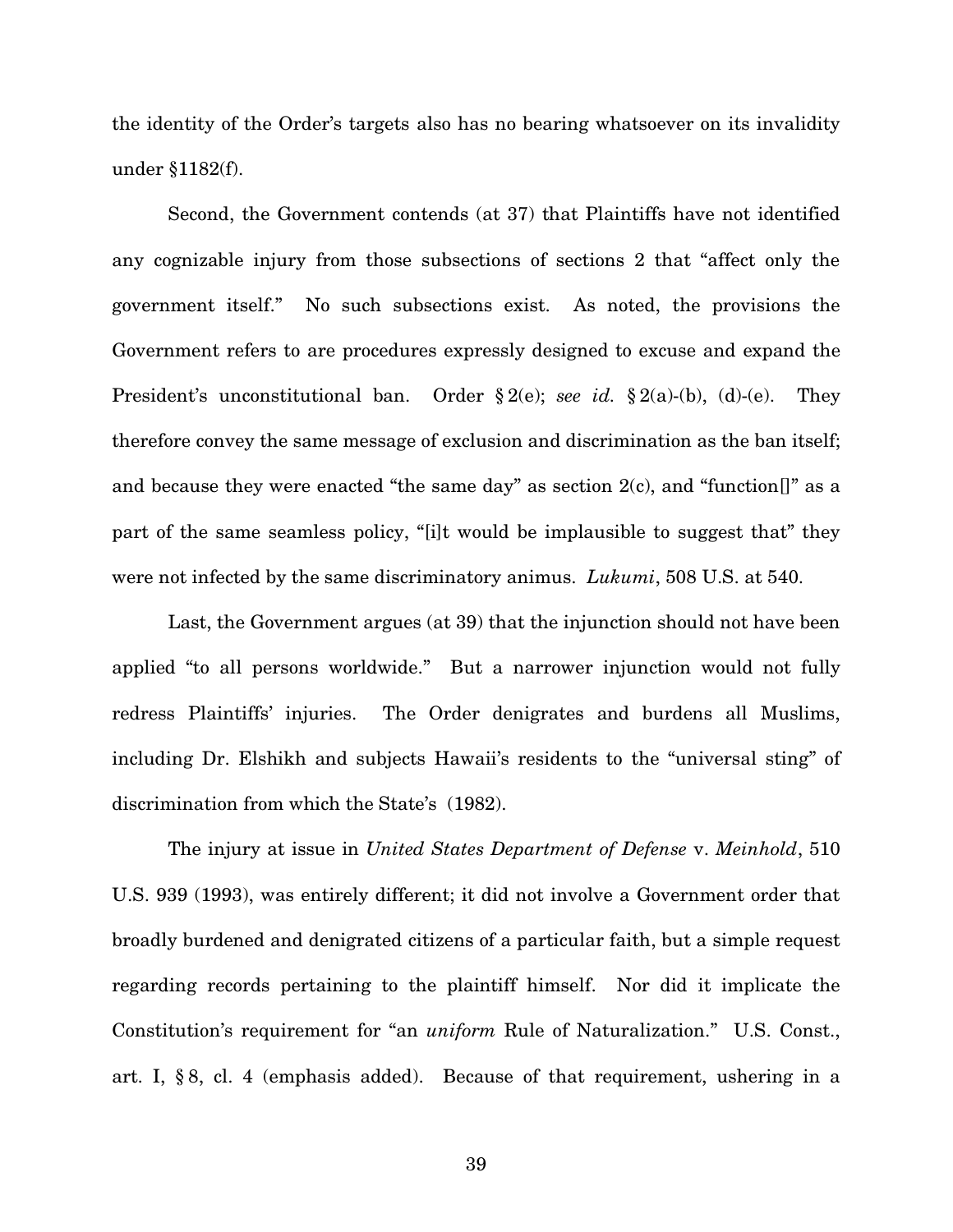fragmented system of individualized exceptions to the Order would work harms to the public interest in itself. *See Texas v. United States*, 809 F.3d 134, 187-188 (5th Cir. 2016); *Washington*, 847 F.3d at 1166-67.<sup>5</sup>

\* \* \* \*

In short, the Government has utterly failed to demonstrate any reason for this Court to stay the injunction. It has also failed to demonstrate any need for this Court to grant review of the injunctions barring enforcement of the Executive Order. Accordingly, the stay should be denied, and the related stay request and certiorari petition in *IRAP* v. *Trump* should similarly be rejected. Should the Court disagree, and decide to consider the merits of the injunctions, respondents acknowledge that it is necessary and appropriate to consider *IRAP* v. *Trump* and *Hawaii* v. *Trump* at the same time. Therefore, if this Court decides that it must grant review in *IRAP*, and if the Ninth Circuit has not yet issued a decision in this case, respondents acquiesce to the Government's alternative request to grant certiorari before judgment in this case, but request that the Court hear the cases in tandem on an expedited basis before its summer recess if the stays are granted.

#### **CONCLUSION**

The application should be denied.

<u>.</u>

Respectfully submitted,

<sup>&</sup>lt;sup>5</sup> The Government's contention that an injunction may not be issued directly against the President was never raised in the District Court and is waived. *See* C.A. Reply Br. at 29 (conceding that the issue was not raised). In any event, "injunctive relief against executive officials like" is certainly "within the court's power." *Franklin* v. *Massachusetts*, 505 U.S. 788, 802-803 (1992).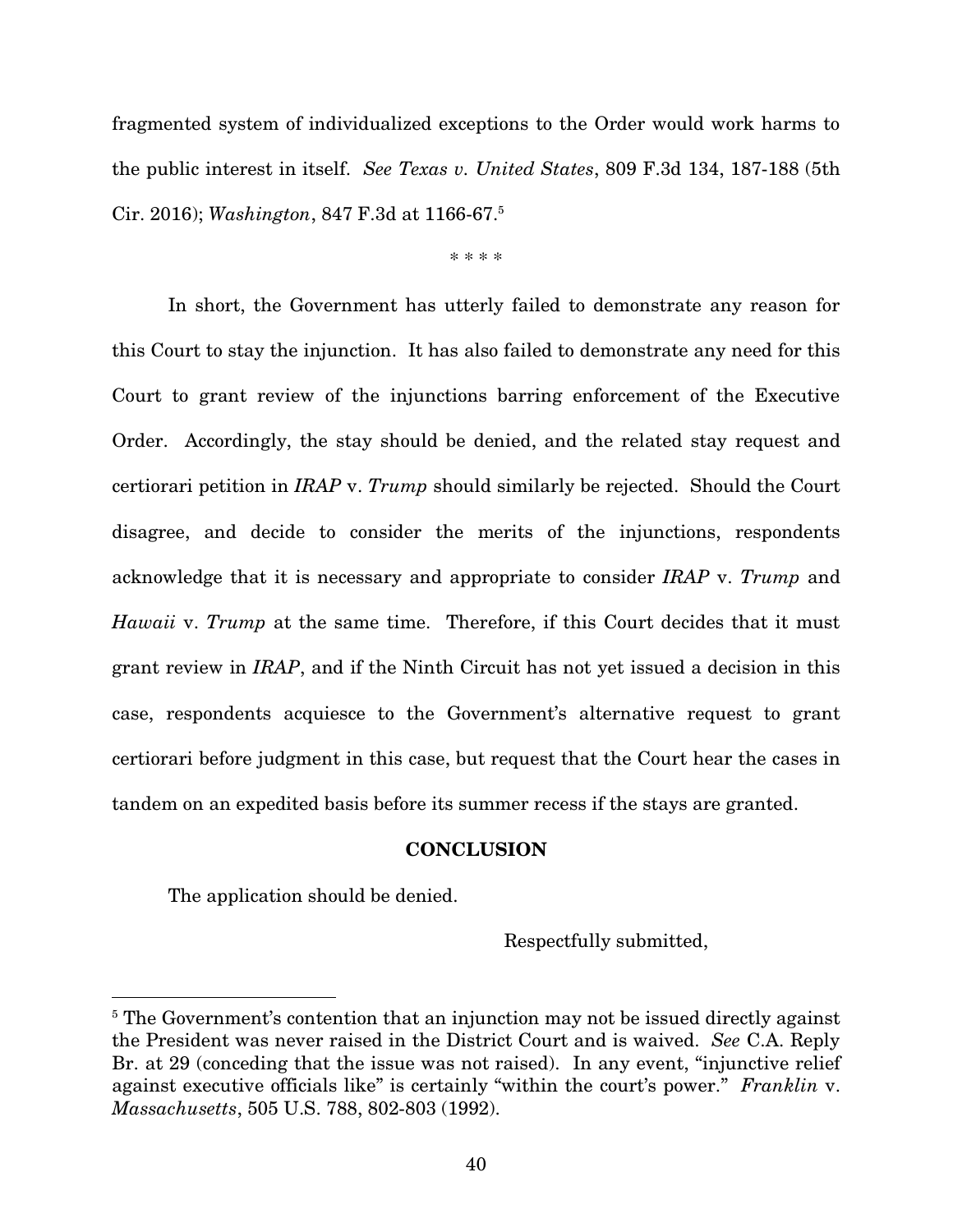DOUGLAS S. CHIN *Attorney General of the State of Hawaii*  CLYDE J. WADSWORTH *Solicitor General of the State of Hawaii*  DEIRDRE MARIE-IHA DONNA H. KALAMA KIMBERLY T. GUIDRY ROBERT T. NAKATSUJI *Deputy Attorneys General*  DEPARTMENT OF THE ATTORNEY GENERAL, STATE OF HAWAII 425 Queen Street Honolulu, HI 96813

*Counsel for the State of Hawaii* 

/s/ Neal Kumar Katyal

NEAL KUMAR KATYAL\* COLLEEN ROH SINZDAK MITCHELL P. REICH ELIZABETH HAGERTY HOGAN LOVELLS US LLP 555 Thirteenth Street NW Washington, DC 20004 (202) 637-5600 neal.katyal@hoganlovells.com \**Counsel of Record* 

THOMAS P. SCHMIDT HOGAN LOVELLS US LLP 875 Third Avenue New York, NY 10022

SARA SOLOW ALEXANDER B. BOWERMAN HOGAN LOVELLS US LLP 1835 Market St., 29th Floor Philadelphia, PA 19103

 *Counsel for Respondents*